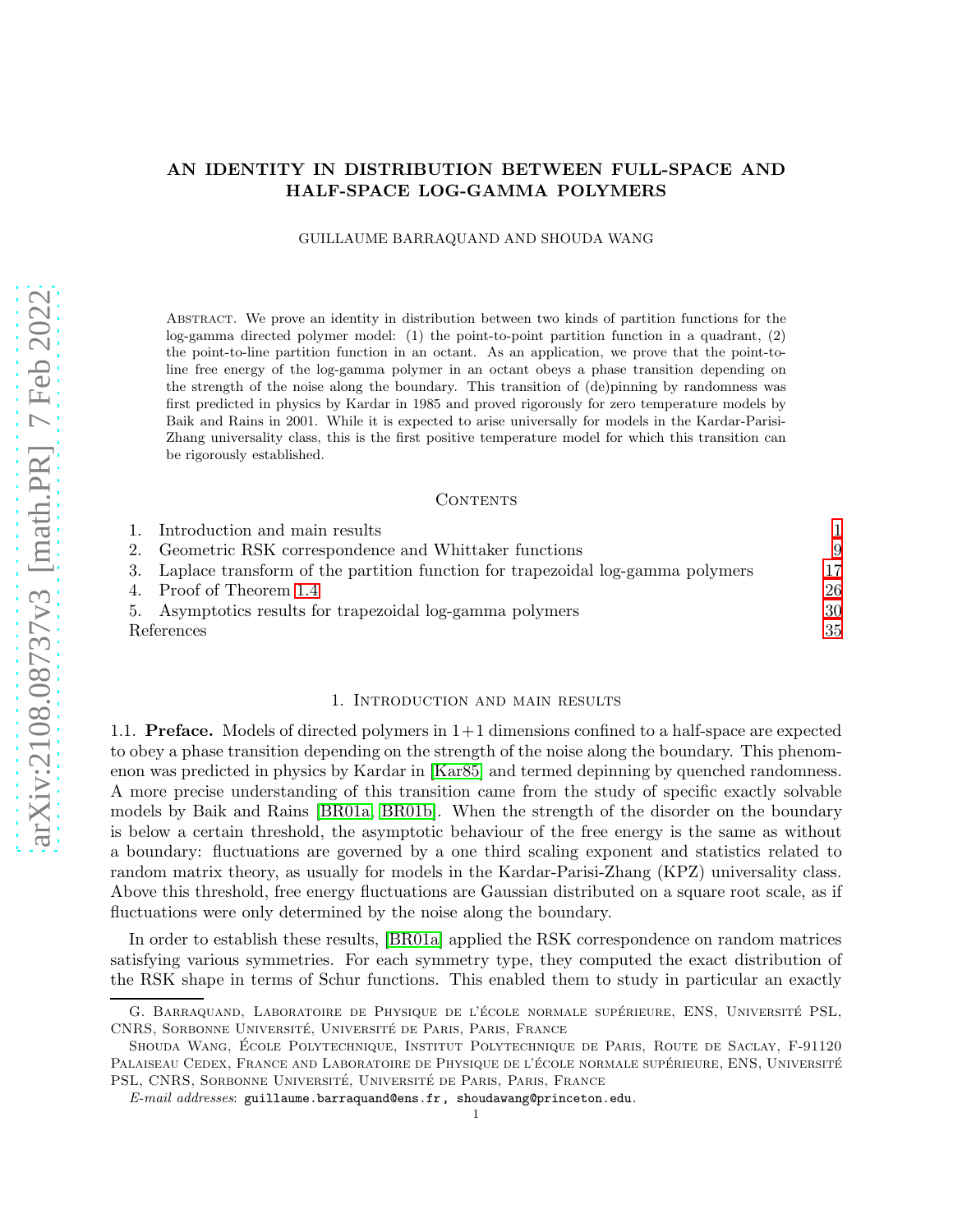<span id="page-1-2"></span>solvable model of last passage percolation, i.e., a directed polymer at zero temperature, where the symmetry imposed on the weights of the model is equivalent to confining polymer paths in a halfspace (an octant of the  $\mathbb{Z}^2$  lattice). The distribution of the free energy can then be characterized by determinantal and Pfaffian formulas, which can be asymptotically analyzed [\[BR01b\]](#page-34-2).

All models studied in [\[BR01a,](#page-34-1) [BR01b\]](#page-34-2) (applications of [\[BR01a,](#page-34-1) [BR01b\]](#page-34-2) are reviewed in [\[BR01c\]](#page-34-3)) can be considered as free-fermionic models. Positive temperature models are however typically not free-fermionic and arguably more difficult to study. Some of the results of Baik and Rains have been lifted to the positive temperature setting in [\[OSZ14,](#page-35-1) [BZ19b,](#page-34-4) [BBC20,](#page-34-5) [BOZ21\]](#page-34-6), using the geometric RSK correspondence instead of the usual one, and Whittaker functions instead of Schur functions. These works provide concise exact formulas for observables of interest of various models, but none of these formulas seem to be readily amenable for asymptotic analysis – see e.g. the discussion in [\[BBC20,](#page-34-5) Sections 1.4 and 8]. Thus, a proof of a depinning phase transition for a half-space polymer model at positive temperature, or any model in the KPZ class that is not free-fermionic, has remained out of reach.

In this paper, we consider the point-to-line partition function (and more generally the point-tohalf-line partition function) for a log-gamma polymer model in an octant. We prove an identity in distribution between those partition functions and point-to-point partition functions in a quadrant. Relying on known asymptotics for the latter [\[BCR13,](#page-35-2) [KQ18,](#page-35-3) [BCD21\]](#page-34-7), we prove that the point-to-line partition function in an octant obeys a phase transition, depending on the parameter of weights along the boundary.  $1$  The identity in distribution is valid for inhomogenous weights distributions, depending on two families of inhomogeneity parameters. The proof is based on applying the geometric RSK algorithm to symmetric random matrices with inverse-gamma distributed weights, and computing the distribution of observables of interest as integrals involving  $\mathfrak{gl}_n(\mathbb{R})$ -Whittaker functions and their orthogonal analogues. This generalizes a similar computation in [\[BZ19b\]](#page-34-4). The identity in distribution between the two partition functions may finally be recognized after transforming formulas using the spectral theory associated with Whittaker functions and comparing the Laplace transform formula for the point-to-line partition function to the one for the point-to-point partition function [\[COSZ14\]](#page-35-4).

1.2. The log-gamma polymer. Let us define the log-gamma directed polymer model, first introduced in [\[Sep12\]](#page-35-5).

**Definition 1.1** (Partition function of log-gamma polymers). Let  $\mathcal{I} \subset \mathbb{N} \times \mathbb{N}$  be an index set. Let  $(\theta_{i,j})_{(i,j)\in\mathcal{I}}$  be a parameter array with positive entries  $\theta_{i,j} > 0$  for all  $(i,j) \in \mathcal{I}$ . We define the weight array of the log-gamma polymer with index set  $\mathcal I$  and parameter array  $(\theta_{i,j})$  as a family of independent inverse-gamma random variables  $(W_{i,j})_{(i,j)\in\mathcal{I}}$  such that  $W_{i,j} \sim \text{Gamma}^{-1}(\theta_{i,j})$  (equivalently  $W_{i,j}^{-1} \sim \text{Gamma}(\theta_{i,j})$  for  $(i,j) \in \mathcal{I}$ . More precisely, the density function of  $W_{i,j}$  is given by

$$
f_{W_{i,j}}(x) = \frac{1}{\Gamma(\theta_{i,j})} x^{-\theta_{i,j}-1} e^{-\frac{1}{x}}, \text{ for } x > 0.
$$

Suppose that  $(1,1)$  and  $(n, N) \in \mathcal{I}$ . We define the (point-to-point) partition function of the loggamma polymer via

<span id="page-1-1"></span>
$$
Z(n,N) = \sum_{\pi:(1,1)\to(n,N)} \prod_{(i,j)\in\pi} W_{i,j}.
$$
 (1.1)

<span id="page-1-0"></span><sup>&</sup>lt;sup>1</sup>We remark that earlier progresses towards a proof of this phase transition [\[OSZ14,](#page-35-1) [BBC20\]](#page-34-5) focused on the pointto-point partition function, which is expected to obey a similar phase transition with slightly different statistics. See predictions based on non-rigorous asymptotics in [\[BBC20\]](#page-34-5).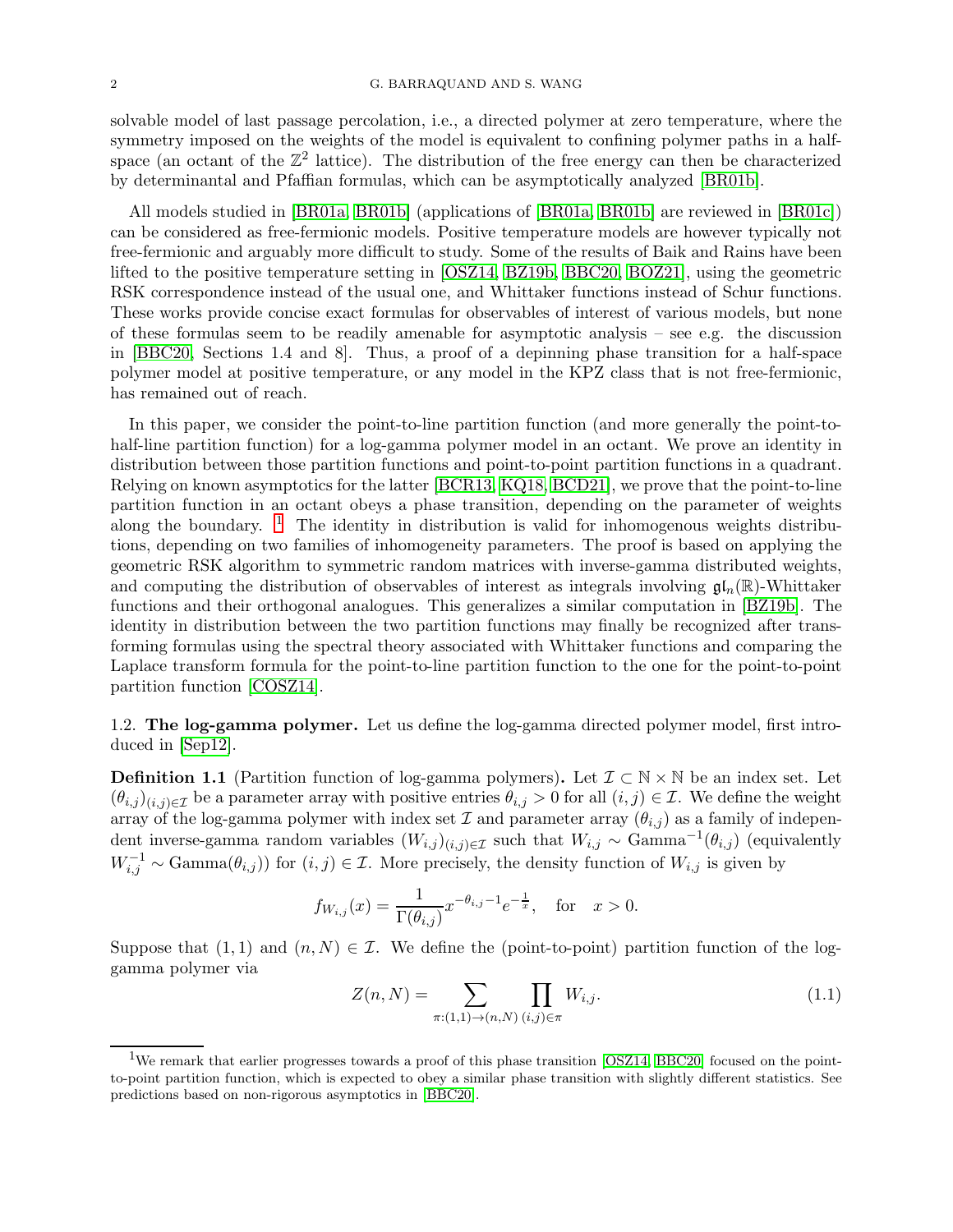<span id="page-2-1"></span>

Figure 1. (A). A full-space log-gamma polymer; (B). A half-space log-gamma polymer (paths are restricted to an octant of the  $\mathbb{Z}^2$  lattice). Thick points in (B) are the endpoints of paths that appear in the sum in the definition of point-to-line partition functions [\(1.2\)](#page-2-0). In both figures, the thick line represents an up-right path. We have drawn the point  $(n, N)$  with n being the vertical coordinate and N being the horizontal one in order to be consistent with usual matrix conventions below.

where the sum is over all up-right paths from  $(1, 1)$  to  $(n, N)$  confined in  $\mathcal I$ . See Figure [1.](#page-2-1) We are particularly interested in the following two types of domains of  $\mathbb{Z}^2$  and their corresponding index set:

- (i) Rectangular domains, with index set  $\mathcal{I} = \{(i, j) | 1 \leq i \leq n, 1 \leq j \leq m\}$  for some  $n, m$ , will be used to define full-space point-to-point partition functions as [\(1.1\)](#page-1-1).
- (ii) Trapezoidal domains, where in particular the paths are confined inside an octant, with index set  $\mathcal{I} = \{(i, j) \mid 1 \leq i \leq n, i \leq j \leq 2n + m - i + 1\}$  for some  $n, m$ , will be used to define trapezoidal point-to-line partition functions.

<span id="page-2-3"></span>**Definition 1.2.** For trapezoidal domains with index set  $\mathcal{I} = \{(i, j) | 1 \leq i \leq n, i \leq j \leq 2n + m$  $i+1$ , we define the trapezoidal point-to-line partition function via

<span id="page-2-0"></span>
$$
Z^{\bullet}(n;m) := \sum_{\substack{1 \le k \le n \\ \pi:(1,1) \to (k,2n-k+m+1)}} \prod_{(i,j) \in \pi} W_{i,j} = \sum_{1 \le k \le n} Z(k, 2n-k+m+1), \tag{1.2}
$$

where the superscript  $\Delta$  is used to distinguish it from point-to-point partition functions.

When  $m = 0$ , the point-to-line partition function corresponds to the sum of weights of all paths of length  $2n - 1$  required to remain inside an octant of the  $\mathbb{Z}^2$  lattice (see Figure [1B\)](#page-2-1). For arbitrary  $m$ , the point-to-line partition function can be thought of as a sum of products of weights over all up-right paths starting at the point  $(1, 1)$  and ending at any of the points on the right border of the trapezoid, as shown in Figure [2B.](#page-3-1)

1.3. An identity in distribution. Our main result is an identity in distribution between the full-space point-to-point log-gamma polymer partition function and the trapezoidal point-to-line log-gamma polymer partition function. The identity holds when weights depend on the same two families of inhomogeneity parameters. We make this parametrization explicit now.

<span id="page-2-2"></span>**Definition 1.3.** Suppose that  $n \geq 1, m \geq 0$  are two integers and that  $\alpha_0$ ,  $\alpha = (\alpha_1, \dots, \alpha_n)$  and  $\beta = (\beta_1, \ldots, \beta_m)$  satisfy  $\alpha_i + \alpha_o > 0$  for all  $1 \leq i \leq n$ ,  $\alpha_i + \alpha_j > 0$  for all  $1 \leq i, j \leq n$  and  $\alpha_i + \beta_k > 0$ for all  $1 \leq i \leq n, 1 \leq k \leq m$ .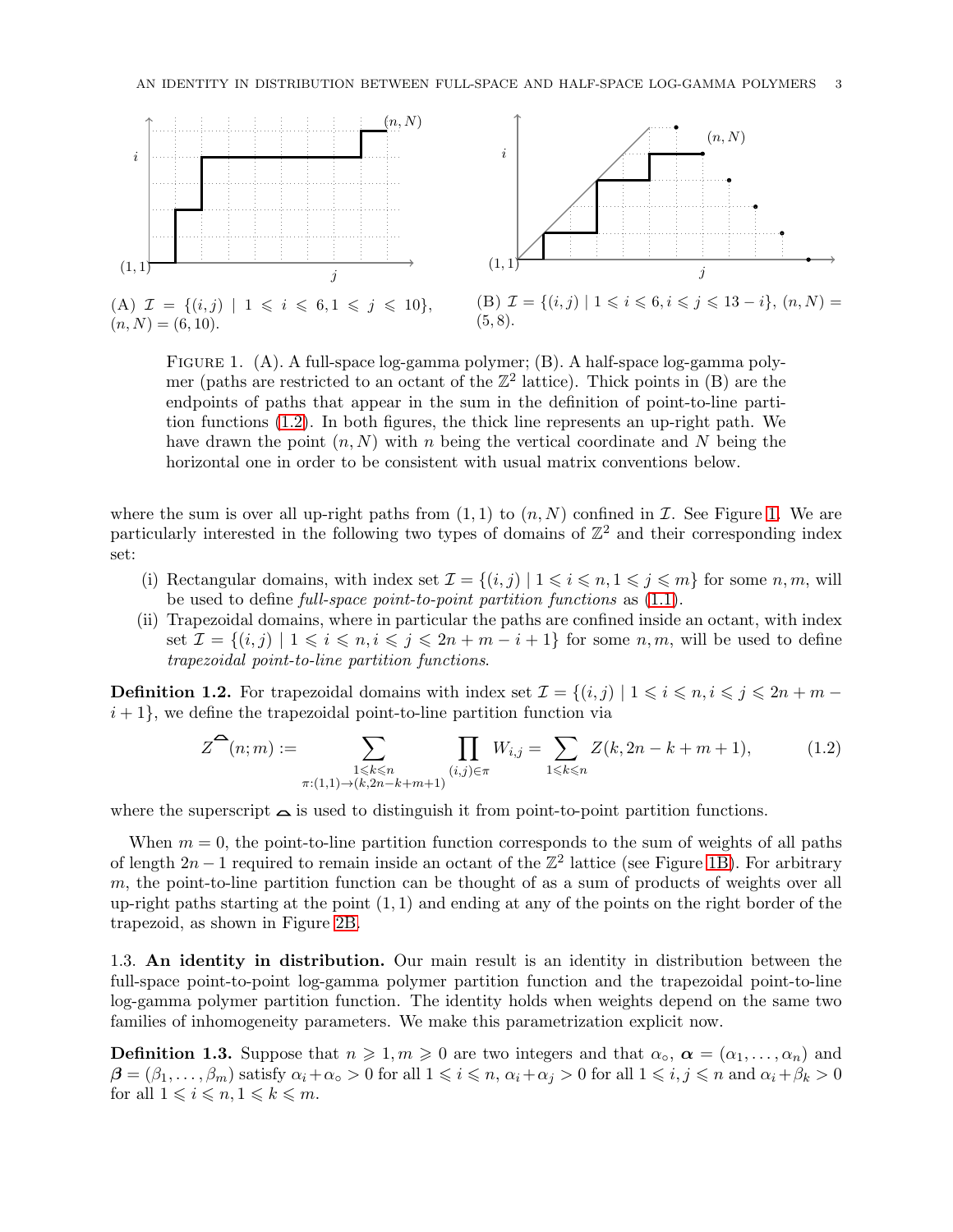<span id="page-3-5"></span><span id="page-3-1"></span>

FIGURE 2. (A) The parametrization in  $(1.3)$ . Rows and columns are indexed from 1 to n and  $n+m+1$ , respectively. (B) The parametrization in [\(1.4\)](#page-3-3). Rows and columns are indexed from 1 to n and  $2n + m$ , respectively. In both figures,  $n = 6, m = 3$ , and  $i = 3, j = 4, k = 2.$ 

Let  $Z(n, n+m+1)$  be the full-space point-to-point log-gamma polymer partition function, defined by [\(1.1\)](#page-1-1) with the following choice of parameters (see also Figure [2A\)](#page-3-1)

<span id="page-3-2"></span>
$$
W_{i,j} \sim \begin{cases} \text{Gamma}^{-1}(\alpha_i + \alpha_o), & j = 1, \\ \text{Gamma}^{-1}(\alpha_i + \alpha_{j-1}), & 2 \leq j \leq n+1, \\ \text{Gamma}^{-1}(\alpha_i + \beta_{j-n-1}), & n+2 \leq j \leq n+m+1. \end{cases}
$$
(1.3)

We recall that the random variables  $W_{i,j}$  are assumed to be independent.

Let  $Z^{\mathbf{a}}(n;m)$  be the trapezoidal point-to-line partition function of the log-gamma polymer defined by [\(1.2\)](#page-2-0) with the following parametrization (see Figure [2B\)](#page-3-1)

<span id="page-3-3"></span>
$$
W_{i,j} \sim \begin{cases} \text{Gamma}^{-1} (\alpha_i + \alpha_o), & 1 \leq i = j \leq n, \\ \text{Gamma}^{-1} (\alpha_i + \alpha_j), & 1 \leq i < j \leq n, \\ \text{Gamma}^{-1} (\alpha_i + \beta_{j-n}), & 1 \leq i \leq n, n < j \leq n+m, \\ \text{Gamma}^{-1} (\alpha_i + \alpha_{2n+m-j+1}), & 1 \leq i \leq n, n+m < j \leq 2n+m-i+1. \end{cases}
$$
(1.4)

Again, the random variables  $W_{i,j}$  are assumed to be independent.

<span id="page-3-0"></span>**Theorem 1.4.** Assume that parameters  $n, m, \alpha_o, \alpha, \beta$  and the partition functions  $Z(n, n + m + 1)$ ,  $Z^{\bigcirc}(n;m)$  are as in Definition [1.3.](#page-2-2) Then the following equality in distribution holds,

<span id="page-3-4"></span>
$$
Z^{\bullet}(n;m) \stackrel{(d)}{=} Z(n,n+m+1). \tag{1.5}
$$

**Remark 1.5.** In the case  $m = 0$ , we obtain an identity in law between the point-to-point partition function of a full-space log-gamma polymer and the point-to-line partition function of a the loggamma polymer confined in an octant.

Remark 1.6. There exist several other remarkable identities in distribution involving partition functions of the log-gamma polymer.

- The so-called replica partition function [\[BOZ21\]](#page-34-6) has the same distribution as the point-topoint partition function in an octant [\[OSZ14\]](#page-35-1).
- Two point-to-point partition functions in an octant have the same distribution when parameters along the first row and the boundary are switched [\[BBC20\]](#page-34-5).
- Certain joint distributions of point-to-point partition functions satisfy a shift invariance property [\[Dau\]](#page-35-6), similar to identities discovered in [\[BGW19\]](#page-35-7) for other exactly solvable models.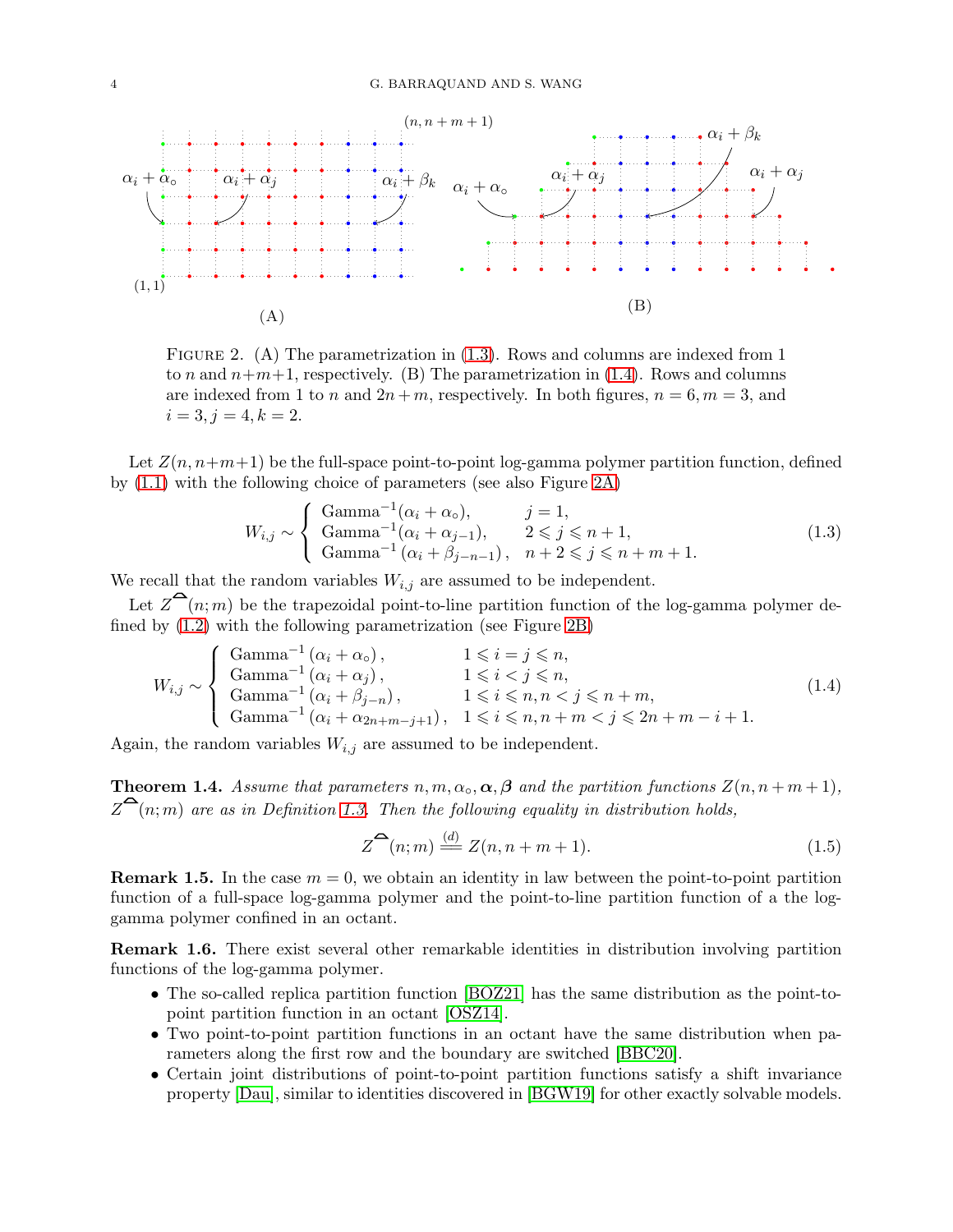<span id="page-4-2"></span>In order to prove Theorem [1.4,](#page-3-0) we will show that the Laplace transforms of both sides of [\(1.5\)](#page-3-4) are equal. As we will prove in the sequel, the Laplace transform of the trapezoidal point-to-line partition function is given, for  $r > 0$ , by

$$
\mathbb{E}\left[e^{-rZ^{\widehat{\Phi}}(n;m)}\right] = \frac{r^{\sum_{i=1}^{n}\alpha_i}}{\prod_{i=1}^{n}\Gamma(\alpha_i+\alpha_0)\prod_{i=1}^{n}\prod_{j=1}^{n}\Gamma(\alpha_i+\alpha_j)\prod_{i=1}^{n}\prod_{k=1}^{m}\Gamma(\alpha_i+\beta_k)} \times \int_{\mathbb{R}_{>0}^{n}} \mathcal{T}_{\alpha_0,\beta;r}(x)\Psi_{\alpha}^{\mathfrak{so}_{2n+1}}(x)\prod_{i=1}^{n}\frac{dx_i}{x_i},
$$
\n(1.6)

<span id="page-4-0"></span>where the orthogonal Whittaker functions  $\Psi_{\alpha}^{\mathfrak{so}_{2n+1}}$  and the function  $\mathcal{T}_{\alpha_{\circ},\beta,r}$  are defined in Section [2.3.](#page-12-0) In the special case  $m = 0$  and  $\alpha_{\rm o} = 0$ , the formula [\(1.6\)](#page-4-0) reduces to [\[BZ19b,](#page-34-4) Theorem 3.13]. In the general case, the proof is given in Section [3](#page-16-0) where, following the approach used in [\[BZ19b\]](#page-34-4), we compute the joint distribution of the image of  $(W_{i,j})$  under the geometric RSK map. Then we insert this joint distribution into the definition of the Laplace transform of  $\mathcal{Z}^{\bullet}(n; m)$  to obatin [\(1.6\)](#page-4-0).

Regarding the full-space point-to-point partition function, its Laplace transform was computed in [\[COSZ14,](#page-35-4) [OSZ14\]](#page-35-1) as

$$
\mathbb{E}\left[e^{-rZ(n,n+m+1)}\right] = \frac{1}{\prod_{i=1}^{n}\Gamma(\alpha_i+\alpha_0)\prod_{i=1}^{n}\prod_{j=1}^{n}\Gamma(\alpha_i+\alpha_j)\prod_{i=1}^{n}\prod_{k=1}^{m}\Gamma(\alpha_i+\beta_k)}} \times \int_{\mathbb{R}_{\geq 0}^{n}} e^{-rx_1} \Psi_{\alpha_0 \sqcup \alpha \sqcup \beta;1}^{\mathfrak{gl}_n}(x) \Psi_{\alpha}^{\mathfrak{gl}_n}(x) \prod_{i=1}^{n} \frac{dx_i}{x_i},
$$
\n(1.7)

<span id="page-4-1"></span>where  $\alpha_{\circ} \sqcup \alpha \sqcup \beta$  denotes the concatenation of the three arrays of parameters and the function  $\Psi_{\alpha_0 \sqcup \alpha \sqcup \beta;1}^{\mathfrak{gl}_n}$ , defined in [\(2.5\)](#page-14-0), is a generalization of  $\mathfrak{gl}_n$ -Whittaker functions. At first sight, it is far from obvious that [\(1.6\)](#page-4-0) and [\(1.7\)](#page-4-1) are equal. It turns out that the Plancherel theorem associated with  $\mathfrak{gl}_n$ -Whittaker functions (see Section [2.3\)](#page-12-0) can be applied to both formulas (see Corollary [3.2](#page-23-0)) and Proposition [4.1\)](#page-25-1), and one thus transforms  $(1.6)$  and  $(1.7)$  into the following contour integral formula (see Corollary [3.2](#page-23-0) for details)

$$
\mathbb{E}\left[e^{-rZ^{\sum_{i=1}^{n}(n;m)}}\right] = \mathbb{E}\left[e^{-rZ(n,n+m+1)}\right] =
$$
\n
$$
\int_{(\mu+\mathrm{i}\mathbb{R})^n} r^{\sum_{i=1}^{n}(\alpha_i-\lambda_i)} \prod_{1\leqslant i,j\leqslant n} \Gamma(\lambda_i-\alpha_j) \prod_{i=1}^n \frac{\Gamma(\lambda_i+\alpha_0)}{\Gamma(\alpha_i+\alpha_0)} \prod_{i=1}^n \prod_{j=1}^n \frac{\Gamma(\lambda_i+\alpha_j)}{\Gamma(\alpha_i+\alpha_j)} \prod_{i=1}^n \prod_{k=1}^m \frac{\Gamma(\lambda_i+\beta_k)}{\Gamma(\alpha_i+\beta_k)} s_n(\lambda) d\lambda.
$$

However, the Plancherel theorem can only be applied when  $m$  is sufficiently large, otherwise it is not clear how to write the integrand in [\(1.6\)](#page-4-0) as a product of two functions in  $L^2(\mathbb{R}^n_{>0})$ , as required to apply the Plancherel theorem. In particular, the above argument does not work for the pointto-line partition function of polymers confined in an octant, since in this case  $m = 0$ . This is the reason why we have introduced in Definition [1.3](#page-2-2) the trapezoidal domains with arbitrary  $m$ . We will show that for large enough but fixed  $m$ , the integrand in  $(1.6)$  is the product of two functions in  $L^2(\mathbb{R}_{>0}^n)$ . Then, once the identity in distribution [\(1.5\)](#page-3-4) is established for large enough m, a probabilistic argument allows to prove the result for arbitrary  $m \geqslant 0$ . This probabilistic argument is given in Section [4.](#page-25-0)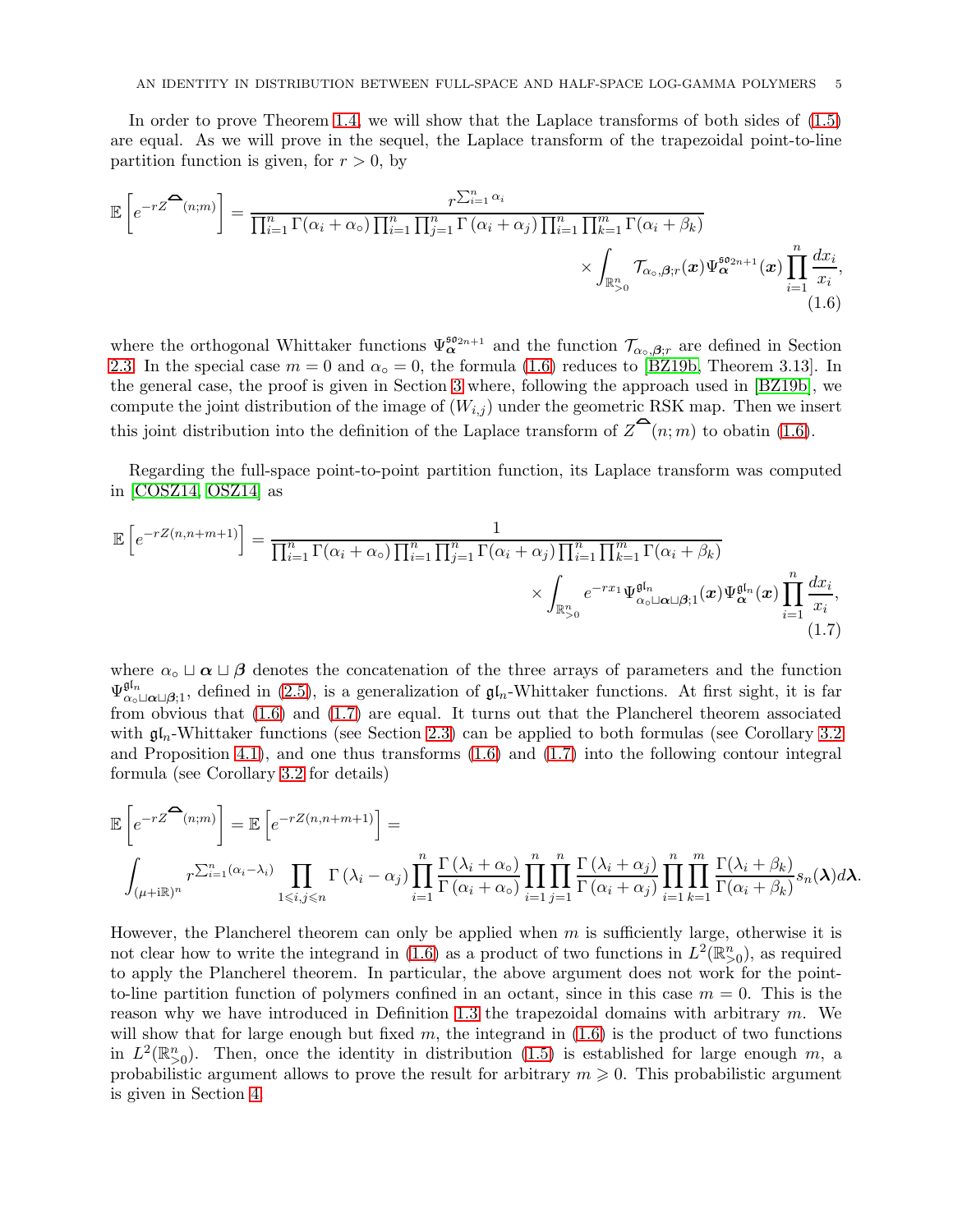<span id="page-5-4"></span>**Remark 1.7.** The equality between [\(1.6\)](#page-4-0) and [\(1.7\)](#page-4-1) (which holds for any  $m \ge 0$ ) is a sign of – seemingly unknown – properties of Whittaker functions. For  $m = 0$ , the identity reads

$$
r^{\sum_{i=1}^n \alpha_i} \int_{\mathbb{R}^n_{>0}} e^{-r/x_n} \left( \prod_{i=1}^n (x_i/r)^{(-1)^i} \right)^{\alpha_0} \Psi_{\alpha}^{\mathfrak{so}_{2n+1}}(\boldsymbol{x}) \prod_{i=1}^n \frac{dx_i}{x_i} = \int_{\mathbb{R}^n_{>0}} e^{-rx_1} \Psi_{\alpha_0 \sqcup \alpha;1}^{\mathfrak{gl}_n}(\boldsymbol{x}) \Psi_{\alpha}^{\mathfrak{gl}_n}(\boldsymbol{x}) \prod_{i=1}^n \frac{dx_i}{x_i}.
$$
\n(1.8)

An analogous identity holds in the zero temperature limit, where one considers geometric last passage percolation instead of the log-gamma polymer. This identity was obtained in [\[BR01a,](#page-34-1) (7.59), (7.60)] (see also [\[BZ19b,](#page-34-4) Section 4] and [\[BZ19a\]](#page-34-8)). Integrals in [\(1.6\)](#page-4-0) and [\(1.7\)](#page-4-1) become sums over integer partitions in [\[BR01a\]](#page-34-1) and Whittaker functions become Schur functions. Another combinatorial proof of (a special case) of this identity at the Schur function level was proposed in [\[BZ19c\]](#page-34-9), using generalizations of bounded Littlewood identities from [\[Ste90,](#page-36-0) [Mac95,](#page-35-8) [Oka98,](#page-35-9) [Kra98\]](#page-35-10). Bounded Littlewood identities also appear in [\[Bet18\]](#page-34-10) in a very similar context. It would be interesting to investigate whether the properties of Schur functions used in [\[Bet18,](#page-34-10) [BZ19c\]](#page-34-9) may be generalized to Macdonald polynomials and Whittaker functions (see [\[RW21\]](#page-35-11) for partial answers).

<span id="page-5-0"></span>1.4. Asymptotics. Many asymptotic results have been obtained for partition functions of fullspace directed polymer models [\[ACQ11,](#page-34-11) [SS10,](#page-35-12) [CLDR10,](#page-35-13) [Dot10,](#page-35-14) [BC14,](#page-34-12) [BCF14,](#page-34-13) [BCFV15,](#page-34-14) [IS17,](#page-35-15) [AKQ14\]](#page-34-15), and in particular for the log-gamma polymer [\[BCR13,](#page-35-2) [KQ18,](#page-35-3) [BCD21\]](#page-34-7). Yet not many rigorous asymptotic results exist for models in half-space. Theorem [1.4](#page-3-0) bridges asymptotics in the full-space case to the half-space case (and more generally, the trapezoidal case). Before stating our asymptotic result, let us fix some notations.

<span id="page-5-3"></span>**Definition 1.8.** Suppose  $\theta$ ,  $\delta > 0$  are fixed constants. Suppose n and  $m \geq n$  are integers that tend to infinity in such a way that  $\frac{n}{m} > \delta$  holds. We denote  $\frac{m}{n}$  by p in the sequel. We assume that n is the variable that tends to infinity and  $m, p$  are merely functions of n. Let  $\theta_0 > 0$  be a positive real number which may depend on *n*.

For each  $n$ , consider the full space log-gamma polymer defined via (see Figure [3A\)](#page-6-0)

<span id="page-5-1"></span>
$$
W_{i,j}^{-1} \sim \text{Gamma}(\theta_0) \text{ for } j = 1, \quad W_{i,j}^{-1} \sim \text{Gamma}(\theta) \text{ for } j \ge 2,
$$
 (1.9)

on the domain  $\{(i, j) | 1 \leq i \leq n, 1 \leq j \leq m\}$ . We denote its point-to-point partition function by  $Z(n, m)$  (as in [\(1.1\)](#page-1-1)). Consider also the trapezoidal log-gamma polymer defined via (see Figure [3B\)](#page-6-0)

<span id="page-5-2"></span>
$$
W_{i,j}^{-1} \sim \text{Gamma}(\theta_0) \text{ if } 1 \leq i = j \leq n, \quad W_{i,j}^{-1} \sim \text{Gamma}(\theta) \text{ otherwise,}
$$
 (1.10)

on the domain  $\{(i, j) \mid 1 \leq i \leq n, i \leq j \leq n+m-i\}$ . We denote the point-to-line partition function of this trapezoidal log-gamma polymer by  $Z^{\bullet}(n; m-n-1)$  (as in [\(1.2\)](#page-2-0)). Note that m in this definition corresponds to  $n + m + 1$  in Definitions [1.3](#page-2-2) and [1.2.](#page-2-3) We make this change of notation for the simplicity of discussions about Theorem [1.10](#page-6-1) and it only concerns Section [1.4](#page-5-0) and Section [5.](#page-29-0)

Now we need to introduce certain quantities appearing in the limit theorem below. Let  $\psi$  denote the digamma function defined on  $\mathbb{R}_{>0}$  by

$$
\psi(z) = \partial_z \log \Gamma(z) = -\gamma + \sum_{n=0}^{\infty} \left( \frac{1}{n+1} - \frac{1}{n+z} \right).
$$

Here  $\gamma$  is the Euler–Mascheroni constant. Its derivative  $\psi'(z) = \sum_{n=0}^{\infty} \frac{1}{(n+\gamma)^n}$  $\frac{1}{(n+z)^2}$  is a strictly decreasing function.

**Definition 1.9.** Fix  $\theta > 0$ . Define  $\theta_c$  to be the unique solution to  $\psi'(\theta_c) - p\psi'(\theta - \theta_c) = 0$ . It is well-defined since  $x \mapsto \psi'(x) - p\psi'(\theta - x)$  is a bijection from  $(0, \theta)$  to R. Define

$$
f_{\theta,p} := -\psi(\theta_c) - p\psi(\theta - \theta_c)
$$
, and  $\bar{f}_{\theta,p} := -\psi(\theta_0) - p\psi(\theta - \theta_0)$ .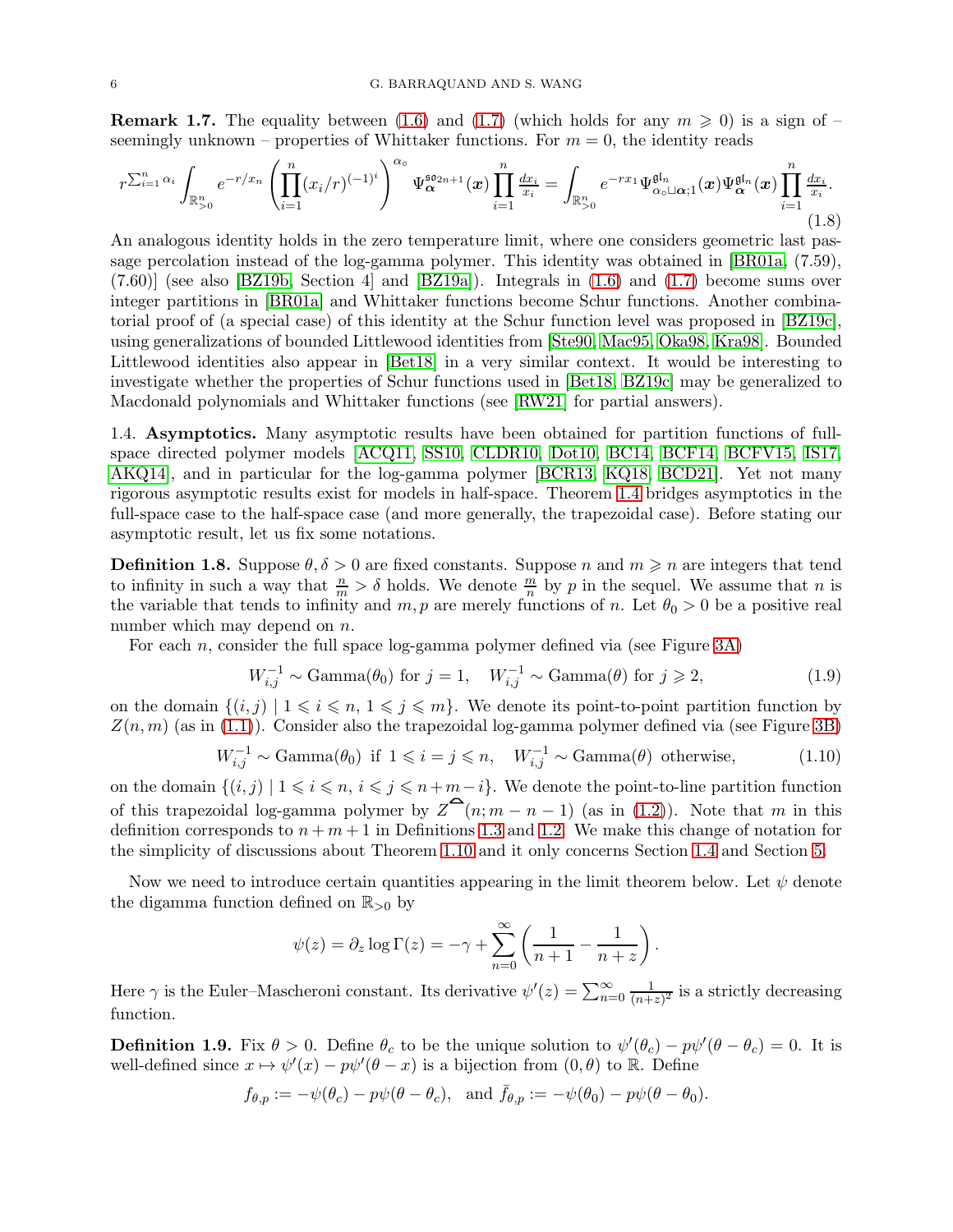<span id="page-6-4"></span><span id="page-6-0"></span>

Figure 3. Log-gamma polymers with homogeneous weights in the bulk and perturbations on the boundary.

Define also

$$
\sigma_{\theta,p}:=\left(\frac{-\psi''(\theta_c)-p\psi''(\theta-\theta_c)}{2}\right)^{\frac{1}{3}}.
$$

Since p depends on n, the quantities  $\theta_c, f_{\theta,p}, \bar{f}_{\theta,p}, \sigma_{\theta,p}$  all depend on n as well.

<span id="page-6-1"></span>**Theorem 1.10.** Assume that parameters  $n, m, p, \theta, \theta_0$  and the partition function  $Z^{\bullet}(n; m-n-1)$ are as in Definition [1.8.](#page-5-3)

(1) If  $\liminf_{n\to\infty} n^{1/3}(\theta_0 - \theta_c) = +\infty$ , then for all t,

<span id="page-6-2"></span>
$$
\lim_{n \to \infty} \mathbb{P}\left(\frac{\log Z^{\widehat{\Theta}}(n; m-n-1) - nf_{\theta, p}}{n^{1/3} \sigma_{\theta, p}} \leq t\right) = F_{\text{GUE}}(t),\tag{1.11}
$$

with  $F_{GUE}$  being the GUE Tracy-Widom distribution [\[TW94\]](#page-36-1), defined in  $(5.1)$ .

(2) If for some  $y \in \mathbb{R}$ ,  $\lim_{n \to \infty} n^{1/3} (\theta_0 - \theta_c) \sigma_{\theta, p} = y$ , then for all t,

$$
\lim_{n \to \infty} \mathbb{P}\left(\frac{\log Z^{\widehat{\Theta}}(n; m-n-1) - nf_{\theta, p}}{n^{1/3} \sigma_{\theta, p}} \leq t\right) = F_{\text{BBP}; -y}(t),
$$

with  $F_{\text{BBP};-y}$  being the Baik-Ben Arous-Péché distribution [\[BBAP05\]](#page-34-16), defined in [\(5.2\)](#page-29-2).

(3) If for some  $\alpha \in (2/3, 1]$ , the limit  $\lim_{n\to\infty} m^{-\alpha} (n\psi'(\theta_0) - m\psi'(\theta - \theta_0))$  exists and is positive, then for all t,

<span id="page-6-3"></span>
$$
\lim_{n \to \infty} \mathbb{P}\left(\frac{\log Z^{\widehat{\Theta}}(n; m-n-1) - n\bar{f}_{\theta, p}}{n^{1/2}\sqrt{\psi'(\theta_0) - p\psi'(\theta - \theta_0)}} \leq t\right) = \Phi(t),\tag{1.12}
$$

where  $\Phi$  is the standard Gaussian distribution function.

**Remark 1.11.** In part (3) of Theorem [1.10,](#page-6-1) the hypothesis in the case  $\alpha \in (2/3, 1)$  is equivalent to that the limit  $\lim_{n\to\infty} \frac{n}{m^{\alpha}}(\theta_0 - \theta_c)$  exists and is negative.

**Remark 1.12.** If m and n go to infinity in such a way that  $p = \frac{m}{n}$  is fixed, then  $\theta_c$  is also a fixed constant. Theorem [1.10](#page-6-1) implies in particular that when  $\theta_0$  is fixed with  $\theta_0 > \theta_c$ , then [\(1.11\)](#page-6-2) holds, and when  $\theta_0$  is fixed with  $\theta_0 < \theta_c$ , then [\(1.12\)](#page-6-3) holds.

We prove Theorem [1.10](#page-6-1) in Section [5.](#page-29-0) The part (2) of Theorem [1.10](#page-6-1) is a direct consequence of [\[BCD21,](#page-34-7) Theorem 1.7], stated below in Proposition [5.2.](#page-30-0) The part (1) is deduced from [\[BCD21,](#page-34-7) Theorem 1.2, Theorem 1.7] via a coupling method. The part (3) is obtained using estimates from [\[Sep12\]](#page-35-5) about stationary and homogeneous log-gamma polymer models.

An explanation for why the point-to-point partition function undergoes a phase transition under a perturbation of one column is provided in [\[BBAP05\]](#page-34-16) (in the zero temperature limit). Recall that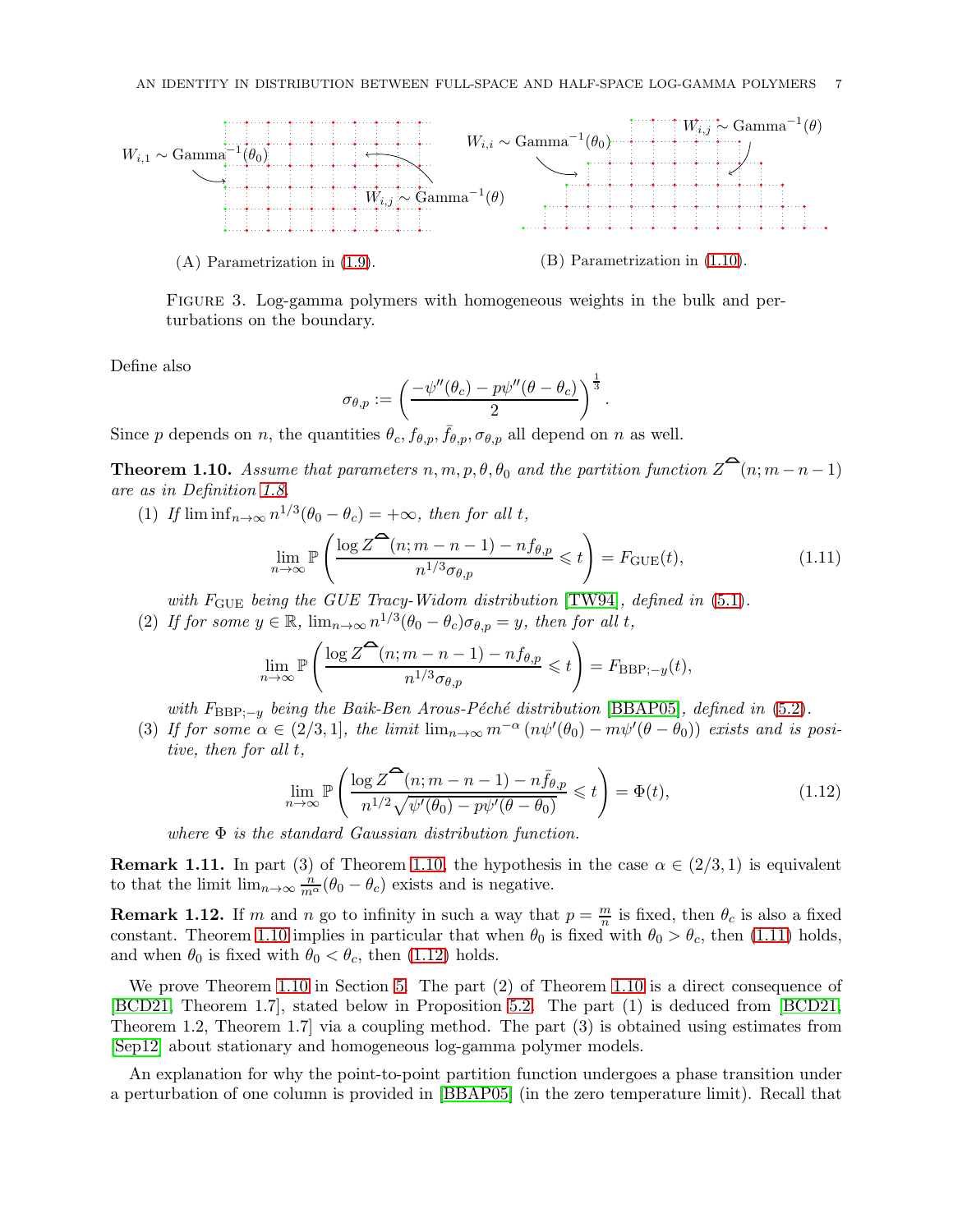<span id="page-7-7"></span>an inverse-gamma variable has large mean value when its parameter is small. For small enough values of  $\theta_0$ , paths stay a macroscopic distance along the first column with large probability under the polymer measure, while for larger values of  $\theta_0$ , paths would not be influenced by the different weights along the first column. We refer to [\[BBC20,](#page-34-5) Section 8.1] and [\[BCD21,](#page-34-7) Section 1.5] for a more detailed exposition of this argument in the context of the log-gamma polymer. In the halfspace setting, a precise qualitative understanding of the measure on polymer paths, for various values of  $\theta_0$ , is more difficult to obtain. Nevertheless, we expect that for a fixed  $\theta_0 < \theta_c$ , most paths under the polymer measure will hit the boundary a  $\mathcal{O}(n)$  number of times, while when  $\theta_0 > \theta_c$ , the geometry of paths should be qualitatively similar as in the full-space case.

### 1.5. **KPZ equation.** The Kardar-Parisi-Zhang (KPZ) equation [\[KPZ86\]](#page-35-16) is the stochastic PDE

<span id="page-7-0"></span>
$$
\partial_t h(t, x) = \frac{1}{2} \partial_{xx} h(t, x) + \frac{1}{2} (\partial_x h(t, x))^2 + \xi(t, x), \ \ x \in \mathbb{R}, \ t > 0,\tag{1.13}
$$

where  $\xi(t, x)$  is a space-time Gaussian white noise. By definition, we say that h is a solution (in the Cole-Hopf sense) of [\(1.13\)](#page-7-0) if  $h(t, x) = \log \mathcal{Z}(t, x)$  where  $\mathcal Z$  is a solution of the multiplicative noise stochastic heat equation (mSHE)

<span id="page-7-2"></span>
$$
\partial_t \mathcal{Z}(t,x) = \frac{1}{2} \partial_{x,x} \mathcal{Z}(t,x) + \mathcal{Z}(t,x) \xi(t,x), \quad x \in \mathbb{R}, \, t > 0,\tag{1.14}
$$

which can be given a precise meaning using Ito calculus, see for example the review [\[Cor12\]](#page-35-17). We also consider the KPZ equation on the half-line  $\mathbb{R}_{\geqslant 0}$ . The solution depends on a boundary parameter which we will denote by  $A \in \mathbb{R}$ . As is the case for the full-line KPZ equation, a solution of the KPZ equation on a half-line is defined as the logarithm of the mSHE on  $\mathbb{R}_{\geq 0}$  with Robin type boundary condition

<span id="page-7-1"></span>
$$
\begin{cases} \partial_t \mathcal{Z}_A(t,x) = \frac{1}{2} \partial_{x,x} \mathcal{Z}_A(t,x) + \mathcal{Z}_A(t,x) \xi(t,x), & x \in \mathbb{R}_{\geqslant 0}, t > 0, \\ \partial_x \mathcal{Z}_A(t,x) \big|_{x=0} = A \mathcal{Z}_A(t,0). \end{cases}
$$
\n(1.15)

Since the solution  $\mathcal{Z}_A(t,x)$  is not differentiable in x, the boundary condition  $\partial_x \mathcal{Z}_A(t,x)|_{x=0}$  $A\mathcal{Z}_A(t,0)$  cannot be enforced on the solution itself. It must be enforced on the half-line heat kernel used to define mild solutions, we refer to [\[CS18,](#page-35-18) Def. 2.5] for details.

It is predicted in the physics paper [\[BLD21\]](#page-34-17) that for all  $t > 0$ ,  $X \geq 0$  and  $A \in \mathbb{R}$ , the identity in distribution

<span id="page-7-3"></span>
$$
\mathcal{Z}_A(t,0) = 2\mathcal{Z}(t,-X) \tag{1.16}
$$

holds, where, in the LHS,  $\mathcal{Z}_A$  is the solution to [\(1.15\)](#page-7-1) with initial data  $\mathcal{Z}_A(0,x) = \mathbf{1}_{x \geqslant X}$ , and in the RHS,  $\mathcal Z$  is the solution to [\(1.14\)](#page-7-2) with initial data  $\mathcal Z(0,x) = \mathbf{1}_{x\geqslant 0} e^{B_x-(A+\frac{1}{2})x}$ , where  $B_x$  is a standard Brownian motion independent of the white noise ξ. This prediction was based on the fact that moments of both sides of [\(1.16\)](#page-7-3) match. However, this observation does not constitute a proof because moments of a solution to the mSHE do not uniquely determine its distribution.

We expect that  $(1.16)$  can be proved as a scaling limit of our main result  $(1.5)$ . Indeed, consider the log-gamma partition functions  $Z(n, n + m + 1)$  and  $Z^{\bullet}(n; m)$  with parameters chosen as in [\(1.9\)](#page-5-1) and [\(1.10\)](#page-5-2) respectively. Let us use the scalings

<span id="page-7-4"></span>
$$
\theta = 2\sqrt{N}, \ \theta_0 = \sqrt{N} + A + \frac{1}{2}, \ n = tN, \ m = X\sqrt{N}.
$$
 (1.17)

Then we expect to find a sequence  $C_N$  such that under the scalings [\(1.17\)](#page-7-4), for all  $t > 0, X \geq 0$  and  $A \in \mathbb{R}$ , we have the weak convergences as  $N \to +\infty$ 

$$
C_N Z(n, n + m + 1) \Longrightarrow 2Z(t, -X), \tag{1.18}
$$

<span id="page-7-6"></span><span id="page-7-5"></span>
$$
C_N Z^{\bullet}(n; m) \Longrightarrow \mathcal{Z}_A(t, 0), \tag{1.19}
$$

where the initial conditions are the same as those required for  $(1.16)$ . The convergence of full-space directed polymer partition functions to the mSHE with delta initial data was first proved in [\[AKQ14\]](#page-34-15).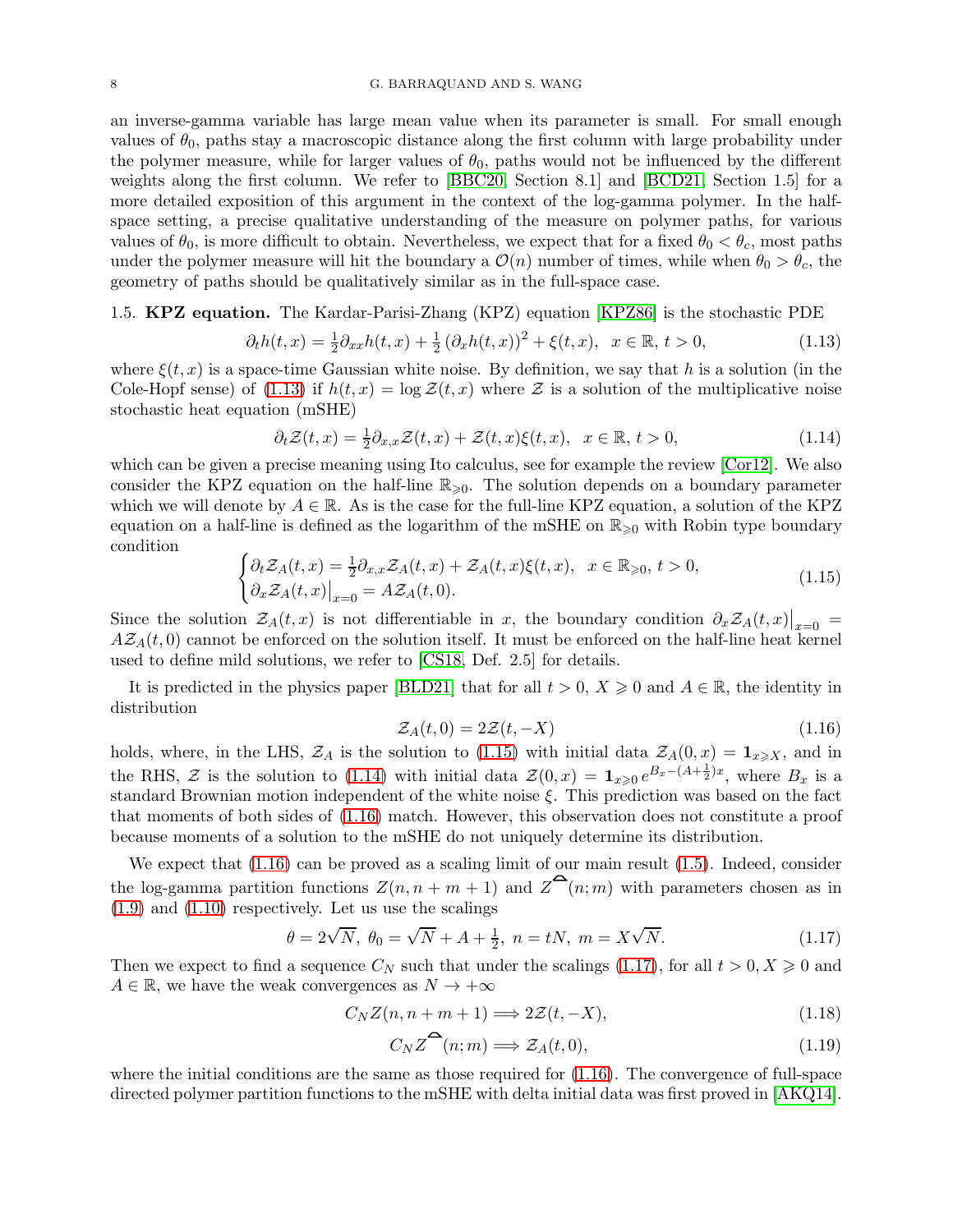<span id="page-8-2"></span>The proof was extended to cover the particular setting of the log-gamma polymer in [\[CN17\]](#page-35-19). It seems however that the convergence stated in [\(1.18\)](#page-7-5) is not proved in the existing literature, although the same initial condition was considered in [\[Par19\]](#page-35-20) in a slightly different setting. Regarding halfspace directed polymers, a general convergence result of the partition function of discrete polymer models to solutions of [\(1.15\)](#page-7-1) was proved in [\[Wu20\]](#page-36-2). The result of [\[Wu20\]](#page-36-2) applies to the log-gamma polymer, but only deals with point-to-point partition functions. It seems that significant extra work is needed to prove the convergence of the point-to-line partition function.

Thus, modulo the proof of convergences  $(1.18)$  and  $(1.19)$ , our Theorem [1.4](#page-3-0) implies  $(1.16)$ . Proofs of these convergences are outside the scope of the present paper, but we hope that proving [\(1.16\)](#page-7-3) may be a motivation to extend the existing proofs of convergence for full-space and half-space polymers to a more general setting, covering in particular [\(1.18\)](#page-7-5) and [\(1.19\)](#page-7-6).

1.6. Outline. In Section [2,](#page-8-0) we state and prove a number of prerequisites about the geometric RSK correspondence and Whittaker functions. In Section [3,](#page-16-0) we prove two formulas for the Laplace transform of the point-to-line partition function of trapezoidal log-gamma polymers. In Section [4,](#page-25-0) we prove the main identity in distribution (Theorem [1.4\)](#page-3-0). In Section [5,](#page-29-0) we prove our asymptotic result (Theorem [1.10\)](#page-6-1).

<span id="page-8-0"></span>Acknowledgments. G.B. thanks Pierre Le Doussal and Nikos Zygouras for useful discussions, and Xuan Wu for explanations related to [\[Wu20\]](#page-36-2). We also thank an anonymous referee for his/her constructive and detailed comments.

## 2. Geometric RSK correspondence and Whittaker functions

This section provides preliminary results useful in the following sections. In particular we introduce the geometric RSK correspondence (we will denote it by gRSK) on polygonal arrays (in particular, symmetric polygonal arrays) and Whittaker functions. We refer the reader to Elia Bisi's PhD thesis [\[Bis18\]](#page-34-18) for a more detailed introduction to these subjects. We will also introduce the function  $\mathcal{T}_{\alpha_{\circ},\beta;r}$  which appears in [\(1.6\)](#page-4-0) and state some of its properties.

It was found in [\[OSZ14,](#page-35-1) [COSZ14\]](#page-35-4) that Whittaker functions arise naturally as we consider gRSK on (rectangular) domains (see also [\[O'C12\]](#page-35-21) for an earlier occurrence of Whittaker functions in a directed polymer context). The partition functions for log-gamma polymers on such domains may be written as integrals involving Whittaker functions. For log-gamma polymers on non-rectangular domains, a generalization of gRSK to polygonal arrays [\[NZ17\]](#page-35-22) may be used to derive, for example, the Laplace transform of the partition function, which is the approach adopted by [\[BZ19b\]](#page-34-4) to treat half-space log-gamma polymers.

<span id="page-8-1"></span>2.1. From half-space to symmetrized polymer partition functions. Before introducing gRSK, we point out that gRSK does not seem to apply well to trapezoidal domains, that we are interested in. However, a trapezoidal log-gamma polymer can always be converted to an equivalent symmetric log-gamma polymer, in that they have identical partition functions. And it is convenient to apply gRSK to symmetric domains [\[OSZ14,](#page-35-1) [BZ19b\]](#page-34-4).

Some notations come in handy. For any domain  $\mathcal{I} \subset \mathbb{N} \times \mathbb{N}$ , we define its *transpose* as  $\mathcal{I}^t :=$  $\{(i,j) | (j,i) \in \mathcal{I}\}\.$  A domain  $\mathcal I$  is symmetric if  $\mathcal I = \mathcal I^t$ . An array w defined on a symmetric domain I is called *symmetric* if  $w_{i,j} = w_{j,i}$  for all i, j. We may now state the aforementioned equivalence between trapezoidal log-gamma polymers and symmetric log-gamma polymers.

Recall from [\(1.2\)](#page-2-0) that the point-to-line partition function on a trapezoidal log-gamma polymer is given by

$$
Z^{\widehat{\bullet}}(n;m) := \sum_{\substack{1 \leq k \leq n \\ \pi:(1,1) \to (k,2n-k+m+1)}} \prod_{(i,j) \in \pi} W_{i,j},
$$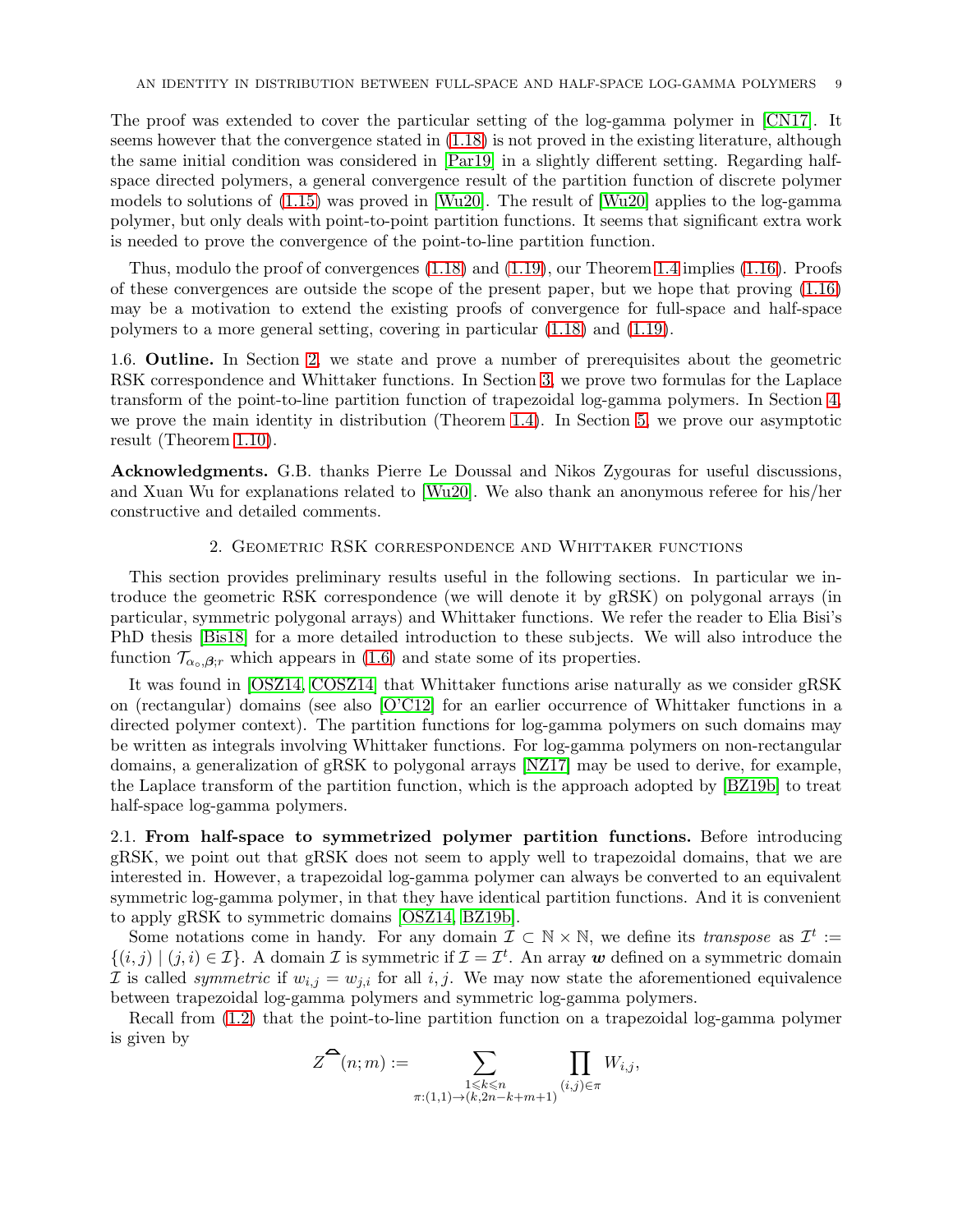<span id="page-9-1"></span>where the sum is over up-right paths confined in a trapezoidal domain  $\mathcal{I} = \{(i,j) | 1 \leq i \leq n, i \leq n\}$  $j \leq 2n + m - i + 1$  (cf. Figure [2B\)](#page-3-1). Now, let  $\widetilde{W}_{i,j}$ 's be random variables given by

$$
\widetilde{W}_{i,j} := \begin{cases} W_{i,j}/2, & i = j, \\ W_{i,j}, & i < j, \\ W_{j,i}, & i > j. \end{cases}
$$

We see from this definition that  $(\widetilde{W}_{i,j})$  is defined on a symmetric domain (that is,  $\widetilde{W}_{i,j}$  exists if and only if  $\widetilde{W}_{j,i}$  exists) and  $(\widetilde{W}_{i,j})_{i\leq j}$  is a family of independent random variables. We call this the symmetrized polymer and define the symmetrized partition function as

$$
Z^{\underbar{\mathbf k}}(n;m):=\sum_{\substack{1\leqslant k\leqslant n\\ \pi:(1,1)\to (k,2n-k+m+1)}}\prod_{(i,j)\in \pi}\widetilde W_{i,j}+\sum_{\substack{1\leqslant k\leqslant n\\ \pi:(1,1)\to (2n-k+m+1,k)}}\prod_{(i,j)\in \pi}\widetilde W_{i,j},
$$

where the sums are over up-right paths  $\pi$  in the **L**-shape domain  $\mathcal{I} \cup \mathcal{I}^t$ . Since  $(\widetilde{W}_{i,j})$  is symmetric, a path  $\pi$  in  $\mathcal{I} \cup \mathcal{I}^t$  can always be converted, by performing reflections with respect to the diagonal  $\{i=j\}$ , to a path  $\pi'$  in  $\mathcal I$  with the same weight, i.e.,  $\prod_{(i,j)\in\pi} \widetilde{W}_{i,j} = \prod_{(i,j)\in\pi'} \widetilde{W}_{i,j}$ . Conversely, for a fixed  $\pi'$ , the number of such  $\pi$ 's is  $2^{|\{i|(i,i)\in\pi'\}|}$ . Hence

<span id="page-9-0"></span>
$$
Z^{\mathbf{b}}(n;m) = \sum_{\substack{1 \le k \le n \\ \pi': (1,1) \to (k,2n-k+m+1)}} \prod_{(i,j) \in \pi'} 2^{\left|\{i\right| (i,i) \in \pi'\}\right|} \widetilde{W}_{i,j}
$$
  

$$
= \sum_{\substack{1 \le k \le n \\ \pi': (1,1) \to (k,2n-k+m+1)}} \prod_{(i,j) \in \pi'} W_{i,j} = Z^{\bullet}(n;m). \tag{2.1}
$$

This equivalence allows us to study  $Z^{\mathbf{b}}(n;m)$  in lieu of studying  $Z^{\mathbf{c}}(n;m)$ , which will be the starting point of our proof for Theorem [1.4.](#page-3-0)

2.2. Geometric RSK correspondence. The geometric RSK correspondence was introduced by Kirillov [\[Kir01\]](#page-35-23) as the geometric lifting of the RSK correspondence. Noumi and Yamada proposed an alternative definition, purely written in terms of matrix algebra [\[NY04\]](#page-35-24). It is shown in [\[OSZ14\]](#page-35-1) that gRSK can be constructed using local moves and that this is equivalent to [\[NY04\]](#page-35-24). In the following we present this construction via local moves.

2.2.1. Geometric RSK correspondence on polygonal arrays. We start with some definitions.

**Definition 2.1.** A polygonal domain  $\mathcal I$  is a finite subset of  $\mathbb N \times \mathbb N$  such that we have  $(i, j) \in \mathcal I$ whenever  $(i + 1, j) \in \mathcal{I}$  or  $(i, j + 1) \in \mathcal{I}$ . A polygonal array on  $\mathcal{I}$  is an array  $(w_{p,q})_{(p,q)\in\mathcal{I}} \in \mathbb{R}_{\geq 0}^{|\mathcal{I}|}$  with positive entries indexed by a polygonal domain  $\mathcal I$ . For notational convenience, we freely write  $w$ ,  $w_{\mathcal{I}}, (w_{p,q})$ , or  $(w_{p,q})_{\mathcal{I}}$  to refer to the same polygonal array when there is no ambiguity.

An index  $(i, j) \in \mathcal{I}$  is called a *border index* if  $(i + 1, j + 1)$  does not belong to  $\mathcal{I}$ . If none of  $(i+1,j), (i,j+1), (i+1,j+1)$  belongs to *I*, then  $(i,j)$  is called an *outer index*.

The gRSK map is a birational map between polygonal arrays on a same polygonal domain. The following presentation of gRSK, following [\[NZ17,](#page-35-22) [OSZ14\]](#page-35-1), is based on local moves. Local moves are birational maps between polygonal arrays that are localized on an entry and its neighbors. We will use two families of local moves  $(a_{i,j})$  and  $(b_{i,j})$ .

**Definition 2.2.** Let  $(w_{i,j})$  be a polygonal array on *I*. For an index  $(i, j) \in I$ , the local move  $a_{i,j}$ replaces  $w_{i,j}$  with

$$
w_{i,j}(w_{i-1,j} + w_{i,j-1}),
$$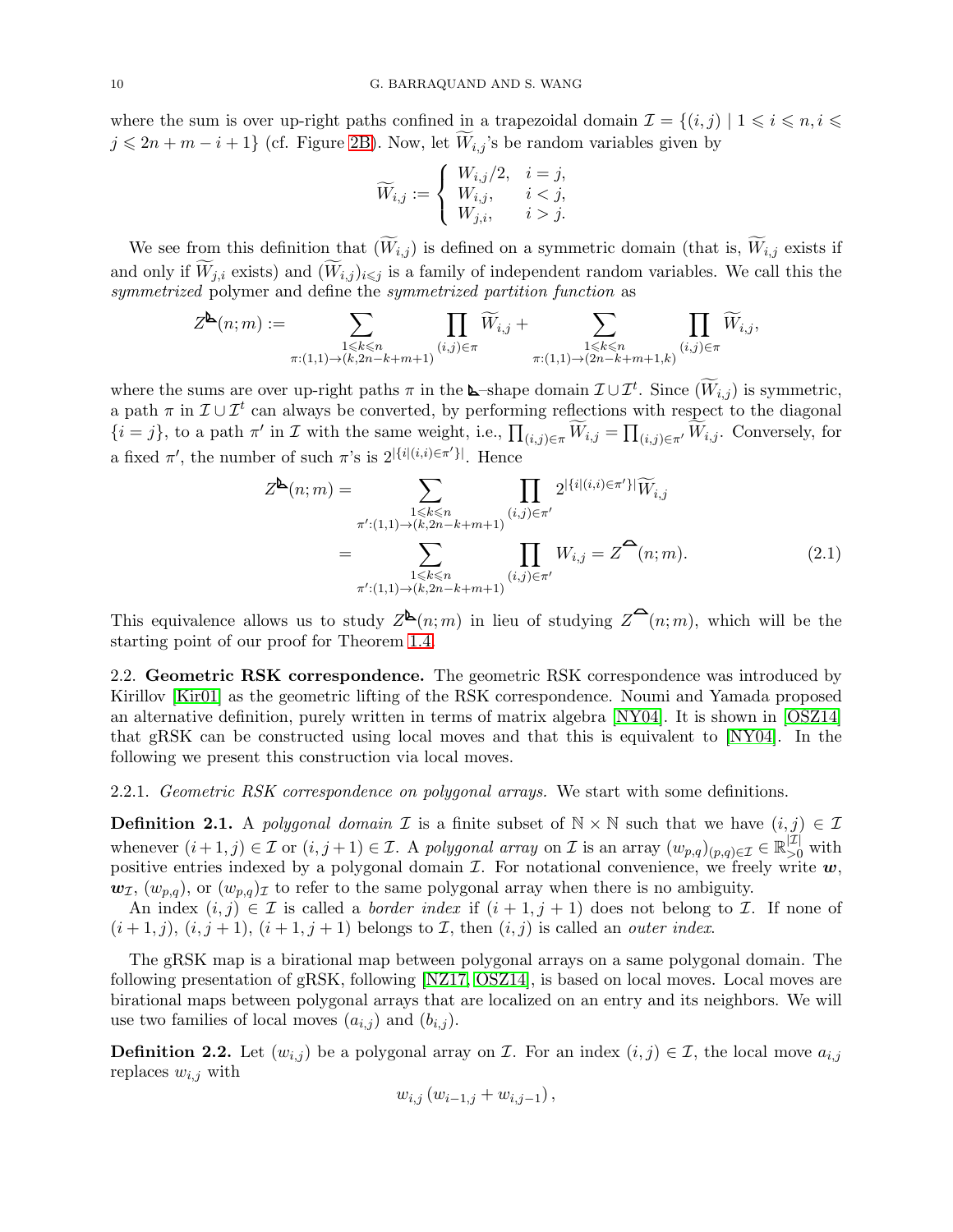<span id="page-10-2"></span>with the convention  $w_{i,0} = w_{0,j} = 0$  and  $w_{0,1} + w_{1,0} = 1$ . For a non-border index  $(i, j) \in \mathcal{I}$ , the local move  $b_{i,j}$  replaces  $w_{i,j}$  with

$$
w_{i,j}^{-1} (w_{i-1,j} + w_{i,j-1}) (w_{i+1,j}^{-1} + w_{i,j+1}^{-1})^{-1}.
$$

For  $i \leq j$   $(i \geq j$  resp.), let

$$
\varrho_{i,j} := a_{i,j} \circ b_{i-1,j-1} \circ \cdots \circ b_{1,j-i+1} \quad (\varrho_{i,j} := a_{i,j} \circ b_{i-1,j-1} \circ \cdots \circ b_{i-j+1,1} \text{ resp.}).
$$

Now we are ready to give the definition of gRSK, which is done by induction. Let  $w$  be a polygonal array on I, let  $\mathcal{I}_{\text{out}}$  be the set of outer indices of I and let  $\mathcal{I}^{\circ} := \mathcal{I} \setminus \mathcal{I}_{\text{out}}$ . The induction starts from  $gRSK(\emptyset) := \emptyset$ . By introducing the notations  $\mathbf{w}^{\circ} = \{w_{i,j} : (i,j) \in \mathcal{I}^{\circ}\}\,$ ,  $\mathbf{w}^{\text{out}} = \{w_{i,j} : (i,j) \in \mathcal{I}_{\text{out}}\}\,$ the induction relation reads

<span id="page-10-0"></span>
$$
gRSK(\boldsymbol{w}) := \bigcirc_{(i,j)\in \mathcal{I}_{\text{out}}} \varrho_{i,j} \left( gRSK(\boldsymbol{w}^{\circ}) \sqcup \boldsymbol{w}^{\text{out}} \right), \qquad (2.2)
$$

where  $\bigcirc$  denotes compositions of  $\varrho_{i,j}$ 's and  $\sqcup$  denotes union of two arrays. Note that the order in which the  $\varrho_{i,j}$ 's for  $(i, j) \in \mathcal{I}_{\text{out}}$  are composed is irrelevant (see [\[NZ17\]](#page-35-22)).

<span id="page-10-1"></span>**Proposition 2.3** ([\[NZ17,](#page-35-22) Proposition 2.6, 2.7]). Let  $t = gRSK(w)$ .

• The Jacobian of the gRSK in log-coordinates

$$
(\log w_{i,j} : (i,j) \in \mathcal{I}) \mapsto (\log t_{i,j} : (i,j) \in \mathcal{I})
$$

has absolute value 1.

• With the convention  $t_{0,j} = t_{i,0} = 0$  for all  $i, j$ , we have

$$
\sum_{(i,j)\in\mathcal{I}}\frac{1}{w_{i,j}} = \frac{1}{t_{1,1}} + \sum_{(i,j)\in\mathcal{I}}\frac{t_{i-1,j} + t_{i,j-1}}{t_{i,j}}.
$$

• For any border index  $(n, m)$ ,

$$
t_{n,m} = \sum_{\pi:(1,1)\to(n,m)} \prod_{(i,j)\in\pi} w_{i,j},
$$

where the sum is over up-right paths from  $(1,1)$  to  $(n,m)$ . • For any border index  $(n, m)$ ,

$$
\prod_{i=1}^n \prod_{j=1}^m w_{i,j} = \tau_{m-n},
$$

where  $\tau_q := \prod_{j-i=q} t_{i,j}$ . In particular, for an outer index  $(n,m)$ ,

$$
\prod_{i=1}^{n} w_{i,m} = \frac{\tau_{m-n}}{\tau_{m-n-1}} \quad and \quad \prod_{j=1}^{m} w_{n,j} = \frac{\tau_{m-n}}{\tau_{m-n+1}}
$$

hold.

Note that  $t_{n,m}$ ,  $(n, m)$  being a border index, can thus be regarded as a point-to-point partition function for a polymer with weight array  $w$ .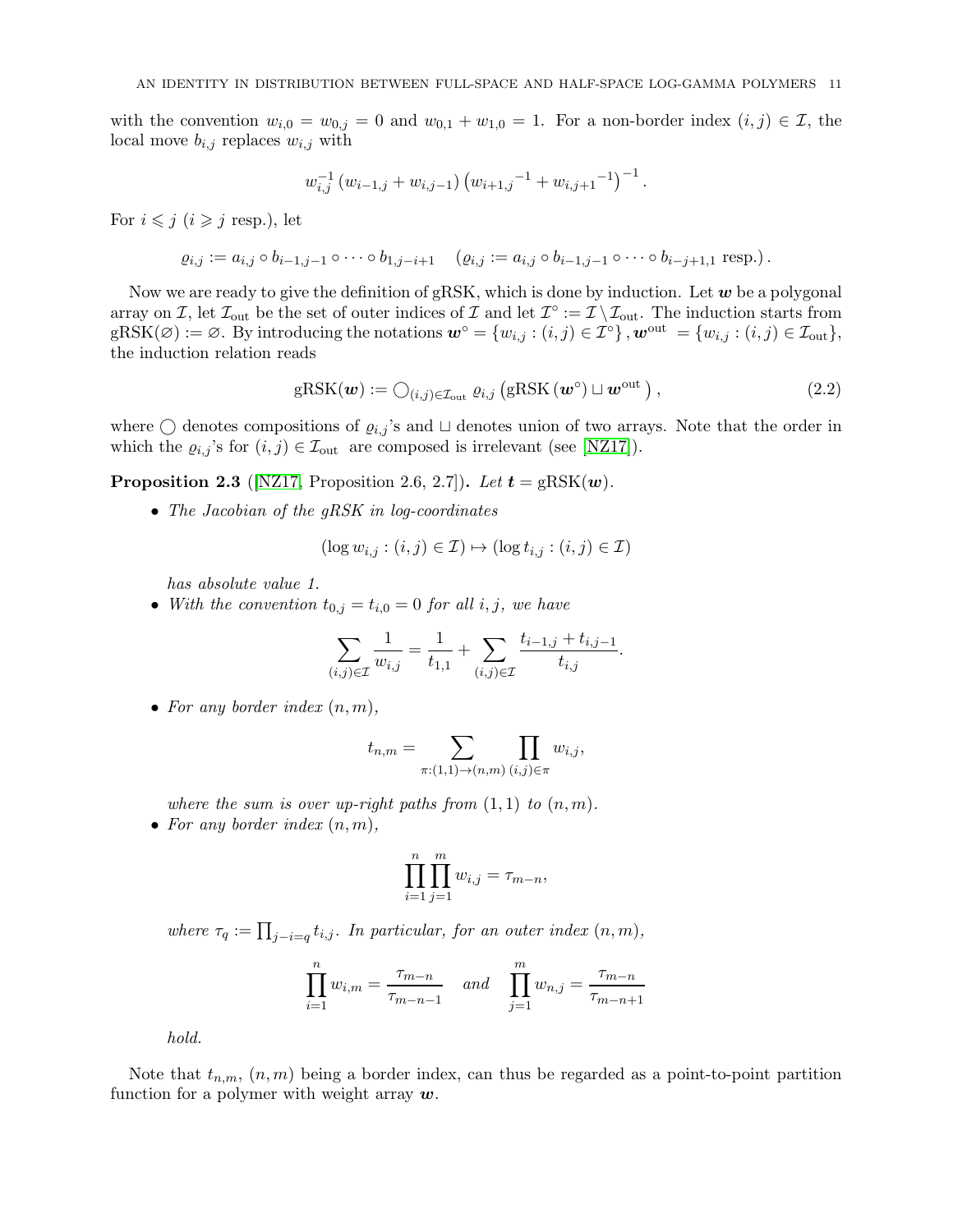<span id="page-11-3"></span>2.2.2. Symmetric geometric RSK correspondence. As motivated by Subsection [2.1,](#page-8-1) we introduce gRSK for symmetric arrays, first considered in [\[OSZ14\]](#page-35-1). Suppose  $\mathcal{I} \subset \{(i,j) \mid i \leq j\}$  and that  $\mathcal{I} \cup \mathcal{I}^t$ is a polygonal domain. Then a symmetric array w on  $\mathcal{I} \cup \mathcal{I}^t$  only has  $|\mathcal{I}|$  free variables (say, the restriction of w to the quadrant  $\{(i, j) | i \leqslant j\}$ ). Let  $t := \text{gRSK}(w)$ , then t also is symmetric (see Proposition [2.4](#page-11-0) below) and thus has  $|\mathcal{I}|$  free variables. We may thus regard gRSK in this symmetric setting as a birational map from  $\mathbb{R}^{|\mathcal{I}|}_{>0}$  $\vert \mathcal{I} \vert >0$  to  $\mathbb{R}_{>0}^{|\mathcal{I}|}$  $>0$ .

<span id="page-11-0"></span>**Proposition 2.4** ([\[OSZ14,](#page-35-1) [BZ19b\]](#page-34-4)). If w is symmetric, then  $t = gRSK(w)$  is also symmetric. In addition, the Jacobian of

$$
(\log w_{i,j}:i\leqslant j)\mapsto (\log t_{i,j}:i\leqslant j)
$$

has absolute value 1.

The following proposition provides a formula for the product of diagonal entries  $\prod_i w_{i,i}$  in terms of  $t_{j,j}$ 's. This was first proved in [\[OSZ14,](#page-35-1) Lemma 5.1] for cases where the underlying polygonal domain is  $\{(i,j) | 1 \leq i,j \leq n\}$  for some n. We provide a proof here for general symmetric polygonal arrays<sup>[2](#page-11-1)</sup>.

We introduce the *diagonal length*  $\ell$  of a polygonal array w on  $\mathcal I$  as  $\ell := \text{card}\{i \mid (i, i) \in \mathcal I\}$ .

<span id="page-11-2"></span>**Proposition 2.5.** Suppose w is a symmetric polygonal array. Let  $t = \text{gRSK}(\boldsymbol{w})$ , then

$$
4^{\lfloor n/2 \rfloor} \prod_{i=1}^n w_{i,i} = \prod_{j=1}^n t_{j,j}^{(-1)^{n-j}},
$$

where n is the diagonal length of  $w$ .

*Proof.* We prove this by induction on n. Observe that when  $n = 1$ , we have  $t = w$  and the formula follows.

Suppose that the formula holds for any symmetric polygonal array of diagonal length  $n-1$ , we now show that it also holds for any symmetric polygonal array  $w$  of diagonal length n.

By [\(2.2\)](#page-10-0), if  $(n, n)$  is not an outer index, then  $t_{j,j}^{\circ} = t_{j,j}$  for all  $j = 1, \ldots, n$ , where  $t^{\circ}$  denotes gRSK $(w^{\circ})$ . Since  $w_{i,i}^{\circ} = w_{i,i}$  for all  $1 \leq i \leq n$ , the problem is thus reduced to proving the desired formula for  $w^{\circ}$ , which is  $w$  deprived of the entries on its outer indices. After repeating this process for a finite time, the reduction stops at some  $w^{\circ}$  of which  $(n, n)$  is an outer index (see Figure [4\)](#page-12-1).

Assume now without loss of generality that  $(n, n)$  is an outer index of w. Then the diagonal length of  $w^{\circ}$  is  $n-1$  and the induction hypothesis yields

$$
4^{\lfloor \frac{n-1}{2} \rfloor} \prod_{i=1}^{n-1} w_{ii} = \prod_{j=1}^{n-1} t_{j,j}^{\circ} (-1)^{n-1-j}
$$

.

By the hypothesis that  $w$  is symmetric,  $t^{\circ} = gRSK(w^{\circ})$  is symmetric. Hence we may rewrite [\(2.2\)](#page-10-0) as

$$
t_{1,1} = \frac{1}{t_{1,1}^{\circ}} \left( \frac{1}{t_{1,2}^{\circ}} + \frac{1}{t_{2,1}^{\circ}} \right)^{-1} = \frac{t_{1,2}^{\circ}}{2t_{1,1}^{\circ}},
$$
  
\n
$$
t_{j,j} = \frac{1}{t_{j,j}^{\circ}} t_{j-1,j}^{\circ} t_{j,j+1}^{\circ}, \quad \text{for} \quad 2 \leqslant j \leqslant n-1,
$$
  
\n
$$
t_{n,n} = 2w_{n,n} t_{n-1,n}^{\circ}.
$$

<span id="page-11-1"></span> $2$ As pointed out by an anonymous referee, Proposition [2.5](#page-11-2) can also be deduced from [\[OSZ14,](#page-35-1) Lemma 5.1] using the fact that the diagonal entries of the gRSK image of a polygonal array  $w$  coincide exactly with the diagonal entries of the gRSK image of the square subarray  $w^{sq} = (w_{ij})_{1 \leq i,j \leq \ell}$ . In fact, this implies that Proposition [2.5](#page-11-2) is still true under the weaker assumption that  $\boldsymbol{w}^{sq}$  is symmetric.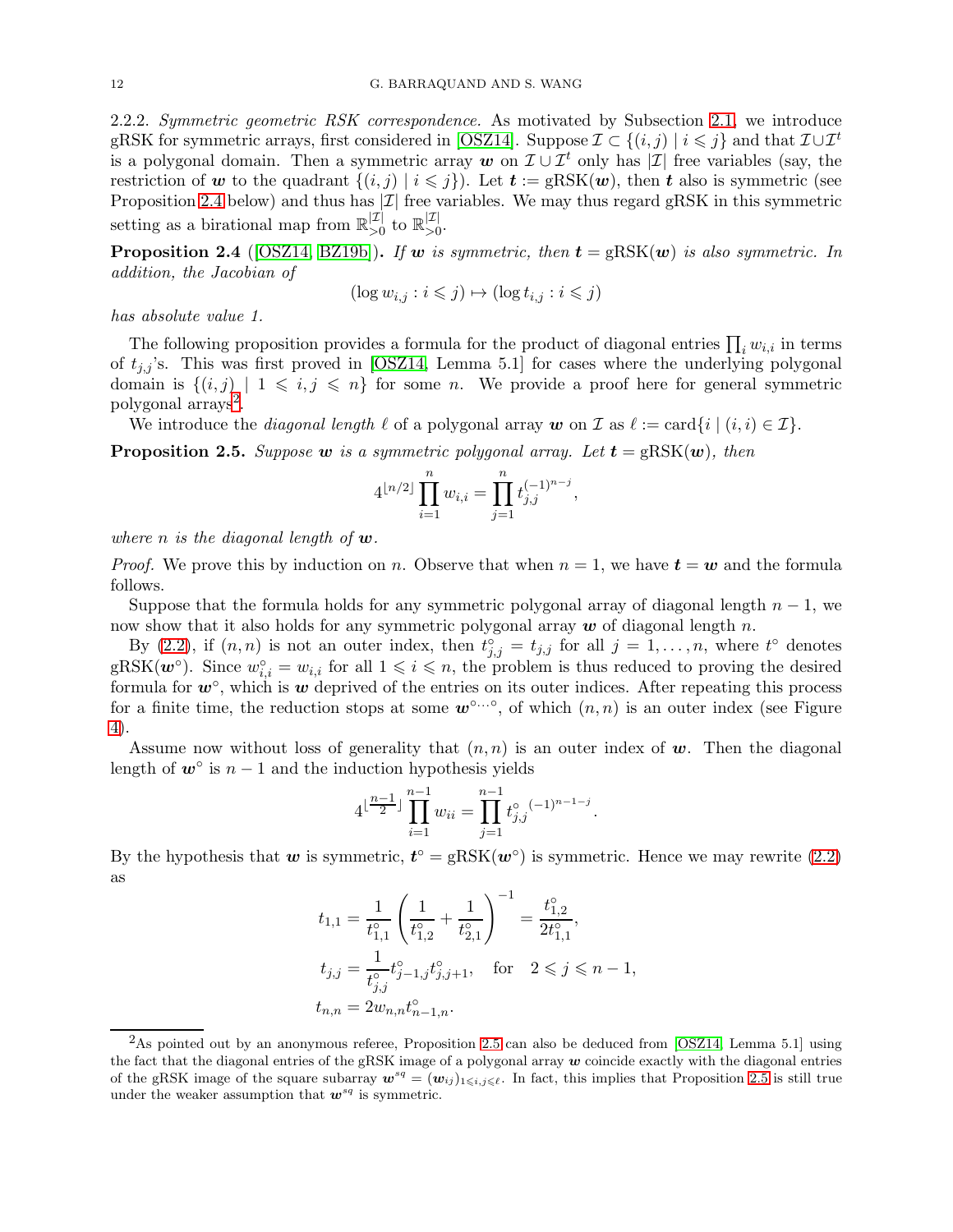<span id="page-12-4"></span><span id="page-12-1"></span>

FIGURE 4. Reduction from  $w$  to  $w^{\circ}$ , and then to  $w^{\circ\circ}$ .

Therefore,

$$
\prod_{j=1}^{n} (t_{j,j})^{(-1)^{n-j}} = t_{n,n} t_{n-1,n-1}^{-1} t_{n-2,n-2} \cdots t_{1,1}^{(-1)^{n-1}}
$$

$$
= 2^{1+(-1)^n} w_{n,n} \prod_{j=1}^{n-1} (t_{j,j})^{(-1)^{n-1-j}}
$$

$$
= 2^{1+(-1)^n} w_{n,n} 4^{\lfloor \frac{n-1}{2} \rfloor} \prod_{i=1}^{n-1} w_{i,i}
$$

$$
= 4^{\lfloor \frac{n}{2} \rfloor} \prod_{i=1}^{n} w_{i,i},
$$

which completes the proof.

<span id="page-12-0"></span>2.3. Whittaker functions. We use  $i = \sqrt{-1}$  to denote the imaginary unit and reserve i for use as indices.

2.3.1.  $\mathfrak{gl}_n$ -Whittaker functions. We define  $\mathfrak{gl}_n$ -Whittaker functions through Givental's integral for-mula [\[Giv97\]](#page-35-25). Fix a parameter sequence  $\alpha = (\alpha_1, \ldots, \alpha_n) \in \mathbb{C}^n$ . Consider a triangular array  $z = (z_{i,j} : 1 \leq i \leq n, 1 \leq j \leq i)$  (Figure [5A\)](#page-13-0). We define the *type* of such an array as

$$
type(z)_i := \frac{\prod_{j=1}^i z_{i,j}}{\prod_{j=1}^{i-1} z_{i-1,j}} \quad \text{for} \quad i = 1, \dots, n,
$$

with the convention  $\prod_{j=1}^{0} z_{0,j} = 1$ . Denote

$$
\mathrm{type}(\boldsymbol{z})^{\boldsymbol{\alpha}} := \prod_{i=1}^n \mathrm{type}(\boldsymbol{z})_i^{\alpha_i}.
$$

The  $\mathfrak{gl}_n$ -Whittaker function is defined via an integral on triangular arrays with fixed bottom row:

<span id="page-12-2"></span>
$$
\Psi_{\alpha}^{\mathfrak{gl}_n}(x) := \int_{\mathbb{R}_{>0}^{n(n-1)/2}} \text{type}(z)^{-\alpha} \exp\left(-\sum_{i=1}^n \sum_{j=1}^i \frac{z_{i+1,j+1} + z_{i-1,j}}{z_{i,j}}\right) \prod_{\substack{1 \le i < n \\ 1 \le j \le i}} \frac{dz_{i,j}}{z_{i,j}},\tag{2.3}
$$

where  $z_{n,j} := x_j$  for  $1 \leq j \leq n$  and by convention  $z_{i,j} = 0$  if  $(i,j)$  is out of the range  $1 \leq i \leq n, 1 \leq j \leq n$  $j \leq i$ . A direct consequence of this definition is that for any  $c \in \mathbb{C}$ ,

<span id="page-12-3"></span>
$$
\Psi_{\alpha+c}^{\mathfrak{gl}_n}(\boldsymbol{x}) = \left(\prod_{i=1}^n x_i\right)^{-c} \Psi_{\alpha}^{\mathfrak{gl}_n}(\boldsymbol{x}). \tag{2.4}
$$

 $\Box$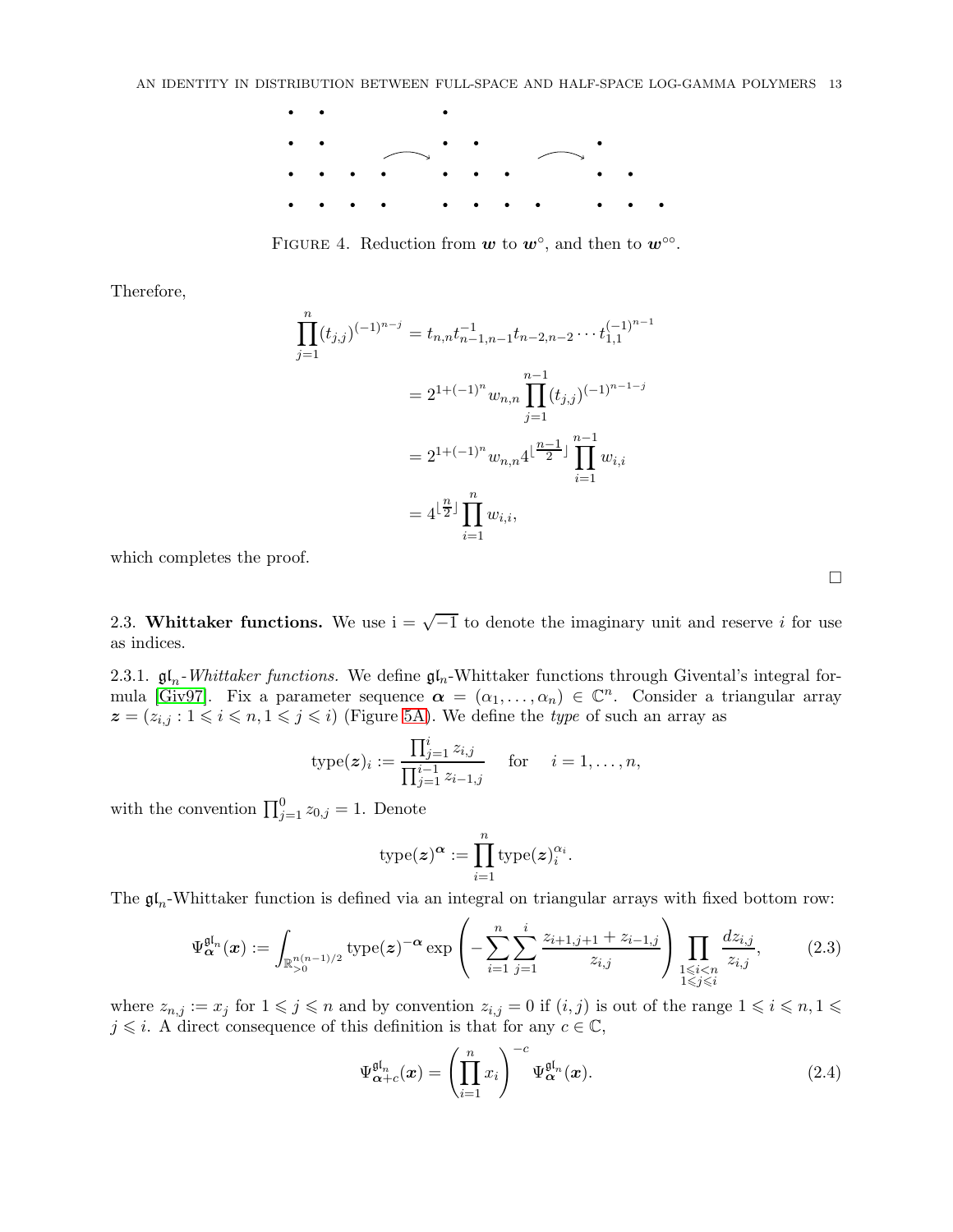<span id="page-13-1"></span><span id="page-13-0"></span>

FIGURE 5. Tableau of integral variables  $z_{i,j}$  (including the fixed bottom row) for  $\mathfrak{gl}_n$  Whittaker functions,  $\mathfrak{so}_{2n+1}$  Whittaker functions, and generalized  $\mathfrak{gl}_n$ -Whittaker functions; an arrow  $a \to b$  means that the term  $\frac{a}{b}$  appears in the exponential term in  $(2.3)$ ,  $(2.10)$ , or  $(2.5)$ , respectively for the three cases.

Now we introduce a generalization of  $\mathfrak{gl}_n$ -Whittaker functions, following [\[OSZ14\]](#page-35-1). This generalized Whittaker function will not be used in the sequel, but completes our discussion for [\(1.7\)](#page-4-1). Suppose  $m \geq n$ . Let  $\beta \in \mathbb{C}^m$  and let  $r \in \mathbb{C}$  be such that  $\Re(r) > 0$ . Consider an array  $z = (z_{i,j} : 1 \leq i \leq m, 1 \leq j \leq i \wedge n)$  (Figure [5C\)](#page-13-0). We define the type of such an array as

$$
\text{type}(\boldsymbol{z})_i := \frac{\prod_{j=1}^{i \wedge n} z_{i,j}}{\prod_{j=1}^{(i-1) \wedge n} z_{i-1,j}} \quad \text{for} \quad i = 1, \dots, m.
$$

Denote as above

$$
\operatorname{type}(\boldsymbol{z})^{\boldsymbol{\beta}} := \prod_{i=1}^m \operatorname{type}(\boldsymbol{z})_i^{\beta_i}.
$$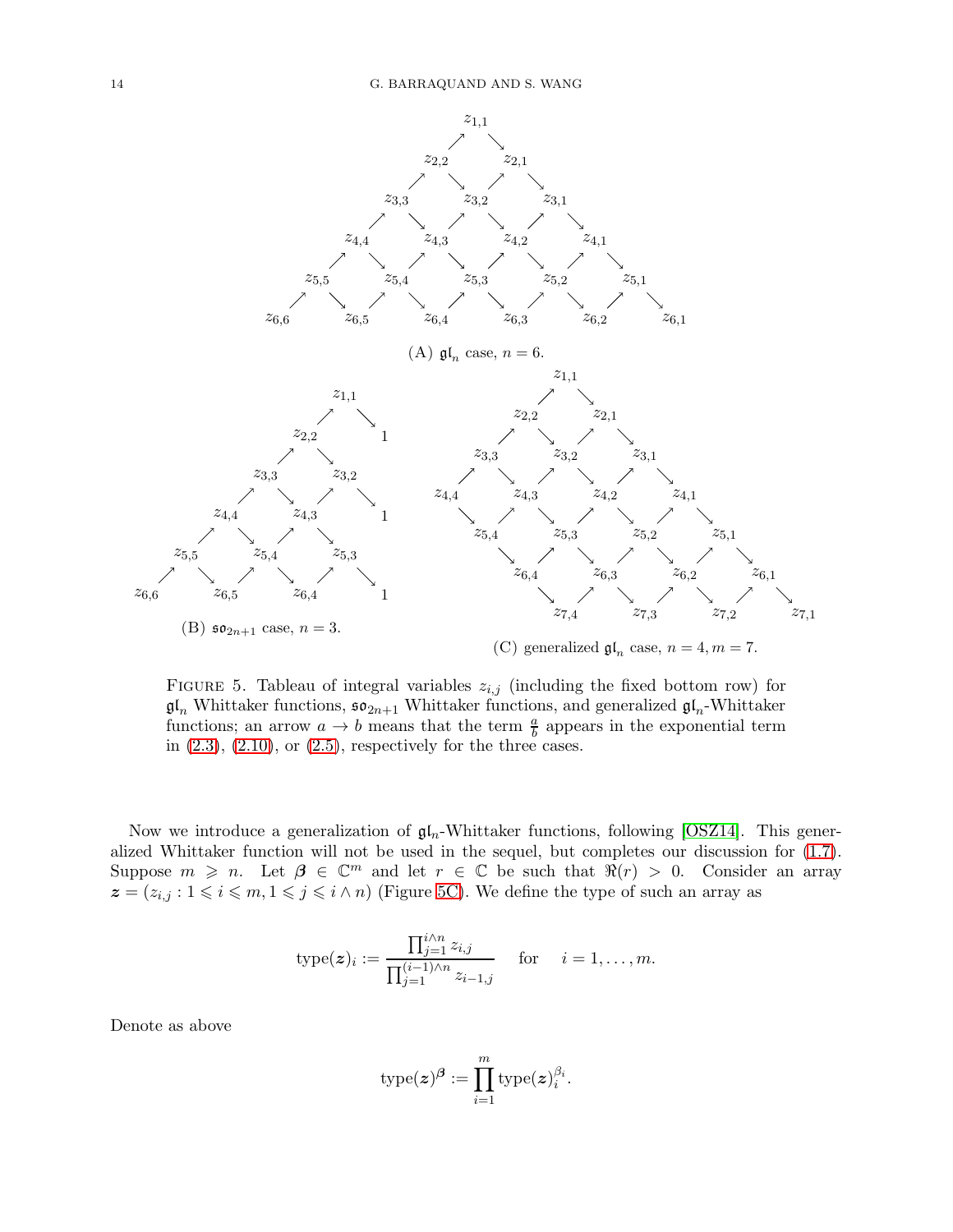<span id="page-14-4"></span>The generalized  $\mathfrak{gl}_n$ -Whittaker function is also defined via an integral on arrays with fixed bottom row:

<span id="page-14-0"></span>
$$
\Psi_{\beta;r}^{\mathfrak{gl}_n}(\boldsymbol{x}) := \int_{\mathbb{R}_{>0}^{mn-n(n+1)/2}} \text{type}(\boldsymbol{z})^{-\beta} \exp\left(-\frac{r}{z_{n,n}} - \sum_{i=1}^{m} \sum_{j=1}^{i \wedge n} \frac{z_{i+1,j+1} + z_{i-1,j}}{z_{i,j}}\right) \prod_{\substack{1 \leqslant i < m \\ 1 \leqslant j \leqslant i \wedge n}} \frac{dz_{i,j}}{z_{i,j}},\tag{2.5}
$$

where  $z_{m,j} := x_j$  for  $1 \leqslant j \leqslant n$  and by convention  $z_{i,j} = 0$  if  $(i, j)$  is out of the range  $1 \leqslant i \leqslant m, 1 \leqslant j \leqslant n$  $j \leqslant i \wedge n$ .

For a function  $g \in L^2(\mathbb{R}_{>0}^n, \prod_{i=1}^n dx_i/x_i)$ , we define its *Whittaker transform* as

$$
\widehat{g}(\boldsymbol{\lambda}) := \int_{\mathbb{R}^n_{>0}} g(\boldsymbol{x}) \Psi_{\boldsymbol{\lambda}}^{\mathfrak{gl}_n}(\boldsymbol{x}) \prod_{i=1}^n \frac{dx_i}{x_i}.
$$

Let  $L^2_{sym}((i\mathbb{R})^n, s_n(\lambda)d\lambda)$  be the space of square integrable functions which are symmetric with respect to permuting their variables, equipped with the *Sklyanin measure* 

<span id="page-14-3"></span>
$$
s_n(\lambda) = \frac{1}{(2\pi i)^n n!} \prod_{j \neq k} \Gamma(\lambda_j - \lambda_k)^{-1}.
$$
 (2.6)

It is known that the Whittaker transformation  $g \mapsto \hat{g}$  is an isometry from  $L^2(\mathbb{R}^n_{>0}, \prod_{i=1}^n dx_i/x_i)$  to  $L^2(\mathbb{R}^n)$  to  $L^2(\mathbb{R}^n)$  $L^2_{sym}((i\mathbb{R})^n, s_n(\lambda)d\lambda)$  [\[STS94,](#page-35-26) [KL01\]](#page-35-27). In particular, the following Plancherel formula holds. For all  $f_1, f_2 \in L^2\left(\mathbb{R}_{>0}^n, \prod_{i=1}^n dx_i/x_i\right)$ , we have

<span id="page-14-2"></span>
$$
\int_{\mathbb{R}_{>0}^n} f_1(\boldsymbol{x}) \overline{f_2(\boldsymbol{x})} \prod_{i=1}^n \frac{dx_i}{x_i} = \int_{(i\mathbb{R})^n} \widehat{f}_1(\boldsymbol{\lambda}) \overline{\widehat{f}_2(\boldsymbol{\lambda})} s_n(\boldsymbol{\lambda}) d\boldsymbol{\lambda}.
$$
\n(2.7)

Now we turn to the Whittaker transform of a particular function  $\mathcal{T}_{\alpha,\beta,r}(x)$ , which naturally appears in the Laplace transform of the point-to-line partition function of trapezoidal polymers, and symmetrized polymers in general, see Remark [2.9.](#page-15-0)

<span id="page-14-1"></span>**Definition 2.6.** Assume  $r > 0$ ,  $\alpha \in \mathbb{C}$ ,  $\beta \in \mathbb{C}^m$ . For  $x = (x_1, \ldots, x_n) \in \mathbb{R}_{>0}^n$ , consider an array  $z = (z_{i,j} : 1 \leq i \leq m+1, 1 \leq j \leq n)$  with fixed bottom row  $z_{m+1,j} = x_j$  for all  $1 \leq j \leq n$ . Define the type of such an array as

$$
type(z)_i := \frac{\prod_{j=1}^n z_{i+1,j}}{\prod_{j=1}^n z_{i,j}} \quad \text{ for } \quad i = 1, \dots, m.
$$

Denoting  $\text{type}(z)^{\beta} = \prod_{i=1}^{m} \text{type}(z)^{\beta_i}_{i}$ , we define

$$
\mathcal{T}_{\alpha,\beta;r}(\boldsymbol{x}) := \int_{\mathbb{R}_{>0}^{nm}} \left( \prod_{i=1}^{n} (z_{1,i}/r)^{(-1)^{i}} \right)^{\alpha} \text{type}(\boldsymbol{z})^{-\beta} \times \exp\left( -\frac{r}{z_{1,n}} - \sum_{i=1}^{m+1} \sum_{j=1}^{n} \frac{z_{i+1,j+1} + z_{i-1,j}}{z_{i,j}} \right) \prod_{i=1}^{m} \prod_{j=1}^{n} \frac{dz_{i,j}}{z_{i,j}},
$$
\n(2.8)

with the convention that  $z_{i,j} = 0$  whenever  $(i, j)$  is out of the range  $1 \leq i \leq m + 1, 1 \leq j \leq n$ . We also define  $\mathcal{T}_{\alpha,\emptyset;r}(\boldsymbol{x}) = \left(\prod_{i=1}^n (x_i/r)^{(-1)^i}\right)^{\alpha} e^{-r/x_n}.$ 

The well-definedness of  $\mathcal{T}_{\alpha,\beta;r}$  will be shown in Proposition [2.8.](#page-15-1) See Figure [6](#page-15-2) for a visual representation of integral variables  $(z_{i,j})$ . The Whittaker transform of  $\mathcal{T}_{\alpha,\beta,r}(x)$  in the case  $\beta = \emptyset$  is known and stated in the following proposition.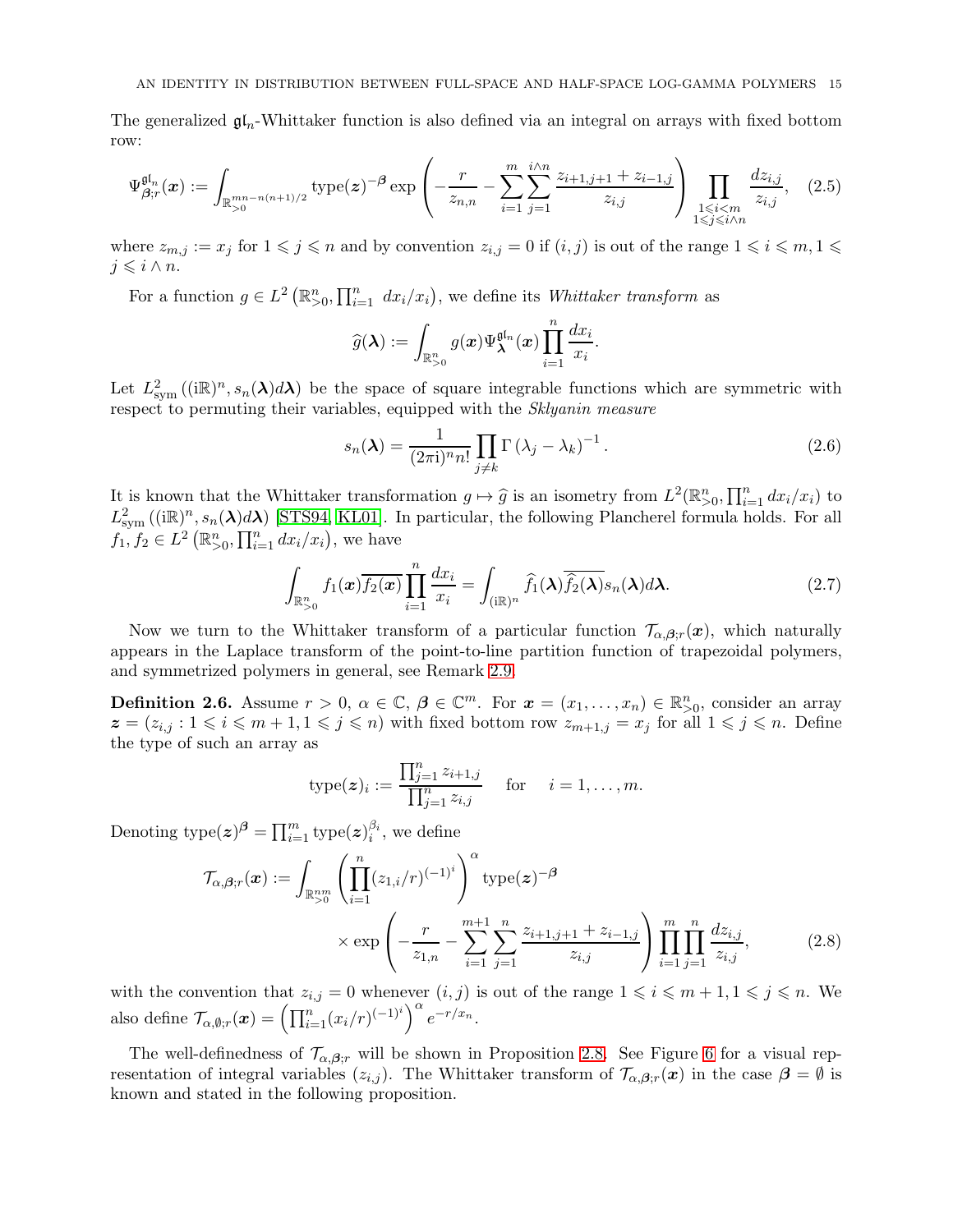<span id="page-15-3"></span><span id="page-15-2"></span>

FIGURE 6. Tableau of integral variables  $(z_{i,j})$  with fixed bottom row  $z_{m+1,j} = x_j$  in the definition of  $\mathcal{T}_{\alpha,\beta;r}(\boldsymbol{x}), n = 4, m = 3.$ 

**Proposition 2.7** ([\[Sta01\]](#page-36-3), [\[OSZ14,](#page-35-1) Corollary 5.4]). Suppose  $r > 0$ ,  $\alpha \in \mathbb{C}^n$ ,  $\alpha_0 \in \mathbb{C}$  satisfy  $\Re(\alpha_i + \alpha_o) > 0$  for all i and  $\Re(\alpha_i + \alpha_j) > 0$  for all  $i > j$ , then

$$
\int_{\mathbb{R}_{>0}^n} \left( \prod_{i=1}^n (x_i/r)^{(-1)^i} \right)^{\alpha_0} e^{-r/x_n} \Psi_{\alpha}^{\mathfrak{gl}_n}(\boldsymbol{x}) \prod_{i=1}^n \frac{dx_i}{x_i} = r^{-\sum_{i=1}^n \alpha_i} \prod_{i=1}^n \Gamma(\alpha_i + \alpha_0) \prod_{i=1}^n \prod_{j=i+1}^n \Gamma(\alpha_i + \alpha_j).
$$

Now we give the Whittaker transform of  $\mathcal{T}_{\alpha,\beta,r}(x)$ . The proof for this formula relies on applying gRSK to a symmetric domain not yet introduced, and we postpone the proof to Section [3.2.](#page-20-0)

<span id="page-15-1"></span>**Proposition 2.8.** Suppose  $r > 0$ ,  $\alpha \circ \in \mathbb{C}$ ,  $\boldsymbol{\beta} \in \mathbb{C}^m$ , then  $\mathcal{T}_{\alpha \circ \beta,r}(x)$  is well-defined for almost every  $\boldsymbol{x} \in \mathbb{R}_{>0}^n$ . Furthermore, suppose that  $\boldsymbol{\alpha} \in \mathbb{C}^n$  satisfy  $\Re(\alpha \circ \alpha + \alpha_i) > 0$  for all  $i \geq 1$ ,  $\Re(\alpha_i + \alpha_j) > 0$ for all  $1 \leq i < j \leq n$  and  $\Re(\alpha_i + \beta_k) > 0$  for all  $1 \leq i \leq n, 1 \leq k \leq m$ . We have

$$
\int_{\mathbb{R}_{>0}^n} \mathcal{T}_{\alpha_o,\beta;r}(\boldsymbol{x}) \Psi_{\alpha}^{\mathfrak{gl}_n}(\boldsymbol{x}) \prod_{i=1}^n \frac{dx_i}{x_i} = r^{-\sum_{i=1}^n \alpha_i} \prod_{i=1}^n \Gamma(\alpha_i + \alpha_o) \prod_{i=1}^n \prod_{j=i+1}^n \Gamma(\alpha_i + \alpha_j) \prod_{i=1}^n \prod_{k=1}^m \Gamma(\alpha_i + \beta_k).
$$
\n(2.9)

<span id="page-15-0"></span>**Remark 2.9.** Proposition [2.8](#page-15-1) shows that the function  $\mathcal{T}_{\alpha_{\circ},\beta,r}(x)$  is similar to the function  $\mathcal{T}_{\alpha}^{\tau}(x)$ used in [\[BBC20\]](#page-34-5) to define the half-space Whittaker process, see Definition 6.7 therein. This is not a surprise, as the proof of Proposition [2.8](#page-15-1) in Section [3.2](#page-20-0) involves a symmetrized polymer model equivalent to the half-space polymer model considered in [\[BBC20\]](#page-34-5). Moreover, one could show by combining Proposition [2.8](#page-15-1) and [\[BBC20,](#page-34-5) Prop. 6.10] that when  $r = 1$ ,  $\mathcal{T}_{\alpha_{\circ},\beta,r}(x)$  is exactly the  $\tau \to 0$  limit of the function  $\mathcal{T}_{\alpha}^{\tau}(x)$  defined in [\[BBC20\]](#page-34-5), provided that parameters are appropriately matched. Thus, Definition [2.6](#page-14-1) provides a Givental's type integral representation for the function  $\mathcal T$ involved in the definition of half-space Whittaker processes, while it was defined in [\[BBC20\]](#page-34-5) only indirectly through its Whittaker transform.

2.3.2.  $\mathfrak{so}_{2n+1}$ -Whittaker functions. We define the  $\mathfrak{so}_{2n+1}$ -Whittaker functions also by an integral formula due to [\[GLO07,](#page-35-28) [GLO08\]](#page-35-29). The integral is over a half-triangular array (Figure [5B\)](#page-13-0) of depth 2n,

$$
\boldsymbol{z} = (z_{i,j} : 1 \leq i \leq 2n, \lfloor i/2 \rfloor + 1 \leq j \leq i).
$$

We define the type of such an array as

$$
\text{type}(\boldsymbol{z})_i := \frac{\prod_{j=1}^i i/2 + 1 \ z_{i,j}}{\prod_{j=1}^{i-1} i} \quad \text{for } i = 1, \ldots, 2n.
$$

For  $\boldsymbol{\alpha} = (\alpha_1, \dots, \alpha_n) \in \mathbb{C}^n$ , we denote  $\boldsymbol{\alpha}^{\pm} := (-\alpha_1, \alpha_1, -\alpha_2, \alpha_2, \dots, -\alpha_n, \alpha_n)$  and

$$
\text{type}(\boldsymbol{z})^{\boldsymbol{\alpha}^{\pm}}:=\prod_{i=1}^{2n}\text{type}(\boldsymbol{z})_{i}^{\alpha_{i}^{\pm}}.
$$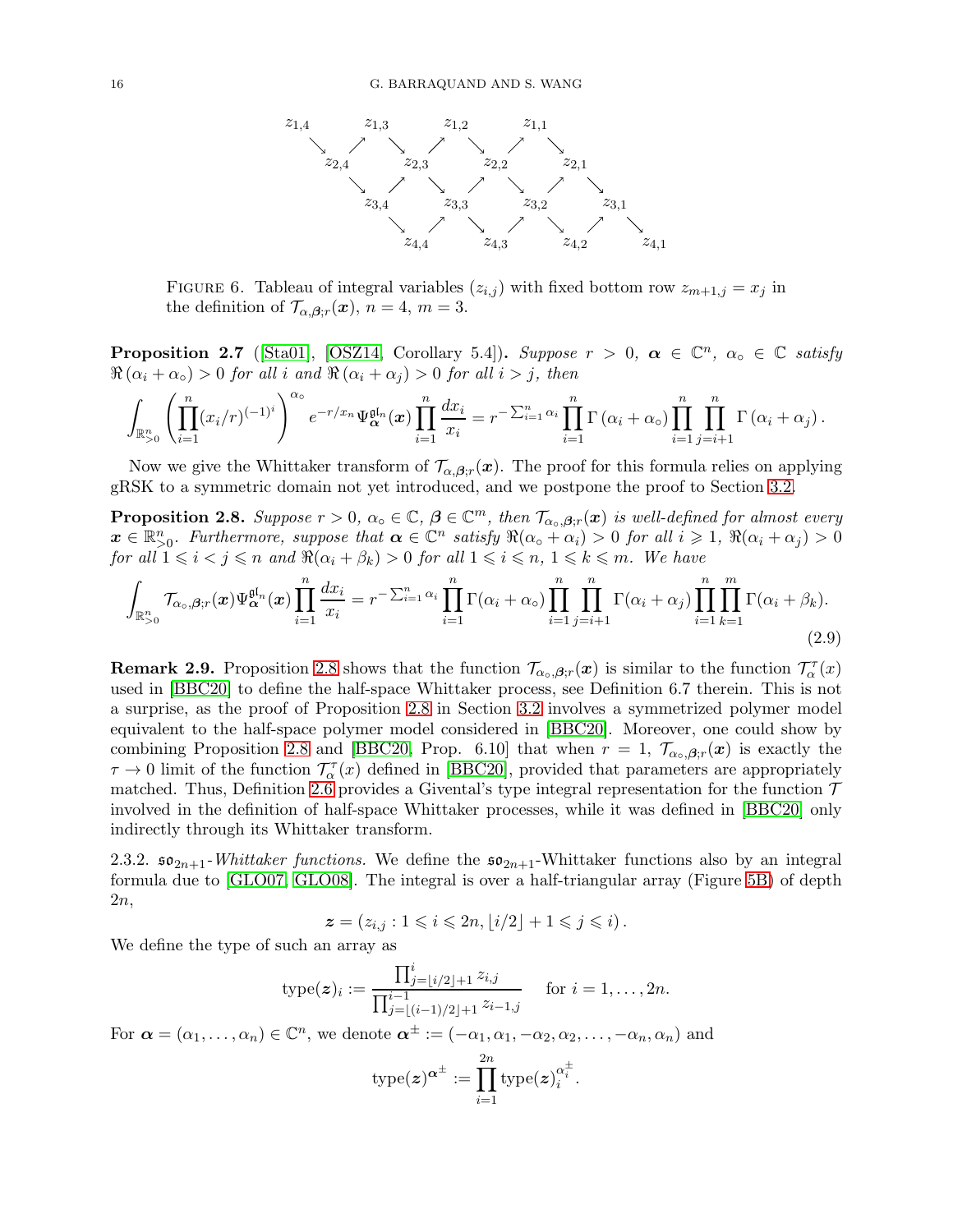<span id="page-16-3"></span>Now we define the  $\mathfrak{so}_{2n+1}$ -Whittaker function with parameter  $\alpha$  via

<span id="page-16-1"></span>
$$
\Psi_{\alpha}^{\mathfrak{so}_{2n+1}}(x) := \int_{\mathbb{R}_{>0}^{n^2}} \text{type}(z)^{\alpha^{\pm}} \exp\left(-\sum_{i=1}^{2n} \sum_{j=\lfloor i/2 \rfloor+1}^{i} \frac{z_{i+1,j+1}+z_{i-1,j}}{z_{i,j}} - \sum_{k=1}^n z_{2k-1,k}\right) \prod_{\substack{1 \leq i < 2n \\ \lfloor i/2 \rfloor < j \leq i}} \frac{dz_{i,j}}{z_{i,j}},\tag{2.10}
$$

where on the bottom row  $z_{2n,j+|i/2|} = x_j$  for  $1 \leq j \leq i/2$  and by convention  $z_{i,j} := 0$  whenever  $i, j$ is out of the range  $1 \leq i \leq 2n$ ,  $\lfloor i/2 \rfloor + 1 \leq j \leq i$ . We conclude this subsection with the Whittaker transform of  $\mathfrak{so}_{2n+1}$ -Whittaker functions.

<span id="page-16-2"></span>**Proposition 2.10** ([\[BZ19b,](#page-34-4) Lemma 3.14]). Suppose  $\mu \in \mathbb{C}$  and  $\alpha \in \mathbb{C}^n$  are such that  $\Re(\mu) >$  $\max_i |\Re(\alpha_i)|$ . Let

$$
g(\boldsymbol{x}) := \left(\prod_{i=1}^n x_i\right)^{\mu} \Psi_{\boldsymbol{\alpha}}^{\mathfrak{so}_{2n+1}}(\boldsymbol{x}),
$$

then  $g \in L^2 \left( \mathbb{R}^n_{>0}, \prod_{i=1}^n dx_i/x_i \right)$  and

$$
\widehat{g}(\boldsymbol{\lambda}) := \frac{\prod_{1 \leq i,j \leq n} \Gamma(\mu - \lambda_i + \alpha_j) \Gamma(\mu - \lambda_i - \alpha_j)}{\prod_{1 \leq i < j \leq n} \Gamma(2\mu - \lambda_i - \lambda_j)}.
$$

Remark 2.11. Several conventions have been used in the literature in order to define Whittaker functions. Our definition for  $\Psi^{\mathfrak{gl}_n}_{\alpha}(\boldsymbol{x})$  and  $\Psi^{\mathfrak{gl}_n}_{\beta;r}(\boldsymbol{x})$  are the same as in [\[OSZ14\]](#page-35-1), but  $\Psi^{\mathfrak{gl}_n}_{\alpha}(\boldsymbol{x})$  corresponds to  $\Psi_{-\alpha}^{\mathfrak{gl}_n}(\boldsymbol{x}) = \Psi_{\alpha}^{\mathfrak{gl}_n}(\boldsymbol{x}')$  in [\[BZ19b\]](#page-34-4) (for  $\boldsymbol{x} = (x_1, \ldots, x_n)$ , we use the notation  $\boldsymbol{x}' =$  $(1/x_n, 1/x_{n-1}, \ldots, 1/x_1)$ ). In [\[GLO07,](#page-35-28) [GLO08,](#page-35-29) [BC14,](#page-34-12) [BBC20\]](#page-34-5), Whittaker functions are defined in terms of the variables  $log(x_i)$  and the parameters  $\alpha_0, \alpha_i, \beta_j$  are sometimes multiplied by  $\pm i$ .

Our definition of orthogonal Whittaker functions is such that  $\Psi_{\alpha}^{\mathfrak{so}_{2n+1}}(x)$  corresponds to  $\Psi_{\alpha}^{\mathfrak{so}_{2n+1}}(x')$ in [\[BZ19b\]](#page-34-4). In [\[GLO07,](#page-35-28) [GLO08\]](#page-35-29), orthogonal Whittaker functions are defined in terms of the variables  $\log(x_i)$ .

## <span id="page-16-0"></span>3. Laplace transform of the partition function for trapezoidal log-gamma polymers

This section is devoted to proving an integral formula for the Laplace transform of  $Z^{\bullet}(n; m)$ (Theorem [3.1\)](#page-17-0). We then deduce a contour integral formula (Corollary [3.2\)](#page-23-0) from Theorem [3.1](#page-17-0) by applying the Plancherel formula [\(2.7\)](#page-14-2). This contour integral formula will enable us, in Section [4,](#page-25-0) to compare the Laplace transform of  $\mathbb{Z}^{\mathbf{C}}(n;m)$  with that of  $\mathbb{Z}(n,m)$  and directly prove Theorem [1.4](#page-3-0) for the  $m \geq n-1$  case.

In order to apply the Plancherel formula, the Whittaker transform of  $\mathcal{T}_{\alpha_{\circ},\beta_{;r}}$  (Proposition [2.8\)](#page-15-1) will be needed. We compute it in Subsection [3.2,](#page-20-0) using a similar approach as in the proof of Theorem [3.1.](#page-17-0)

3.1. Laplace transform formula for the partition function of trapezoidal log-gamma polymers. By using symmetric gRSK and  $\mathfrak{so}_{2n+1}$ -Whittaker functions, we derive the Laplace transform of  $Z^{\bullet}(n;m)$ , using a generalization of similar arguments in [\[OSZ14,](#page-35-1) [BZ19b\]](#page-34-4).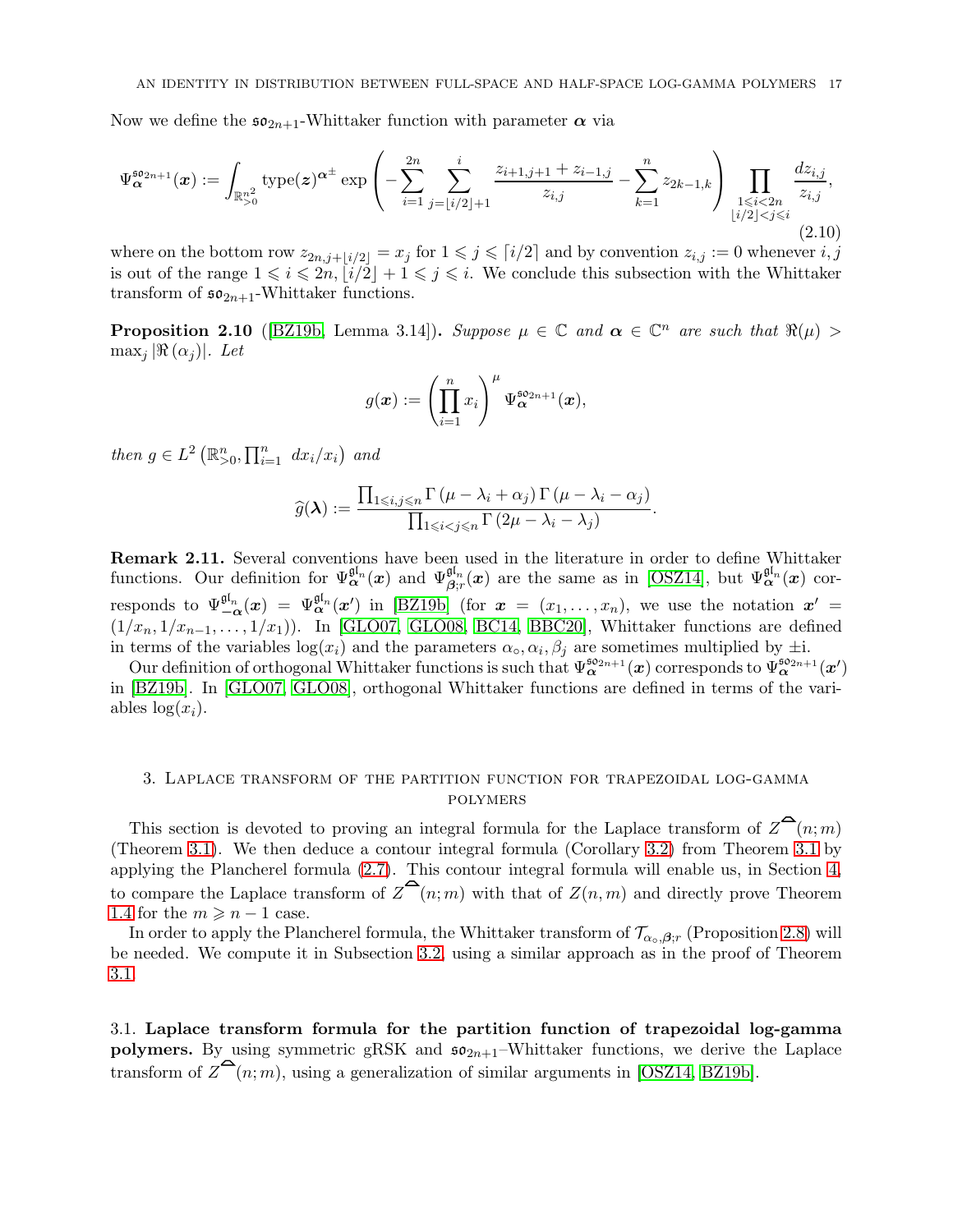<span id="page-17-0"></span>**Theorem 3.1.** Assume that parameters  $n, m, \alpha_o, \alpha, \beta$  and the partition function  $\overline{Z}^{\alpha}(n; m)$  are as in Definition [1.3.](#page-2-2) Assume  $\mathcal{T}_{\alpha_{\circ},\beta;r}(x)$  is as in Definition [2.6.](#page-14-1) We have

$$
\mathbb{E}\left[e^{-rZ^{\widehat{\mathbf{C}}}(n;m)}\right] = \frac{r^{\sum_{k=1}^{n}\alpha_k}}{\prod_{i=1}^{n}\Gamma(\alpha_i+\alpha_o)\prod_{i=1}^{n}\prod_{j=1}^{n}\Gamma(\alpha_i+\alpha_j)\prod_{i=1}^{n}\prod_{k=1}^{m}\Gamma(\alpha_i+\beta_k)}\int_{\mathbb{R}_{>0}^{n}}\mathcal{T}_{\alpha_o,\beta;r}(x)\Psi_{\alpha}^{\mathfrak{so}_{2n+1}}(x)\prod_{\substack{i=1 \ i\in I}}^{n}\frac{dx_i}{x_i}.
$$
\n(3.1)

*Proof.* Let  $\mathcal I$  be the trapezoidal index set

<span id="page-17-2"></span>
$$
\mathcal{I} := \{(i,j) \mid 1 \leqslant i \leqslant n, i \leqslant j \leqslant 2n + m - i + 1\}.
$$

As explained in [\(2.1\)](#page-9-0),  $Z^{\mathbf{a}}(n;m)$  is equal in distribution to  $Z^{\mathbf{b}}(n;m)$ , whose weight array W (note that W corresponds to  $\widetilde{W}$  in the notation of [\(2.1\)](#page-9-0)) is defined on  $\mathcal{I} \cup \mathcal{I}^t$  via

<span id="page-17-1"></span>
$$
W_{i,j} = W_{j,i} \text{ and } W_{i,j}^{-1} \sim \left\{ \begin{array}{ll} 2 \text{ Gamma} \left( \alpha_i + \alpha_o \right), & 1 \leq i = j \leq n, \\ \text{Gamma} \left( \alpha_i + \alpha_j \right), & 1 \leq i < j \leq n, \\ \text{Gamma} \left( \alpha_i + \beta_{j-n} \right), & 1 \leq i \leq n, n < j \leq n+m, \\ \text{Gamma} \left( \alpha_i + \alpha_{2n+m-j+1} \right), & 1 \leq i \leq n, i \leq 2n+m-j+1 \leq n. \end{array} \right. \tag{3.2}
$$

Now we calculate the Laplace transform of  $Z^{\mathbf{b}}$ . To this end, we will derive the joint distribution of  $T = \text{gRSK}(W)$ , whose outer entries coincide with the point-to-point partition functions, that is,  $T_{k,2n+m-k+1} = Z(k,2n+m-k+1)$  and  $T_{2n+m-k+1,k} = Z(2n+m-k+1,k)$  for  $k = 1,\ldots,n$ (see Proposition [2.3\)](#page-10-1). The Laplace transform of  $Z^{\mathbf{b}}$  will then be expressed in terms of this joint distribution.

Let w be a symmetric polygonal array on  $\mathcal{I} \cup \mathcal{I}^t$ . By [\(3.2\)](#page-17-1), the density of  $(W_{i,j})_{i \leq j}$  at  $(w_{i,j})_{i \leq j}$ is given by  $L_1 \times L_2$ , where

$$
L_1 := \prod_{i=1}^n \frac{(2w_{i,i})^{-\alpha_i - \alpha_0}}{\Gamma(\alpha_i + \alpha_0)} \prod_{1 \le i < j \le n} \frac{w_{i,j}^{-\alpha_i - \alpha_j}}{\Gamma(\alpha_i + \alpha_j)} \\
\times \prod_{i=1}^n \prod_{j=n+1}^{n+m} \frac{w_{i,j}^{-\alpha_i - \beta_{j-n}}}{\Gamma(\alpha_i + \beta_{j-n})} \prod_{i=1}^n \prod_{j=n+m+1}^{2n+m-i+1} \frac{w_{i,j}^{-\alpha_i - \alpha_{2n+m-j+1}}}{\Gamma(\alpha_i + \alpha_{2n+m-j+1})},
$$
  

$$
L_2 := \exp\left(-\frac{1}{2} \sum_{i=1}^n \frac{1}{w_{i,i}} - \sum_{i < j} \frac{1}{w_{i,j}}\right) \prod_{(i,j) \in \mathcal{I}} \frac{1}{w_{i,j}}.
$$

In the above expression we have written under the summation symbol  $i < j$  instead of  $(i, j) \in$  $\mathcal{I} \cap \{i < j\}$  for simplicity of notation. We will use this convention in several other places in the proof, which should not cause too much confusion. Using the symmetry of  $w$ , we gather  $w_{i,j}$ 's in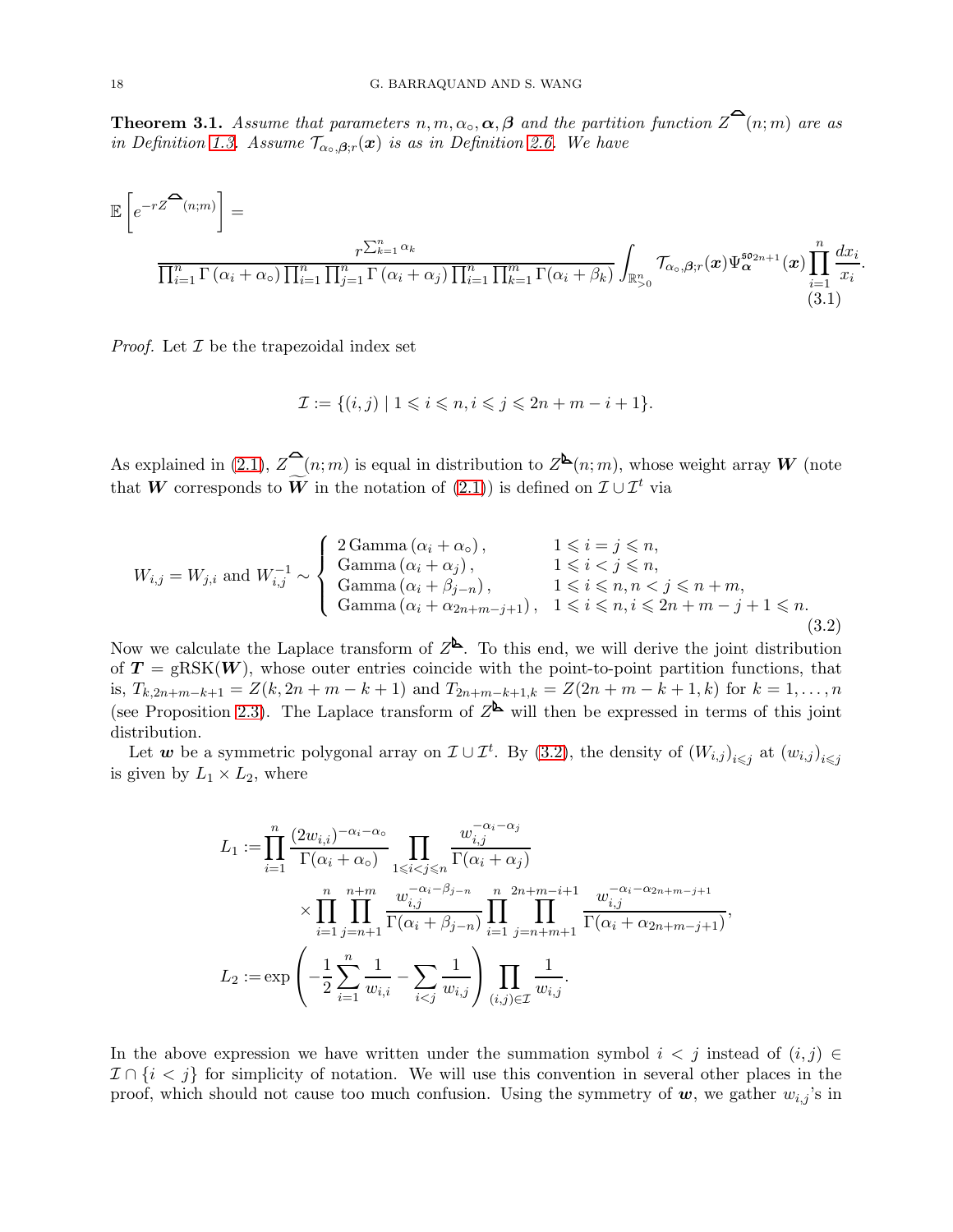$L_1$  according to their exponent to obtain

$$
L_{1} = C \prod_{i=1}^{n} w_{i,i}^{-\alpha_{\circ}} \prod_{i=1}^{n} \prod_{j=i}^{2n+m-i+1} w_{i,j}^{-\alpha_{i}} \prod_{i=1}^{n} \prod_{j=i+1}^{n} w_{i,j}^{-\alpha_{j}} \prod_{i=1}^{n} \prod_{j=n+1}^{n+m-i+1} w_{i,j}^{-\beta_{j-n}} \prod_{i=1}^{n} \prod_{j=n+m+1}^{2n+m-i+1} w_{i,j}^{-\alpha_{2n+m-j+1}}
$$
  
\n
$$
= C \prod_{i=1}^{n} w_{i,i}^{-\alpha_{\circ}} \prod_{i=1}^{n} \prod_{j=i}^{2n+m-i+1} w_{i,j}^{-\alpha_{i}} \prod_{j=1}^{n} \prod_{i=j+1}^{n} w_{i,j}^{-\alpha_{i}} \prod_{j=1}^{m} \prod_{i=1}^{n} w_{i,j+n}^{-\beta_{j}} \prod_{i=1}^{n} \prod_{j=i}^{n} w_{i,2n+m-j+1}^{-\alpha_{j}}
$$
  
\n
$$
= C \left( \prod_{i=1}^{n} w_{i,i} \right)^{-\alpha_{\circ}} \prod_{i=1}^{n} \left( \prod_{j=1}^{2n+m-i+1} w_{i,j} \right)^{-\alpha_{i}} \prod_{j=1}^{m} \left( \prod_{i=1}^{n} w_{i,j+n} \right)^{-\beta_{j}} \prod_{j=1}^{n} \left( \prod_{i=1}^{j} w_{i,2n+m-j+1} \right)^{-\alpha_{j}},
$$

where

$$
C = \left(\prod_{i=1}^n 2^{\alpha_i + \alpha_0} \Gamma(\alpha_i + \alpha_0) \prod_{i=1}^n \prod_{j=1}^n \Gamma(\alpha_i + \alpha_j) \prod_{i=1}^n \prod_{k=1}^m \Gamma(\alpha_i + \beta_k)\right)^{-1}.
$$

Again, by symmetry of  $w$  we have

$$
L_2 = \exp\left(-\frac{1}{2} \sum_{(i,j)\in\mathcal{I}\cup\mathcal{I}^t} \frac{1}{w_{i,j}}\right) \prod_{(i,j)\in\mathcal{I}} \frac{1}{w_{i,j}}.
$$

Now we do a change of variables via gRSK. Let

$$
T :=
$$
gRSK( $W$ ) and  $t :=$ gRSK( $w$ ).

By Proposition [2.5,](#page-11-2) and observing that n is the diagonal length of  $w$ ,

<span id="page-18-0"></span>
$$
\prod_{i=1}^{n} w_{i,i} = 4^{-\lfloor n/2 \rfloor} \prod_{j=1}^{n} t_{j,j}^{(-1)^{n-j}}.
$$
\n(3.3)

By Proposition [2.3](#page-10-1) ,

<span id="page-18-1"></span>
$$
\prod_{j=1}^{2n+m-i+1} w_{i,j} = \frac{\tau_{2n+m-2i+1}}{\tau_{2n+m-2i+2}}, \quad \prod_{i=1}^j w_{i,2n+m-j+1} = \frac{\tau_{2n+m-2j+1}}{\tau_{2n+m-2j}} \quad \text{and} \quad \prod_{i=1}^n w_{i,j+n} = \frac{\tau_j}{\tau_{j-1}}, \quad (3.4)
$$

where

<span id="page-18-2"></span>
$$
\tau_k = \prod_{\substack{j-i=k\\(i,j)\in\mathcal{I}\cup\mathcal{I}^t}} t_{i,j}.
$$

Using Proposition [2.3,](#page-10-1) we convert the sum in the expression of  $L_2$  to

$$
\sum_{i,j} w_{i,j}^{-1} = \frac{1}{t_{1,1}} + \sum_{(i,j)\neq(1,1)} \frac{t_{i-1,j} + t_{i,j-1}}{t_{i,j}} = \frac{1}{t_{1,1}} + \sum_{1 \le i \ne j} \frac{t_{i-1,j} + t_{i,j-1}}{t_{i,j}} + 2 \sum_{i \le j} \frac{t_{i-1,j} + t_{i,j-1}}{t_{i,j}}
$$

$$
= \frac{1}{t_{1,1}} + 2 \sum_{1 \le i \ne j} \frac{t_{i-1,j}}{t_{i,j}} + 2 \sum_{i \le j} \frac{t_{i-1,j} + t_{i,j-1}}{t_{i,j}} = \frac{1}{t_{1,1}} + 2 \sum_{1 \le i \le j} \frac{t_{i-1,j}}{t_{i,j}} + 2 \sum_{i \le j} \frac{t_{i,j-1}}{t_{i,j}}, \quad (3.5)
$$

where we omitted the constraint  $(i, j) \in \mathcal{I} \cup \mathcal{I}^t$  to ease notation. Inserting [\(3.3\)](#page-18-0), [\(3.4\)](#page-18-1) (resp. [\(3.5\)](#page-18-2)) into the expression of  $L_1$  (resp.  $L_2$ ), and recalling that  $(\log w_{i,j}) \mapsto (\log t_{i,j})$  has Jacobian  $\pm 1$  (see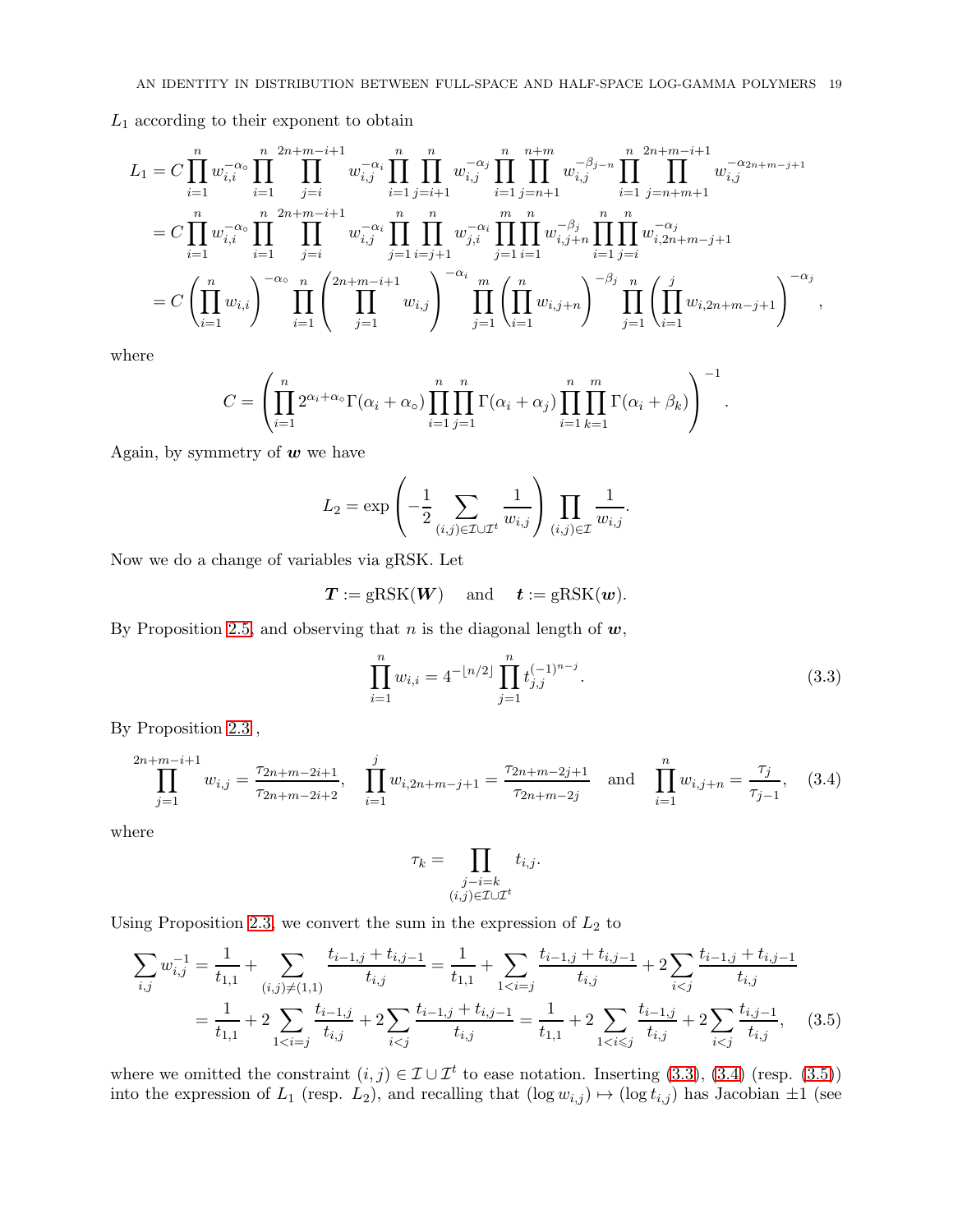Prop. [2.4\)](#page-11-0), we obtain the density of  $(T_{i,j})_{i\leq j}$  at  $(t_{i,j})_{i\leq j}$  as

$$
C\left(4^{-\lfloor n/2\rfloor}\prod_{j=1}^{n}t_{j,j}^{(-1)^{n-j}}\right)^{-\alpha_{\text{o}}}\prod_{i=1}^{n}\left(\frac{\tau_{2n+m-2i+1}^{2}}{\tau_{2n+m-2i+2}\tau_{2n+m-2i}}\right)^{-\alpha_{i}}\prod_{j=1}^{m}\left(\frac{\tau_{j}}{\tau_{j-1}}\right)^{-\beta_{j}}
$$

$$
\times \exp\left(-\frac{1}{2t_{1,1}}-\sum_{1
$$

The density of  $(2T_{i,j})_{i\leqslant j}$  at  $(t_{i,j})_{i\leqslant j}$  takes a clearer form

$$
C' \left( \prod_{j=1}^n t_{j,j}^{(-1)^{n-j}} \right)^{-\alpha_0} \prod_{i=1}^n \left( \frac{\tau_{2n+m-2i+1}^2}{\tau_{2n+m-2i+2}\tau_{2n+m-2i}} \right)^{-\alpha_i} \prod_{j=1}^m \left( \frac{\tau_j}{\tau_{j-1}} \right)^{-\beta_j}
$$

$$
\times \exp\left( -\frac{1}{t_{1,1}} - \sum_{1 < i \leq j} \frac{t_{i-1,j}}{t_{i,j}} - \sum_{i < j} \frac{t_{i,j-1}}{t_{i,j}} \right) \prod_{(i,j) \in \mathcal{I}} \frac{1}{t_{i,j}}.
$$

where

$$
C' = \left(\prod_{i=1}^n \Gamma(\alpha_i + \alpha_0) \prod_{i=1}^n \prod_{j=1}^n \Gamma(\alpha_i + \alpha_j) \prod_{i=1}^n \prod_{k=1}^m \Gamma(\alpha_i + \beta_k)\right)^{-1}.
$$

Note that

$$
Z^{\mathbf{b}}(n;m) = \sum_{i=1}^{n} T_{i,2n+m-i+1} + \sum_{i=1}^{n} T_{2n+m-i+1,i} = 2 \sum_{i=1}^{n} T_{i,2n+m-i+1}.
$$

We may therefore calculate its Laplace transform

$$
\mathbb{E}\left[e^{-rZ^{\mathbf{L}}(n;m)}\right] = \mathbb{E}\left[e^{-r\sum_{i=1}^{n}2T_{i,2n+m-i+1}}\right]
$$
\n
$$
= C' \int_{\mathbb{R}_{>0}^{n(n+m+1)}} \left(\prod_{j=1}^{n} t_{j,j}^{(-1)^{n-j}}\right)^{-\alpha_{\circ}} \prod_{i=1}^{n} \left(\frac{\tau_{2n+m-2i+1}^{2}}{\tau_{2n+m-2i+2}\tau_{2n+m-2i}}\right)^{-\alpha_{i}} \prod_{j=1}^{m} \left(\frac{\tau_{j}}{\tau_{j-1}}\right)^{-\beta_{j}}
$$
\n
$$
\times \exp\left(-\frac{1}{t_{1,1}} - \sum_{i=2}^{n} \sum_{j=i}^{2n+m-i+1} \frac{t_{i-1,j}}{t_{i,j}} - \sum_{i=1}^{n} \sum_{j=i+1}^{2n+m-i+1} \frac{t_{i,j-1}}{t_{i,j}} - r \sum_{i=1}^{n} t_{i,2n+m-i+1}\right) \prod_{(i,j)\in\mathcal{I}} \frac{dt_{i,j}}{t_{i,j}}.
$$

By the change of variables  $t_{i,j} = r^{-1} s_{i,j}$ , we obtain

$$
\mathbb{E}\left[e^{-rZ^{\mathbf{b}}(n;m)}\right] = C'r^{\sum_{i=1}^{n}\alpha_i} \int_{\mathbb{R}_{>0}^{n(n+m+1)}} \left(\prod_{j=1}^{n}(r/s_{j,j})^{(-1)^{n-j}}\right)^{\alpha_0} \prod_{i=1}^{n} \left(\frac{\tilde{\tau}_{2n+m-2i+1}^2}{\tilde{\tau}_{2n+m-2i+2}\tilde{\tau}_{2n+m-2i}}\right)^{-\alpha_i}
$$
\n
$$
\times \prod_{j=1}^{m} \left(\frac{\tilde{\tau}_j}{\tilde{\tau}_{j-1}}\right)^{-\beta_j} \exp\left(-\frac{r}{s_{1,1}} - \sum_{i=2}^{n} \sum_{j=i}^{2n+m-i+1} \frac{s_{i-1,j}}{s_{i,j}} - \sum_{i=1}^{n} \sum_{j=i+1}^{2n+m-i+1} \frac{s_{i,j-1}}{s_{i,j}} - \sum_{i=1}^{n} s_{i,2n+m-i+1}\right) \prod_{(i,j)\in\mathcal{I}} \frac{ds_{i,j}}{s_{i,j}},\tag{3.6}
$$

where as before

<span id="page-19-0"></span>
$$
\tilde{\tau}_k = \prod_{\substack{j-i=k\\(i,j)\in\mathcal{I}\cup\mathcal{I}^t}} s_{i,j}.
$$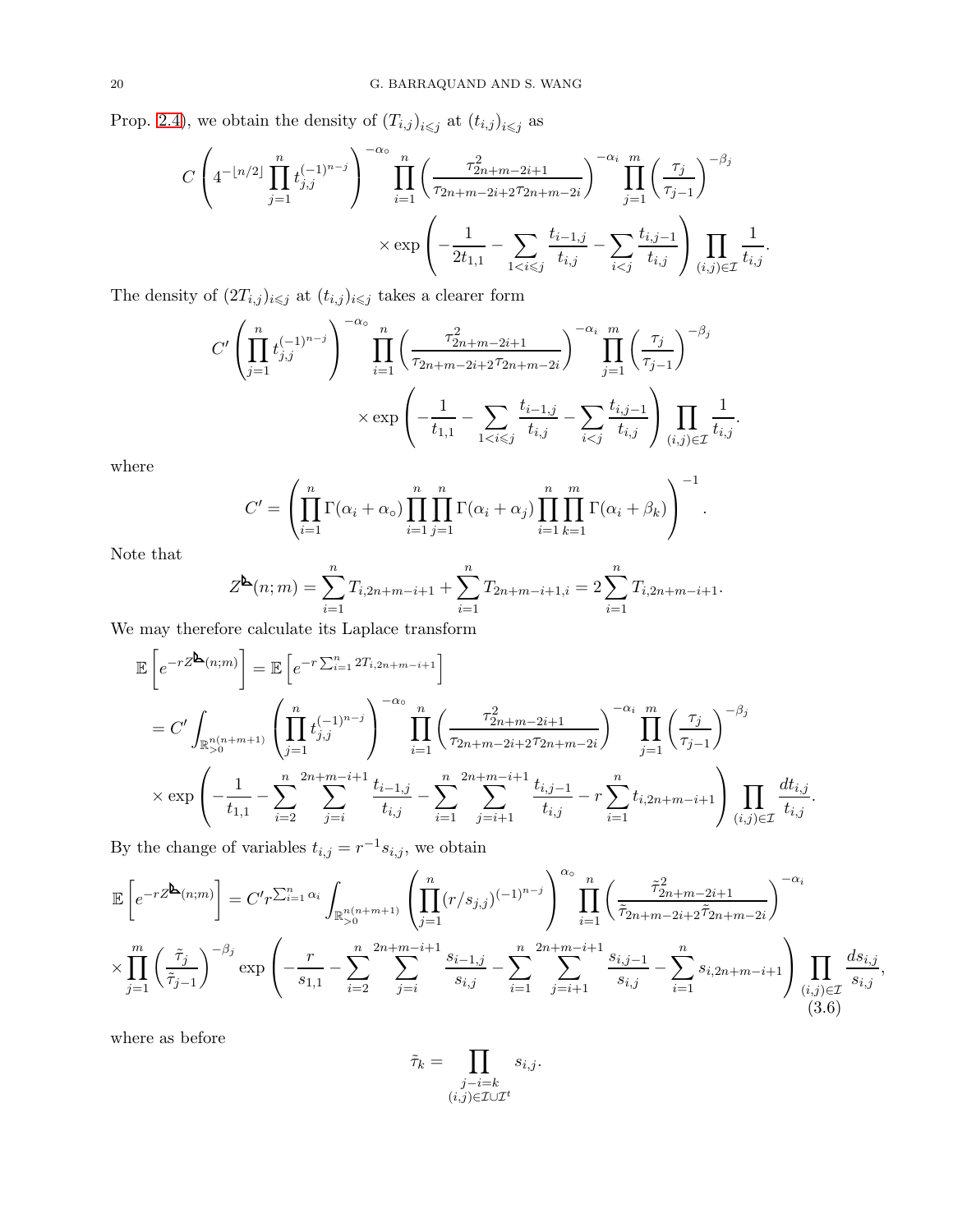We observe that the variables  $(s_{i,j})$   $\underset{i \leq j \leq i+m-1}{\lim}$  and  $(s_{i,j})$   $\underset{i+m+1 \leq j \leq 2n+m-i+1}{\lim}$ are not coupled in the integrand. Using the change of variables  $s_{i,j} = z_{j-i+1,n-i+1}$  for  $(s_{i,j})$ <sub>*i* $\leq i \leq n$ <br> $i \leq j \leq i+m-1$ </sub> , we obtain

$$
\mathcal{T}_{\alpha_o,\beta;r}(s_{n,n+m},\ldots,s_{1,1+m}) = \int_{\mathbb{R}_{>0}^{nm}} \prod_{i=1}^{n} \prod_{j=i}^{i+m-1} \frac{ds_{i,j}}{s_{i,j}} \left( \prod_{j=1}^{n} (r/s_{j,j})^{(-1)^{n-j}} \right)^{\alpha_o} \prod_{j=1}^{m} \left( \frac{\tilde{\tau}_j}{\tilde{\tau}_{j-1}} \right)^{-\beta_j}
$$

$$
\times \exp\left( -\frac{r}{s_{1,1}} - \sum_{i=2}^{n} \sum_{j=i}^{i+m-1} \frac{s_{i-1,j}}{s_{i,j}} - \sum_{i=1}^{n} \sum_{j=i}^{i+m-1} \frac{s_{i,j}}{s_{i,j+1}} \right). \quad (3.7)
$$

Similarly, using the change of variables  $s_{i,j} = z_{i-j+2n+m,-j+2n+m+1}$  for  $(s_{i,j})$   $\underset{i+m+1 \leq j \leq 2n+m-i+1}{1 \leq i \leq n}$ , we see that

$$
\Psi_{\alpha}^{\mathfrak{so}_{2n+1}}(s_{n,n+m},\ldots,s_{1,1+m}) = \int_{\mathbb{R}_{>0}^{n^2}} \prod_{i=1}^{n} \prod_{j=i+m+1}^{2n+m-i+1} \frac{ds_{i,j}}{s_{i,j}} \prod_{i=1}^{n} \left( \frac{\tilde{\tau}_{2n+m-2i+1}^2}{\tilde{\tau}_{2n+m-2i+2} \tilde{\tau}_{2n+m-2i}} \right)^{-\alpha_i}
$$

$$
\times \exp\left(-\sum_{i=2}^{n} \sum_{j=i+m}^{2n+m-i+1} \frac{s_{i-1,j}}{s_{i,j}} - \sum_{i=1}^{n} \sum_{j=i+m}^{2n+m-i} \frac{s_{i,j}}{s_{i,j+1}} - \sum_{i=1}^{n} s_{i,2n+m-i+1} \right).
$$
(3.8)

Inserting  $(3.7)$  and  $(3.8)$  into  $(3.6)$ , we obtain

$$
\mathbb{E}\left[e^{-rZ^{\underline{\mathbf{A}}}(n;m)}\right] = C'r^{\sum_{i=1}^{n}\alpha_i} \int_{\mathbb{R}_{>0}^n} \mathcal{T}_{\alpha_0,\beta;r}(\boldsymbol{x}) \Psi_{\boldsymbol{\alpha}}^{\mathfrak{so}_{2n+1}}(\boldsymbol{x}) \prod_{i=1}^n \frac{dx_i}{x_i},
$$
\nwhich completes the proof of Theorem 3.1.

<span id="page-20-0"></span>

3.2. Whittaker transform of  $\mathcal{T}_{\alpha,\beta,r}$ . We prove in this subsection Proposition [2.8,](#page-15-1) which is required for transforming [\(3.1\)](#page-17-2) into [\(3.18\)](#page-23-1). The proof is similar to the proof for Theorem [3.1.](#page-17-0) But instead of considering a **L**-shape domain, we consider here the **L**-shape index set  $\mathcal{I} \cup \mathcal{I}^t$  where

<span id="page-20-5"></span><span id="page-20-2"></span><span id="page-20-1"></span>
$$
\mathcal{I} := \{(i, j) \mid 1 \leqslant i \leqslant n, i \leqslant j \leqslant n + m\}.
$$
\n
$$
(3.9)
$$

Let the weight array W be defined on  $\mathcal{I} \cup \mathcal{I}^t$  via

$$
W_{i,j} = W_{j,i} \quad \text{and} \quad W_{i,j}^{-1} \sim \left\{ \begin{array}{ll} 2 \text{Gamma}(\alpha_i + \alpha_o), & 1 \leq i = j \leq n, \\ \text{Gamma}(\alpha_i + \alpha_j), & 1 \leq i < j \leq n, \\ \text{Gamma}(\alpha_i + \beta_{j-n}), & 1 \leq i \leq n, n < j \leq n+m. \end{array} \right.
$$

We readily see that the joint probability density function of  $(W_{i,j})_{i\leq j}$  at  $(w_{i,j})_{i\leq j}$  can be written as  $L_1 \times L_2$ , where

$$
L_1 := \prod_{i=1}^n \frac{(2w_{i,i})^{-\alpha_i - \alpha_0}}{\Gamma(\alpha_i + \alpha_0)} \prod_{1 \le i < j \le n} \frac{w_{i,j}^{-\alpha_i - \alpha_j}}{\Gamma(\alpha_i + \alpha_j)} \prod_{i=1}^n \prod_{j=n+1}^{n+m} \frac{w_{i,j}^{-\alpha_i - \beta_{j-n}}}{\Gamma(\alpha_i + \beta_{j-n})},\tag{3.10}
$$

$$
L_2 := \exp\left(-\frac{1}{2}\sum_{i=1}^n \frac{1}{w_{i,i}} - \sum_{i < j} \frac{1}{w_{i,j}}\right) \prod_{i < j} \frac{1}{w_{i,j}}.\tag{3.11}
$$

In [\(3.11\)](#page-20-3), we have written  $i < j$  under summation symbol instead of  $(i, j) \in \mathcal{I} \cap \{i < j\}$  for simplicity of notation. Since  $L_1L_2$  is a probability density,

<span id="page-20-6"></span><span id="page-20-4"></span><span id="page-20-3"></span>
$$
\int_{\mathbb{R}_{>0}^{n(m+(n+1)/2)}} L_1 L_2 \prod_{i,j} dw_{i,j} = 1.
$$
\n(3.12)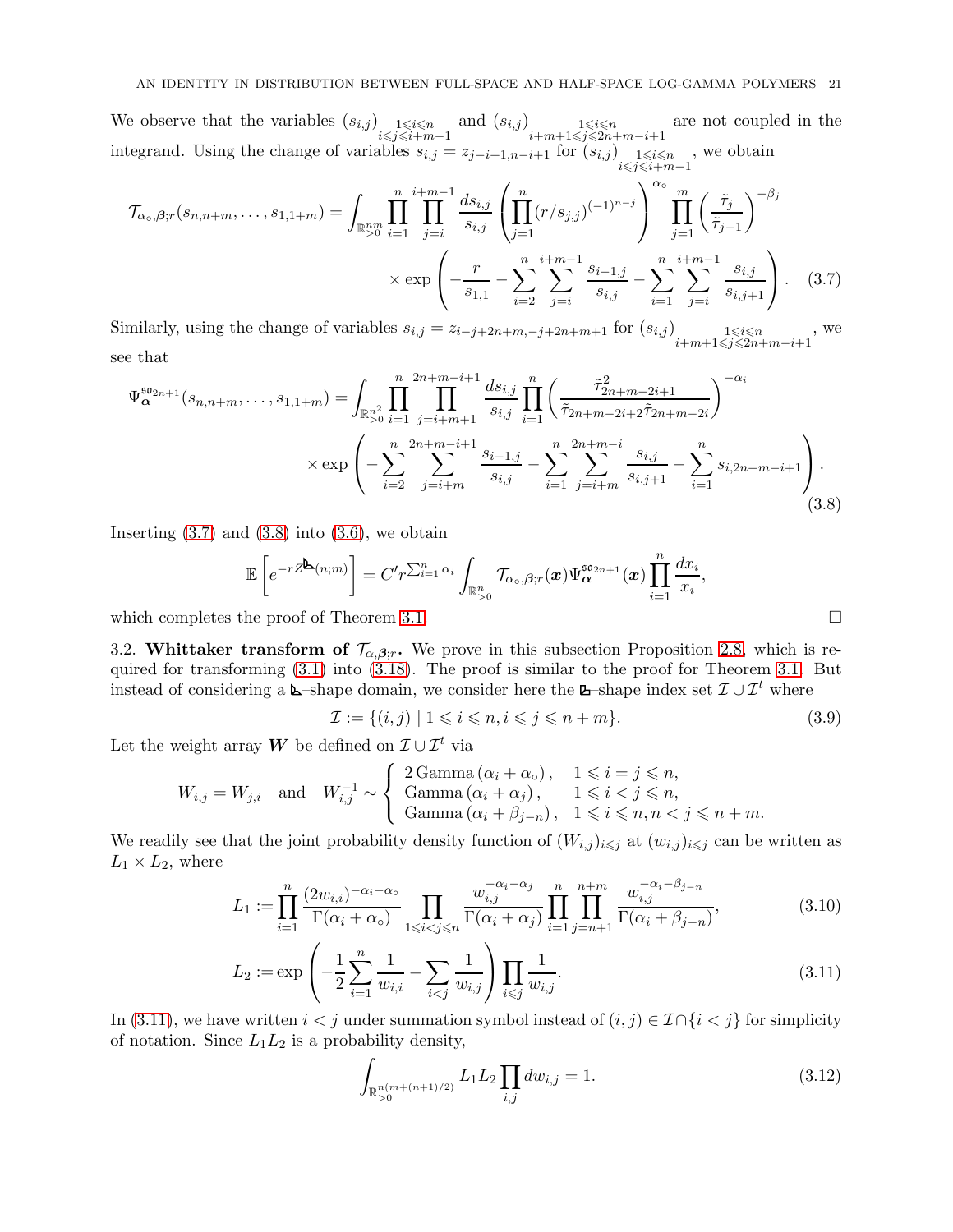Observe that, by definition of Gamma functions, [\(3.12\)](#page-20-4) still holds when the parameters are complex numbers chosen with real parts as in the hypothesis of Proposition [2.8,](#page-15-1) even though the probabilistic interpretation is lost. In the following we work directly with [\(3.12\)](#page-20-4).

*Proof of Proposition [2.8.](#page-15-1)* Let w be a symmetric array defined on  $\mathcal{I} \cup \mathcal{I}^t$  with  $\mathcal{I}$  being as in [\(3.9\)](#page-20-5). Let  $L_1, L_2$  be as in [\(3.10\)](#page-20-6), [\(3.11\)](#page-20-3). We rewrite  $L_1$  by gathering the  $w_{i,j}$ 's according to their exponent

$$
L_{1} = C \prod_{i=1}^{n} w_{i,i}^{-\alpha_{\circ}} \prod_{i=1}^{n} \prod_{j=i}^{n+m} w_{i,j}^{-\alpha_{i}} \prod_{i=1}^{n} \prod_{j=i+1}^{n} w_{i,j}^{-\alpha_{j}} \prod_{i=1}^{n} \prod_{j=n+1}^{n+m} w_{i,j}^{-\beta_{j-n}}
$$
  
\n
$$
= C \prod_{i=1}^{n} w_{i,i}^{-\alpha_{\circ}} \prod_{i=1}^{n} \prod_{j=i}^{n+m} w_{i,j}^{-\alpha_{i}} \prod_{j=1}^{n} \prod_{i=j+1}^{n} w_{j,i}^{-\alpha_{i}} \prod_{j=1}^{m} \prod_{i=1}^{n} w_{i,j+n}^{-\beta_{j}}
$$
  
\n
$$
= C \left( \prod_{i=1}^{n} w_{i,i} \right)^{-\alpha_{\circ}} \prod_{i=1}^{n} \left( \prod_{j=1}^{n+m} w_{i,j} \right)^{-\alpha_{i}} \prod_{j=1}^{m} \left( \prod_{i=1}^{n} w_{i,j+n} \right)^{-\beta_{j}},
$$

where

$$
C = \left(\prod_{i=1}^n 2^{\alpha_i + \alpha_0} \Gamma(\alpha_i + \alpha_0) \prod_{i=1}^n \prod_{j=i+1}^n \Gamma(\alpha_i + \alpha_j) \prod_{i=1}^n \prod_{k=1}^m \Gamma(\alpha_i + \beta_k)\right)^{-1}.
$$

By symmetry of  $w$  we have

$$
L_2 = \exp\left(-\frac{1}{2} \sum_{(i,j)\in\mathcal{I}\cup\mathcal{I}^t} \frac{1}{w_{i,j}}\right) \prod_{(i,j)\in\mathcal{I}} \frac{1}{w_{i,j}}.
$$

Now we make a change of variables via gRSK. Let  $T := \text{gRSK}(W)$  and  $t := \text{gRSK}(w)$ . By Proposition [2.5,](#page-11-2)

<span id="page-21-0"></span>
$$
\prod_{i=1}^{n} w_{i,i} = 4^{-\lfloor n/2 \rfloor} \prod_{j=1}^{n} t_{j,j}^{(-1)^{n-j}}.
$$
\n(3.13)

By Proposition [2.3](#page-10-1) ,

<span id="page-21-1"></span>
$$
\prod_{j=1}^{n+m} w_{i,j} = \frac{\tau_{n+m-i}}{\tau_{n+m-i+1}} \quad \text{and} \quad \prod_{i=1}^{n} w_{i,j+n} = \frac{\tau_j}{\tau_{j-1}} \quad \text{where} \quad \tau_k = \prod_{\substack{j-i=k \ (i,j) \in \mathcal{I} \cup \mathcal{I}^t}} t_{i,j}. \tag{3.14}
$$

As in [\(3.5\)](#page-18-2), the sum in  $L_2$  can be converted to (here the indices  $i, j$  are in  $\mathcal{I} \cup \mathcal{I}^t$ )

<span id="page-21-2"></span>
$$
\sum_{i,j} w_{i,j}^{-1} = \frac{1}{t_{1,1}} + 2 \sum_{1 < i \le j} \frac{t_{i-1,j}}{t_{i,j}} + 2 \sum_{i < j} \frac{t_{i,j-1}}{t_{i,j}}. \tag{3.15}
$$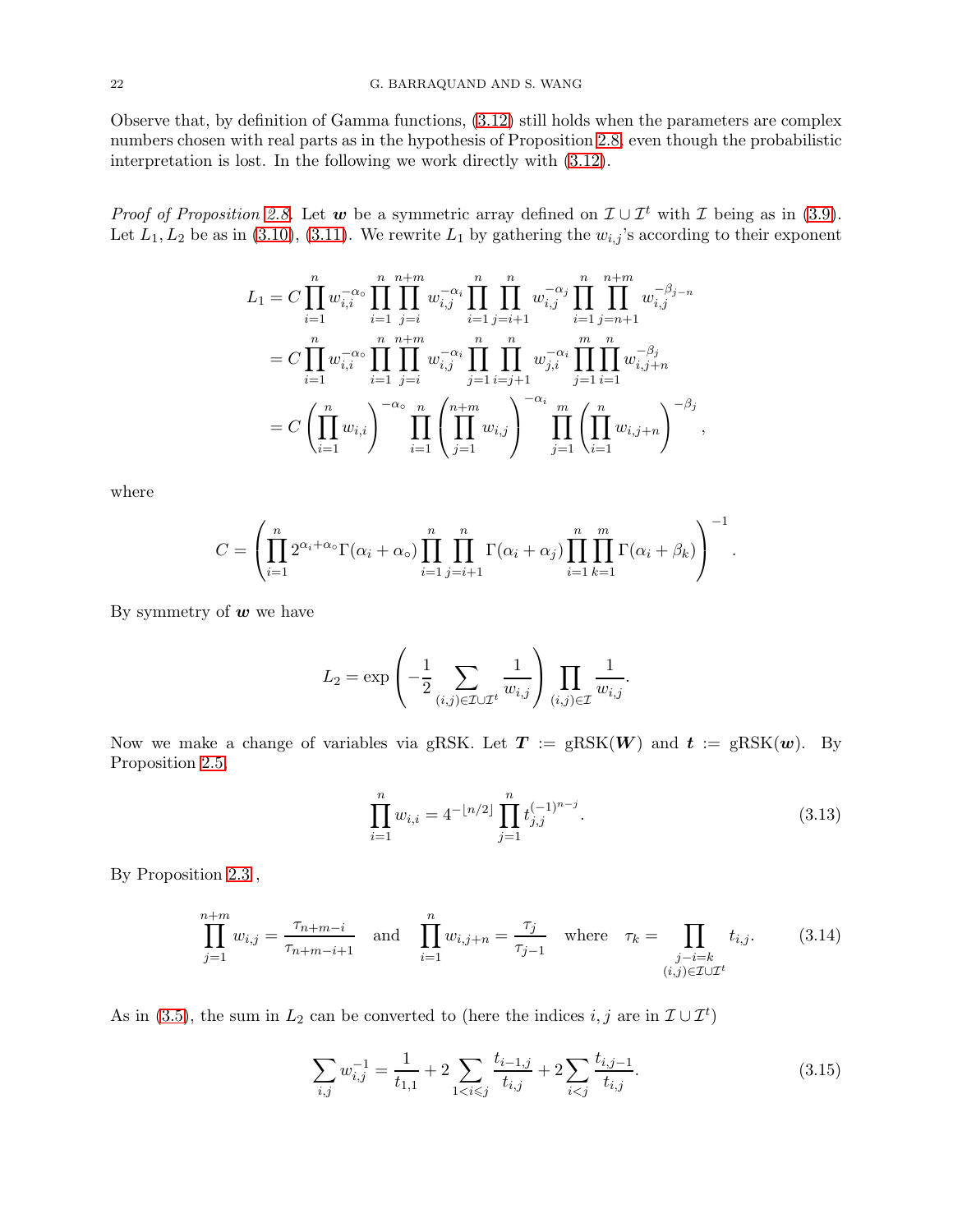Inserting [\(3.13\)](#page-21-0), [\(3.14\)](#page-21-1), [\(3.15\)](#page-21-2), [\(3.10\)](#page-20-6), [\(3.11\)](#page-20-3) into [\(3.12\)](#page-20-4), and recalling that  $(\log w_{i,j}) \mapsto (\log t_{i,j})$  is of Jacobian  $\pm 1$  (Proposition [2.4\)](#page-11-0), we obtain

$$
1 = \int_{\mathbb{R}_{>0}^{n(m+(n+1)/2)}} L_1 L_2 \prod_{i,j} dw_{i,j}
$$
  
=  $C \int_{\mathbb{R}_{>0}^{n(m+(n+1)/2)}} \left( 4^{-\lfloor n/2 \rfloor} \prod_{j=1}^n t_{j,j}^{(-1)^{n-j}} \right)^{-\alpha} \prod_{i=1}^n \left( \frac{\tau_{n+m-i}}{\tau_{n+m-i+1}} \right)^{-\alpha_i} \prod_{j=1}^m \left( \frac{\tau_j}{\tau_{j-1}} \right)^{-\beta_j} \times \exp \left( -\frac{1}{2t_{1,1}} - \sum_{1 < i \le j} \frac{t_{i-1,j}}{t_{i,j}} - \sum_{i < j} \frac{t_{i,j-1}}{t_{i,j}} \right) \prod_{(i,j) \in \mathcal{I}} \frac{dt_{i,j}}{t_{i,j}}.$ 

By the change of variables  $2t_{i,j} = r^{-1} s_{i,j}$ ,

$$
\int_{\mathbb{R}_{>0}^{n(m+(n+1)/2)}} \left( \prod_{j=1}^{n} (r/s_{j,j})^{(-1)^{n-j}} \right)^{\alpha_{\circ}} \prod_{i=1}^{n} \left( \frac{\tilde{\tau}_{n+m-i}}{\tilde{\tau}_{n+m-i+1}} \right)^{-\alpha_{i}} \prod_{j=1}^{m} \left( \frac{\tilde{\tau}_{j}}{\tilde{\tau}_{j-1}} \right)^{-\beta_{j}}
$$
\n
$$
\times \exp \left( -\frac{r}{s_{1,1}} - \sum_{1 < i \leq j} \frac{s_{i-1,j}}{s_{i,j}} - \sum_{i < j} \frac{s_{i,j-1}}{t_{i,j}} \right) \prod_{(i,j) \in \mathcal{I}} \frac{ds_{i,j}}{s_{i,j}}
$$
\n
$$
= r^{\sum_{i=1}^{n} -\alpha_{i}} \prod_{i=1}^{n} \Gamma(\alpha_{i} + \alpha_{\circ}) \prod_{i=1}^{n} \prod_{j=i+1}^{n} \Gamma(\alpha_{i} + \alpha_{j}) \prod_{i=1}^{n} \prod_{k=1}^{m} \Gamma(\alpha_{i} + \beta_{k}), \qquad (3.16)
$$

where

<span id="page-22-1"></span><span id="page-22-0"></span>
$$
\tilde{\tau}_q := \prod_{\substack{j-i=q\\(i,j)\in\mathcal{I}\cup\mathcal{I}^t}}s_{i,j}.
$$

Applying Fubini's theorem to [\(3.16\)](#page-22-0), we obtain that the partial integral

$$
\int_{\mathbb{R}_{>0}^{nm}} \left( \prod_{j=1}^{n} (r/s_{j,j})^{(-1)^{n-j}} \right)^{\alpha_{\circ}} \prod_{j=1}^{m} \left( \frac{\tilde{\tau}_{j}}{\tilde{\tau}_{j-1}} \right)^{-\beta_{j}} \times \exp \left( -\frac{r}{s_{1,1}} - \sum_{\substack{1 < i \leq j \\ j \leq i+m-1}} \frac{s_{i-1,j}}{s_{i,j}} - \sum_{i < j \leq i+m} \frac{s_{i,j-1}}{s_{i,j}} \right) \prod_{i=1}^{n} \prod_{j=i}^{i+m-1} \frac{ds_{i,j}}{s_{i,j}} \tag{3.17}
$$

is convergent for almost every  $(s_{i,j})_{(i,j)\in\mathcal{I}}$  $\sum_{\substack{(i,j)\in\mathcal{I}\j\geqslant i+m}} \in \mathbb{R}_{>0}^{n(n+1)/2}$  $\sum_{n=0}^{n(n+1)/2}$ . By definition of  $\mathcal{T}_{\alpha_{\circ},\beta;r}$ , we recognize that [\(3.17\)](#page-22-1) is in fact equal to  $\mathcal{T}_{\alpha\circ,\beta,r}(s_{n,n+m},\ldots,s_{1,1+m})$  (cf. [\(3.7\)](#page-20-1)). Thus  $\mathcal{T}_{\alpha\circ,\beta,r}(x)$  is well-defined for a.e.  $x \in \mathbb{R}_{\geq 0}^n$ , which concludes the proof of the first claim of Proposition [2.8.](#page-15-1)

By definition of  $\Psi_{\alpha}^{\mathfrak{gl}_n}$  and using the change of variables  $s_{i,j} = z_{i-j+m+n,-j+m+n+1}$ , we obtain (cf. [\(3.8\)](#page-20-2))

$$
\Psi^{\mathfrak{gl}_n}_{\alpha}(s_{n,n+m},\ldots,s_{1,1+m}) =
$$
\n
$$
\int_{\mathbb{R}_{>0}^{n((n-1)/2)}} \prod_{i=1}^{n} \prod_{j=i+m+1}^{n+m} \frac{ds_{i,j}}{s_{i,j}} \prod_{i=1}^{n} \left( \frac{\tilde{\tau}_{n+m-i}}{\tilde{\tau}_{n+m-i+1}} \right)^{-\alpha_i} \exp\left(-\sum_{1
$$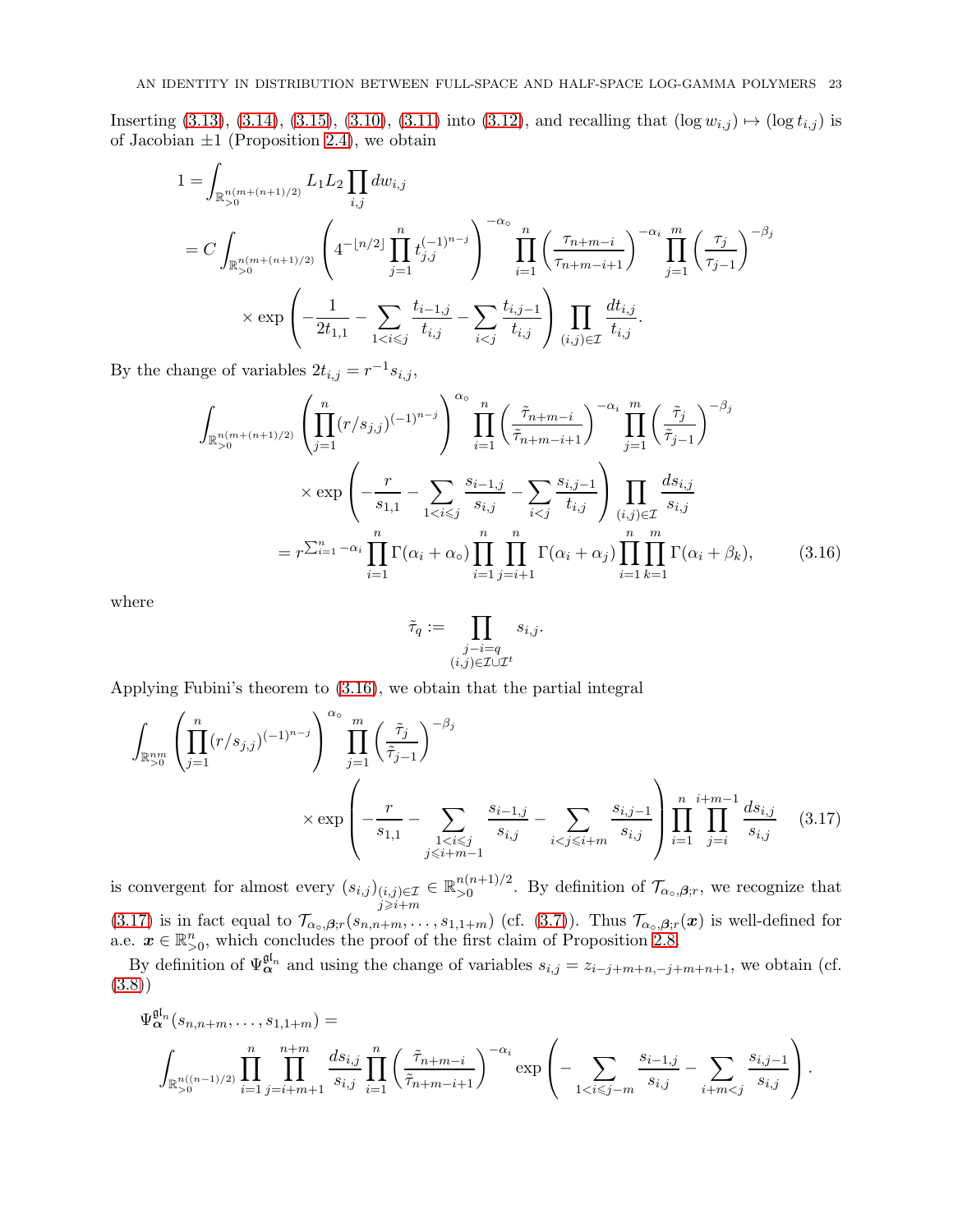It thus follows from Fubini's theorem that the left hand side of [\(3.16\)](#page-22-0) is equal to

$$
\int_{\mathbb{R}_{>0}^n}\mathcal{T}_{\alpha_\circ,\boldsymbol{\beta};r}(\boldsymbol{x})\Psi_{\boldsymbol{\alpha}}^{\mathfrak{gl}_n}(\boldsymbol{x})\prod_{i=1}^n\frac{dx_i}{x_i},
$$

which, with  $(3.16)$ , concludes the proof of the second claim of Proposition [2.8.](#page-15-1)

3.3. Contour integral formula. We deduce from Theorem [3.1](#page-17-0) and Proposition [2.8](#page-15-1) a contour integral formula for the Laplace transform of  $\mathbb{Z}^{\mathbf{a}}(n;m)$ .

<span id="page-23-0"></span>**Corollary 3.2.** Assume that parameters  $n, m, \alpha_o, \alpha, \beta$  and the partition function  $Z^{\alpha}(n; m)$  are as in Definition [1.3.](#page-2-2) Suppose  $\mu > \max_{1 \leq i \leq n} \alpha_i$ . Suppose further that  $m \geq n - 1$ . We have

$$
\mathbb{E}\left[e^{-rZ^{\sum_{i=1}^{n}(n;m)}}\right]
$$
\n
$$
= \int_{(\mu+\mathrm{i}\mathbb{R})^n} r^{\sum_{i=1}^{n}(\alpha_i-\lambda_i)} \prod_{1\leqslant i,j\leqslant n} \Gamma(\lambda_i-\alpha_j) \prod_{i=1}^{n} \frac{\Gamma(\lambda_i+\alpha_o)}{\Gamma(\alpha_i+\alpha_o)} \prod_{i=1}^{n} \prod_{j=1}^{n} \frac{\Gamma(\lambda_i+\alpha_j)}{\Gamma(\alpha_i+\alpha_j)} \prod_{i=1}^{n} \prod_{k=1}^{m} \frac{\Gamma(\lambda_i+\beta_k)}{\Gamma(\alpha_i+\beta_k)} s_n(\lambda) d\lambda. \tag{3.18}
$$

Proof. Let

$$
f_1(\boldsymbol{x}) := \Psi_{\boldsymbol{\alpha}}^{\mathfrak{so}_{2n+1}}(\boldsymbol{x}) \left( \prod_{i=1}^n x_i \right)^{\mu} \quad \text{and} \quad f_2(\boldsymbol{x}) := \left( \prod_{i=1}^n x_i \right)^{-\mu} \mathcal{T}_{\alpha_0, \boldsymbol{\beta}; r}(\boldsymbol{x}).
$$

Then by Theorem [3.1,](#page-17-0)

$$
\mathbb{E}\left[e^{-rZ^{\widehat{\mathbf{C}}}(n;m)}\right] = \frac{r^{\sum_{k=1}^{n}\alpha_k}\int_{\mathbb{R}_{\geq0}^n}f_1(\mathbf{x})\overline{f_2(\mathbf{x})}\prod_{i=1}^n dx_i/x_i}{\prod_{i=1}^{n}\Gamma(\alpha_i+\alpha_0)\prod_{i=1}^n\prod_{j=1}^n\Gamma(\alpha_i+\alpha_j)\prod_{i=1}^n\prod_{k=1}^m\Gamma(\alpha_i+\beta_k)}.
$$
(3.19)

By Proposition [2.10,](#page-16-2)  $f_1 \in L^2(\mathbb{R}_{>0}^n, \prod_{i=1}^n dx_i/x_i)$  and

<span id="page-23-2"></span>
$$
\widehat{f}_1(\boldsymbol{\lambda}) := \frac{\prod_{1 \leq i,j \leq n} \Gamma(\mu - \lambda_i + \alpha_j) \Gamma(\mu - \lambda_i - \alpha_j)}{\prod_{1 \leq i < j \leq n} \Gamma(2\mu - \lambda_i - \lambda_j)}.
$$

Now we calculate the Whittaker transform of  $f_2$ ,

$$
\widehat{f}_2(\boldsymbol{\lambda}) = \int_{\mathbb{R}^n_{>0}} \left( \prod_{i=1}^n x_i \right)^{-\mu} \mathcal{T}_{\alpha_0, \beta; r}(\boldsymbol{x}) \Psi_{\boldsymbol{\lambda}}^{\mathfrak{gl}_n}(\boldsymbol{x}) \prod_{i=1}^n \frac{dx_i}{x_i} = \int_{\mathbb{R}^n_{>0}} \mathcal{T}_{\alpha_0, \beta; r}(\boldsymbol{x}) \Psi_{\boldsymbol{\lambda}+\mu}^{\mathfrak{gl}_n}(\boldsymbol{x}) \prod_{i=1}^n \frac{dx_i}{x_i}, \qquad (3.20)
$$

where the last equality holds due to [\(2.4\)](#page-12-3). Recall that  $\lambda \in (\text{iR})^n$ , the hypothesis  $\mu > \max_{1 \leq i \leq n} \alpha_i$ thus enables us to apply Proposition [2.8](#page-15-1) to the RHS of [\(3.20\)](#page-23-2)

$$
\widehat{f}_2(\boldsymbol{\lambda}) = r^{-\sum_{i=1}^n (\lambda_i + \mu)} \prod_{i=1}^n \Gamma(\lambda_i + \alpha_\circ + \mu) \prod_{1 \leq i < j \leq n} \Gamma(2\mu + \lambda_i + \lambda_j) \prod_{i=1}^n \prod_{k=1}^m \Gamma(\lambda_i + \mu + \beta_k).
$$

Now we show that  $f_2$  is square integrable, which will imply that  $f_2$  also is square integrable and hence enable us to apply the Plancherel formula to  $\int_{\mathbb{R}_{>0}^n} f_1(\bm{x}) \overline{f_2(\bm{x})} \prod_{i=1}^n dx_i/x_i$ . Recall the following equality involving the Gamma function

$$
|\Gamma(iy)|^2 = \frac{\pi}{y \sinh \pi y} \quad \text{for} \quad y \in \mathbb{R} \setminus \{0\},
$$

which yields a bound for the Sklyanin measure (see [\(2.6\)](#page-14-3))

$$
|s_n(\boldsymbol{\lambda})| \leq \prod_{i < j} |\lambda_i - \lambda_j| e^{\pi |\lambda_i - \lambda_j|}.
$$

<span id="page-23-3"></span><span id="page-23-1"></span>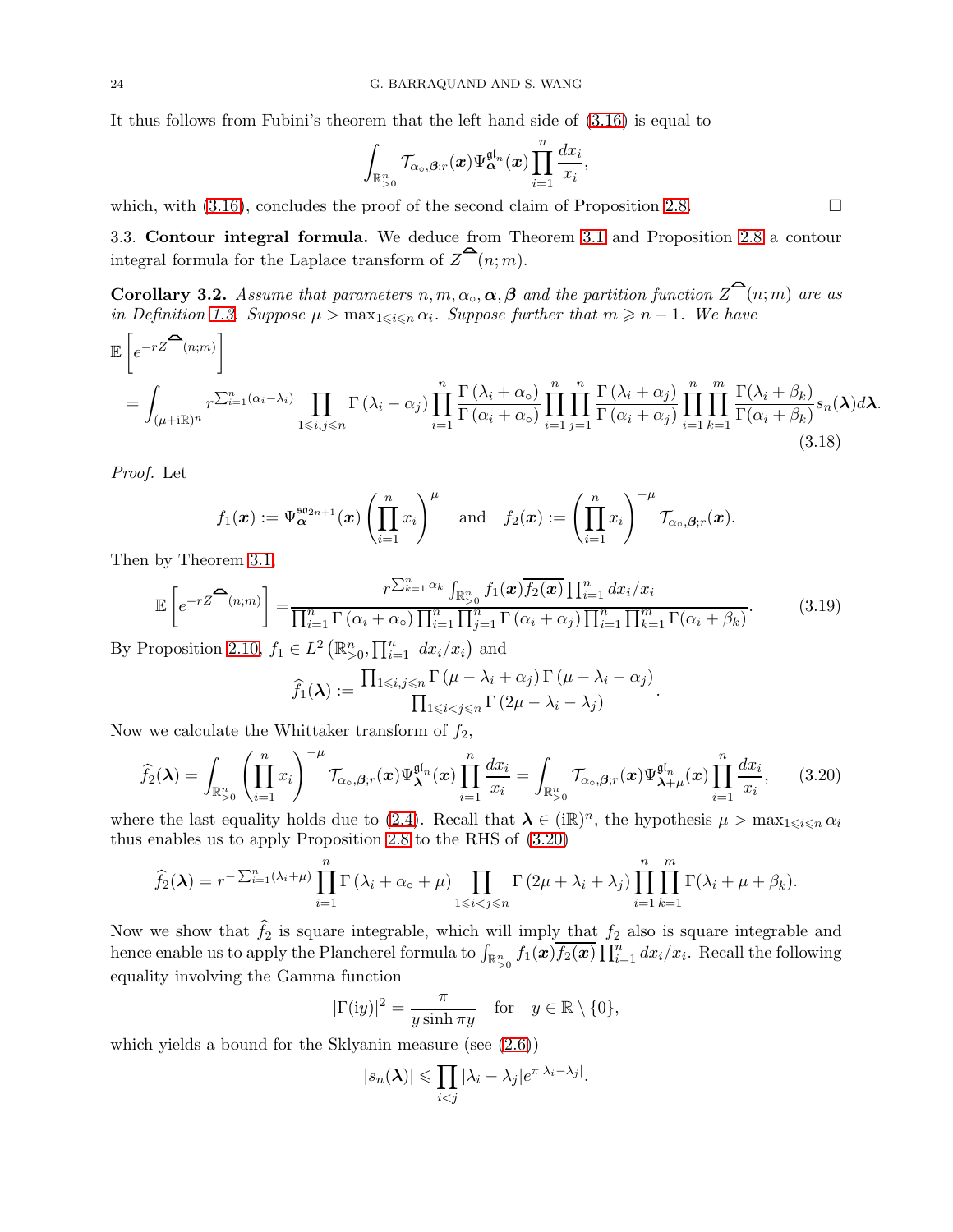In order to derive upper bounds for terms in  $f_2$ , we use the following properties of the Gamma function

$$
|\Gamma(x+iy)| \le |\Gamma(x)| \quad \text{for} \quad x \in \mathbb{R}_{>0}, \ y \in \mathbb{R},
$$
  

$$
|\Gamma(x+iy)| = \sqrt{2\pi}|y|^{x-\frac{1}{2}}e^{-\frac{\pi}{2}|y| + O(1/|y|)} \quad \text{as } |y| \to \infty \text{ with fixed } x \in \mathbb{R}.
$$

It follows

$$
\left|\prod_{1\leq i
$$

 $\begin{array}{c} \begin{array}{c} \begin{array}{c} \begin{array}{c} \end{array} \\ \end{array} \\ \begin{array}{c} \end{array} \end{array} \end{array} \end{array}$  $\prod^n$  $i=1$  $\Gamma(\lambda_i + \alpha_\circ + \mu)$  $i=1$  $\prod$  $k=1$  $\Gamma(\lambda_i + \mu + \beta_k)$  $\begin{array}{c} \begin{array}{c} \begin{array}{c} \begin{array}{c} \end{array}\\ \begin{array}{c} \end{array}\\ \begin{array}{c} \end{array}\\ \begin{array}{c} \end{array}\\ \begin{array}{c} \end{array}\\ \begin{array}{c} \end{array}\\ \begin{array}{c} \end{array}\\ \begin{array}{c} \end{array}\\ \begin{array}{c} \end{array}\\ \begin{array}{c} \end{array}\\ \begin{array}{c} \end{array}\\ \begin{array}{c} \end{array}\\ \begin{array}{c} \end{array}\\ \begin{array}{c} \end{array}\\ \begin{array}{c} \end{array}\\ \begin{array}{c} \end{array}\\ \begin{array}{c}$  $= (2\pi)^{\frac{n(m+1)}{2}} e^{-\frac{\pi}{2} \sum_{i=1}^{n} (m+1)(|\lambda_i|+O(\frac{1}{|\lambda_i|}))} \prod_{i=1}^{n}$  $i=1$  $|\lambda_i|^{\alpha_0 + \mu - \frac{1}{2} + \sum_{k=1}^m (\beta_k + \mu - \frac{1}{2})}.$ 

Therefore, as  $|\lambda_i| \to \infty$  for all  $1 \leq i \leq n$ ,

 $\begin{array}{c} \end{array}$  $\mathsf{I}$  $\left| \right|$  $\mathsf{I}$  $\left| \right|$  $\frac{1}{2}$ 

$$
|\widehat{f}_2|^2 |s_n(\lambda)| \leq P(\lambda) \exp\left(-\pi \sum_{i=1}^n (m+1)|\lambda_i|\right) \exp\left(\pi \sum_{i < j} |\lambda_i - \lambda_j|\right)
$$
  

$$
\leq P(\lambda) \exp\left(-\pi \sum_{i=1}^n (m+1)|\lambda_i| + \pi \sum_{i < j} |\lambda_i| + |\lambda_j|\right)
$$
  

$$
= P(\lambda) \exp\left(-\pi \sum_{i=1}^n (m-n+2)|\lambda_i|\right), \tag{3.21}
$$

with  $P(\lambda)$  taking the form

<span id="page-24-0"></span>
$$
P(\boldsymbol{\lambda}) = C_1 \left( \prod_{i=1}^n |\lambda_i| \right)^{C_2} \prod_{i < j} |\lambda_i - \lambda_j|
$$

where  $C_1$  and  $C_2$  are constants that do not depend on  $\lambda$ . Since  $m \geq n-1$  by hypothesis, the estimate  $(3.21)$  shows that  $f_2$  is square-integrable.

By the Plancherel formula [\(2.7\)](#page-14-2),

$$
\int_{\mathbb{R}_{>0}^{n}} f_1(\mathbf{x}) \overline{f_2(\mathbf{x})} \prod_{i=1}^{n} \frac{dx_i}{x_i}
$$
\n
$$
= \int_{(\mathbf{i}\mathbb{R})^n} r^{\sum_{i=1}^{n} (\lambda_i - \mu)} \prod_{1 \leq i,j \leq n} \Gamma(\mu - \lambda_i + \alpha_j) \Gamma(\mu - \lambda_i - \alpha_j)
$$
\n
$$
\times \prod_{i=1}^{n} \Gamma(-\lambda_i + \alpha_0 + \mu) \prod_{i=1}^{n} \prod_{k=1}^{m} \Gamma(-\lambda_i + \mu + \beta_k) s_n(\lambda) d\lambda
$$
\n
$$
= \int_{(\mu + i\mathbb{R})^n} r^{-\sum_{i=1}^{n} \lambda_i} \prod_{1 \leq i,j \leq n} \Gamma(\lambda_i - \alpha_j) \prod_{i=1}^{n} \Gamma(\lambda_i + \alpha_0) \prod_{i=1}^{n} \prod_{j=1}^{n} \Gamma(\lambda_i + \alpha_j) \prod_{i=1}^{n} \prod_{k=1}^{m} \Gamma(\lambda_i + \beta_k) s_n(\lambda) d\lambda.
$$

where the change of variables  $\lambda$  to  $-\lambda + \mu$  was used in the last equality. Now it suffices to insert this back to (3.19) to complete the proof. this back to [\(3.19\)](#page-23-3) to complete the proof.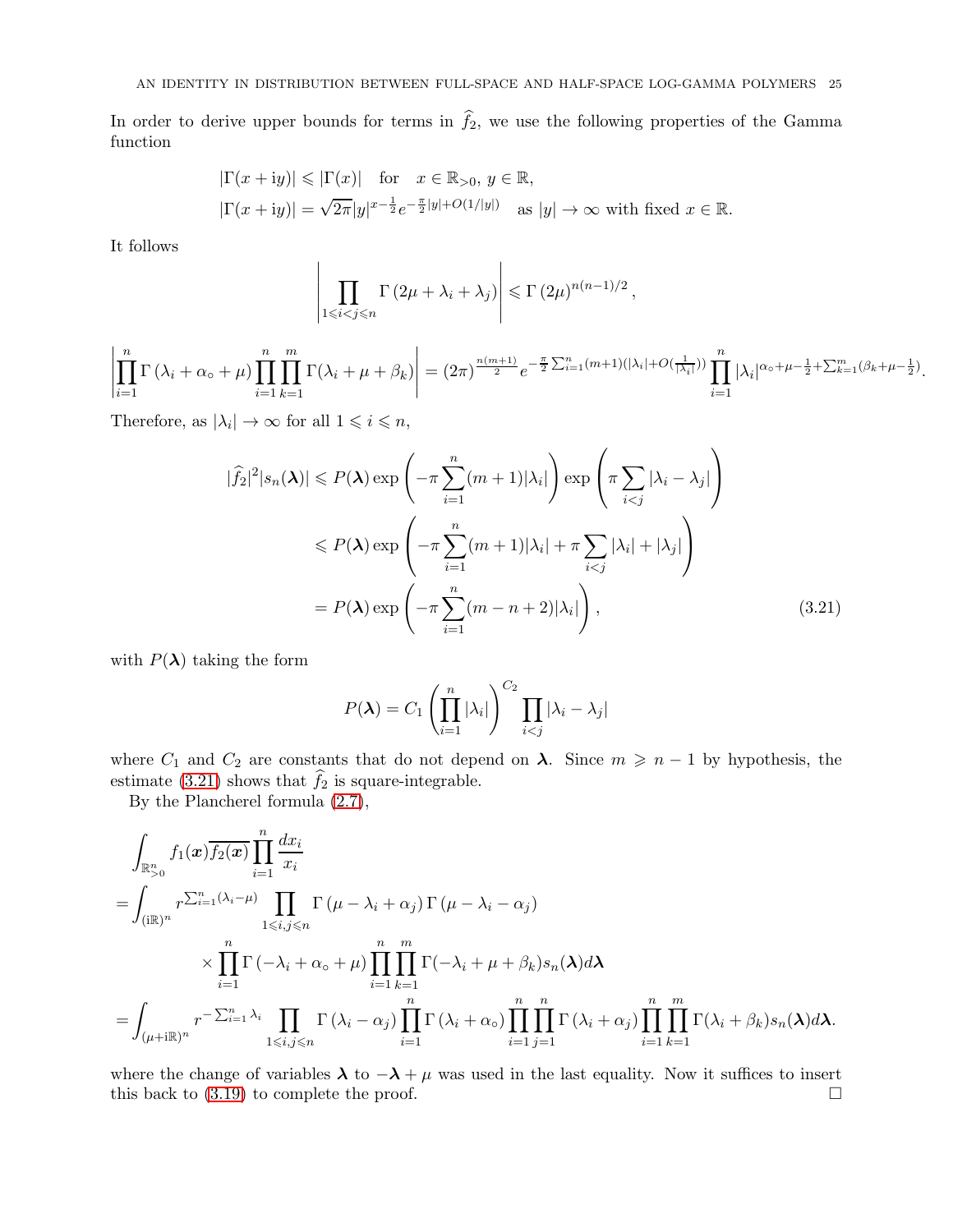#### <span id="page-25-4"></span><span id="page-25-0"></span>26 G. BARRAQUAND AND S. WANG

## 4. Proof of Theorem [1.4](#page-3-0)

To prove Theorem [1.4,](#page-3-0) we compare the Laplace transform of  $\mathbb{Z}^{\mathbf{C}}(n; m)$ , given by Corollary [3.2,](#page-23-0) to that of the point-to-point partition function  $Z(n, n + m + 1)$  (as in Definition [1.3\)](#page-2-2), which was computed in [\[COSZ14\]](#page-35-4). We will see that the Laplace transforms of the two partition functions are the same, which yields the identity in law when  $m \geqslant n - 1$ . We then prove the general case by a probabilistic argument.

Consider the weight array

<span id="page-25-2"></span>
$$
W_{i,j}^{-1} \sim \text{Gamma}(\alpha_i + \widehat{\alpha}_j) \quad \text{on} \quad \{(i,j) \mid 1 \leq i \leq n, 1 \leq j \leq N\} \tag{4.1}
$$

and the point-to-point partition function  $Z(n, N)$  defined by this weight array via [\(1.1\)](#page-1-1). The Laplace transform of  $Z(n, N)$  can be expressed as a contour integral.

<span id="page-25-1"></span>**Proposition 4.1** ([\[COSZ14,](#page-35-4) Theorem 3.9]). Suppose  $n \leq N$ . Suppose  $\alpha_1, \ldots, \alpha_n, \hat{\alpha}_1, \ldots, \hat{\alpha}_N$  are such that  $\alpha_i + \widehat{\alpha}_j > 0$  for all i, j. Let  $Z(n, N)$  be the point-to-point partition function for the log-gamma polymer with weight array [\(4.1\)](#page-25-2). Let  $\mu > \max_{i,j} \{-\hat{\alpha}_j, \alpha_i\}$ . Then for all  $r > 0$ , the following formula holds

$$
\mathbb{E}\left[e^{-rZ(n,N)}\right] = \int_{(\mu+i\mathbb{R})^n} r^{\sum_{i=1}^n(\alpha_i-\lambda_i)} \prod_{1\leqslant i,j\leqslant n} \Gamma\left(\lambda_i-\alpha_j\right) \prod_{i=1}^n \prod_{j=1}^N \frac{\Gamma\left(\lambda_i+\widehat{\alpha}_j\right)}{\Gamma\left(\alpha_i+\widehat{\alpha}_j\right)} s_n(\lambda) d\lambda.
$$

*Proof.* In [\[COSZ14\]](#page-35-4), it is proved that if  $\alpha_1, \ldots, \alpha_n < 0$  and  $\hat{\alpha}_1, \ldots, \hat{\alpha}_N > 0$ , then

$$
\mathbb{E}\left[e^{-rZ(n,N)}\right] = \int_{(i\mathbb{R})^n} r^{\sum_{i=1}^n (\alpha_i - \lambda_i)} \prod_{1 \leq i,j \leq n} \Gamma\left(\lambda_i - \alpha_j\right) \prod_{i=1}^n \prod_{j=1}^N \frac{\Gamma\left(\lambda_i + \widehat{\alpha}_j\right)}{\Gamma\left(\alpha_i + \widehat{\alpha}_j\right)} s_n(\lambda) d\lambda.
$$

In the general case, note that  $\alpha_i + \widehat{\alpha}_j = (\alpha_i - \mu) + (\widehat{\alpha}_j + \mu)$ . We may therefore apply the preceding formula to  $(\alpha_i - \mu)_i$  and  $(\widehat{\alpha}_j + \mu)_j$ 

$$
\mathbb{E}\left[e^{-rZ(n,N)}\right] = \int_{(\text{iR})^n} r^{\sum_{i=1}^n (\alpha_i - \mu - \lambda_i)} \prod_{1 \leq i,j \leq n} \Gamma\left(\lambda_i + \mu - \alpha_j\right) \prod_{i=1}^n \prod_{j=1}^N \frac{\Gamma\left(\lambda_i + \widehat{\alpha}_j + \mu\right)}{\Gamma\left(\alpha_i + \widehat{\alpha}_j\right)} s_n(\boldsymbol{\lambda}) d\boldsymbol{\lambda}.
$$

The change of variable  $\lambda \mapsto \lambda - \mu$  then completes the proof.

<span id="page-25-3"></span>**Proposition 4.2.** Theorem [1.4](#page-3-0) holds if  $m \geq n - 1$ .

*Proof.* We apply Proposition [4.1](#page-25-1) to  $Z(n, n + m + 1)$ , the point-to-point partition function of the log-gamma polymer with weight array [\(1.3\)](#page-3-2). To this end, it suffices to take  $N = 1 + n + m$  and let  $\hat{\alpha}$  be the concatenation of  $(\alpha_0), \alpha, \beta$ , i.e.,  $\hat{\alpha} = (\alpha_0) \sqcup \alpha \sqcup \beta$ . We thus obtain the Laplace transform of  $Z(n, n + m + 1)$ , which is the same as the Laplace transform of  $Z^{\bullet}(n; m)$  given by Corollary [3.2](#page-23-0) under the hypothesis  $m \geq n - 1$ . This yields that the two partition functions are identical in  $\Box$  $\Box$  law.

To complete the proof for Theorem [1.4,](#page-3-0) we only need to treat the  $m < n - 1$  case. Let  $\ell$  be any fixed integer larger or equal to  $n - m - 1$ . The strategy of proof is to reduce the problem to the previous  $m \geq n - 1$  case. This will be done in two steps.

In Step 1, we will show that  $Z(n, n+m+1) = \sum_{\pi:(1,1)\to(n,n+m+1)} \prod_{(i,j)\in\pi} W_{i,j}$  can be expressed as the scaled limit of a sequence of partition functions (denoted by  $(Z_k(n, n + m + \ell + 1))_{k \in \mathbb{N}}$ ) for full-space log-gamma polymers whose weight array is constructed by adding  $\ell$  auxiliary columns next to  $(W_{i,j})$ .

$$
\Box
$$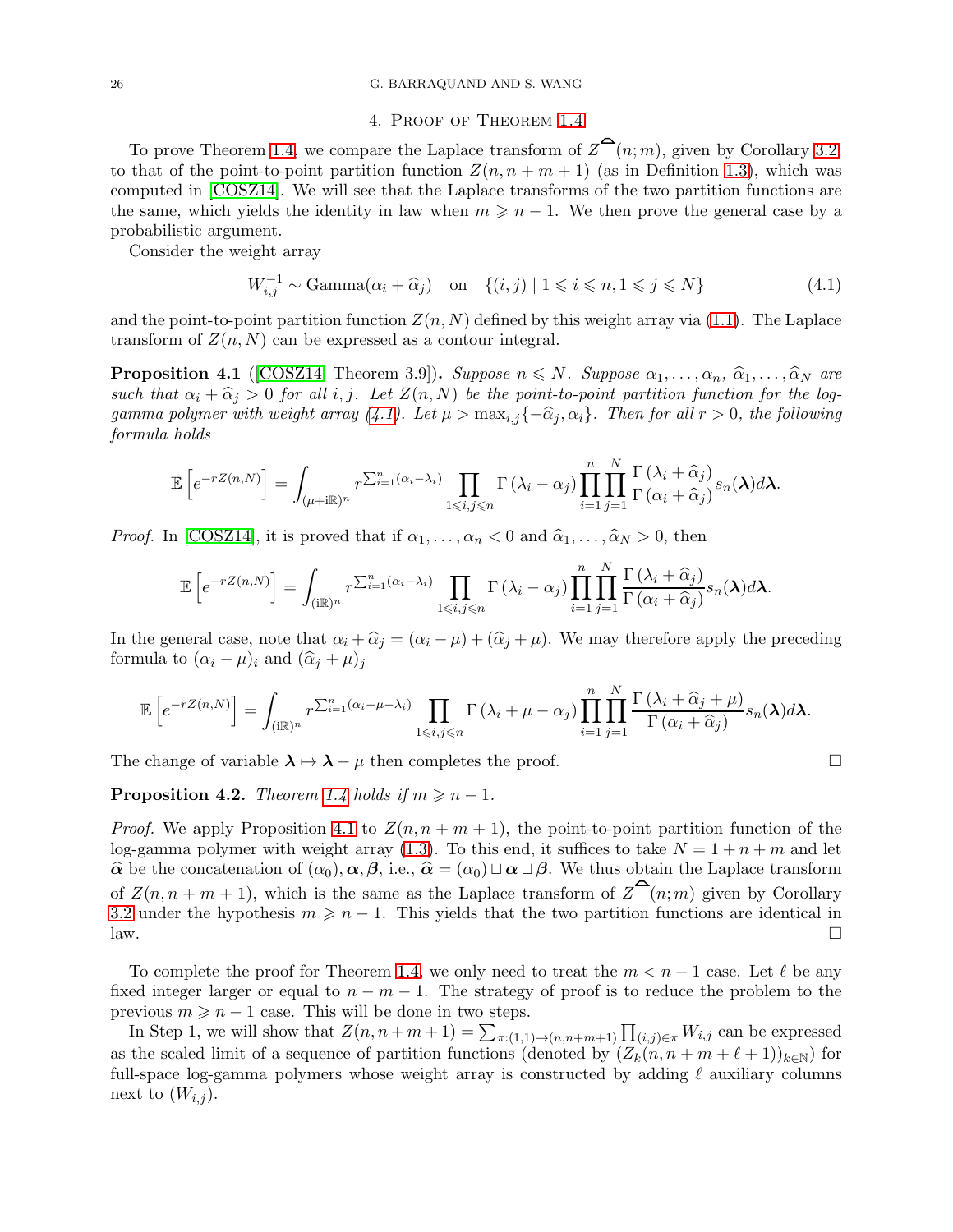In Step 2, we will show that  $Z^{\bullet}(n;m) = \sum_{p+q=2n+m+1}$  $\pi:(1,1)\rightarrow(p,q)$  $\prod_{(i,j)\in\pi} W_{i,j}$  can be expressed as the scaled limit of a sequence of partition functions (denoted by  $(Z_k^-(n; m + \ell))_{k \in \mathbb{N}}$ ) of trapezoidal

log-gamma polymers whose weight array is constructed by inserting  $\ell$  auxiliary columns into  $(W_{i,j})$ .

These two steps will enable us to conclude. Indeed,  $Z_k^{\mathbf{a}}(n; m + \ell) \stackrel{(d)}{=} Z_k(n, n + m + \ell + 1)$ holds by Proposition [4.2](#page-25-3) as we have chosen  $\ell \geq n-m-1$ , and the desired identity in distribution  $Z^{\spadesuit}(n;m) \stackrel{(d)}{=} Z(n,n+m+1)$  follows by letting k go to infinity.

*Proof of Theorem [1.4.](#page-3-0)* Let  $\ell \geq n-m-1$  be a fixed integer.

Step 1. Let  $(w_{i,j}^k : 1 \leq i \leq n, n+m+1 \leq j \leq n+m+\ell+1, k > 0)$  be a family of random variables whose distribution is given by  $w_{i,j}^k \sim \text{Gamma}^{-1}(\alpha_i + k)$  for each triple  $k, i, j$ . We require that  $(w_{i,j}^k)$  be such that  $(W_{i,j}) \cup (w_{i,j}^k)$  is a family of independent random variables. Define  $(W_{i,j}^k)$ by (see Figure [7A\)](#page-27-0)

<span id="page-26-0"></span>for 
$$
1 \le i \le n
$$
 and  $k \ge 1$ ,  $W_{i,j}^k := \begin{cases} W_{i,j} & \text{if } 1 \le j \le n+m+1, \\ w_{i,j}^k & \text{if } n+m+1 < j \le n+m+\ell+1. \end{cases}$  (4.2)

Let

$$
Z_k(n, n + m + \ell + 1) := \sum_{\pi: (1, 1) \to (n, n + m + \ell + 1)} \prod_{(i, j) \in \pi} W_{i, j}^k
$$

be the corresponding point-to-point partition function on the augmented log-gamma polymer weight array [\(4.2\)](#page-26-0). Observe that for any up-right path  $\pi$  from  $(1, 1)$  to  $(n, n + m + \ell + 1)$ , the associated product  $\prod_{(i,j)\in\pi} W_{i,j}^k$  can be decomposed into two parts

<span id="page-26-1"></span>
$$
\prod_{(i,j)\in\pi} W_{i,j}^k = \prod_{\substack{(i,j)\in\pi\\j\leq n+m+1}} W_{i,j} \prod_{\substack{(i,j)\in\pi\\j>n+m+1}} w_{i,j}^k.
$$
\n(4.3)

The number of factors in the product  $\prod_{(i,j)\in\pi}$  $j>n+m+1$  $w_{i,j}^k$  is at least  $\ell$ , i.e.,

$$
|\{(i,j)\in\pi\mid j>n+m+1\}|\geqslant\ell.
$$

Observe that  $|\{(i,j) \in \pi \mid j > n+m+1\}| = \ell$  if and only if  $(n, n+m+1) \in \pi$ . Let  $\Pi_1$  denote the collection of all up-right paths  $\pi$  that pass by  $(n, n + m + 1)$  (see Figure [7B\)](#page-27-0)

$$
\Pi_1 := \{ \pi \mid (n, n + m + 1) \in \pi \},\
$$

that is,  $\pi \in \Pi_1$  if and only if  $|\{(i,j) \in \pi \mid j > n+m+1\}| = \ell$ .

Now we show that as k tends to infinity,  $\sum_{\pi \in \Pi_1} \prod_{(i,j) \in \pi} W_{i,j}^k$  dominates  $\sum_{\pi \notin \Pi_1} \prod_{(i,j) \in \pi} W_{i,j}^k$ . For an inverse-gamma random variable  $X \sim \text{Gamma}^{-1}(k + a)$ , we have

$$
\mathbb{E}[kX] = \frac{k}{k+a-1} = 1 + O(k^{-1}) \text{ and } \text{Var}[kX] = \left(\frac{k}{k+a-1}\right)^2 \frac{1}{k+a-2} = O(k^{-1}) \text{ as } k \to \infty.
$$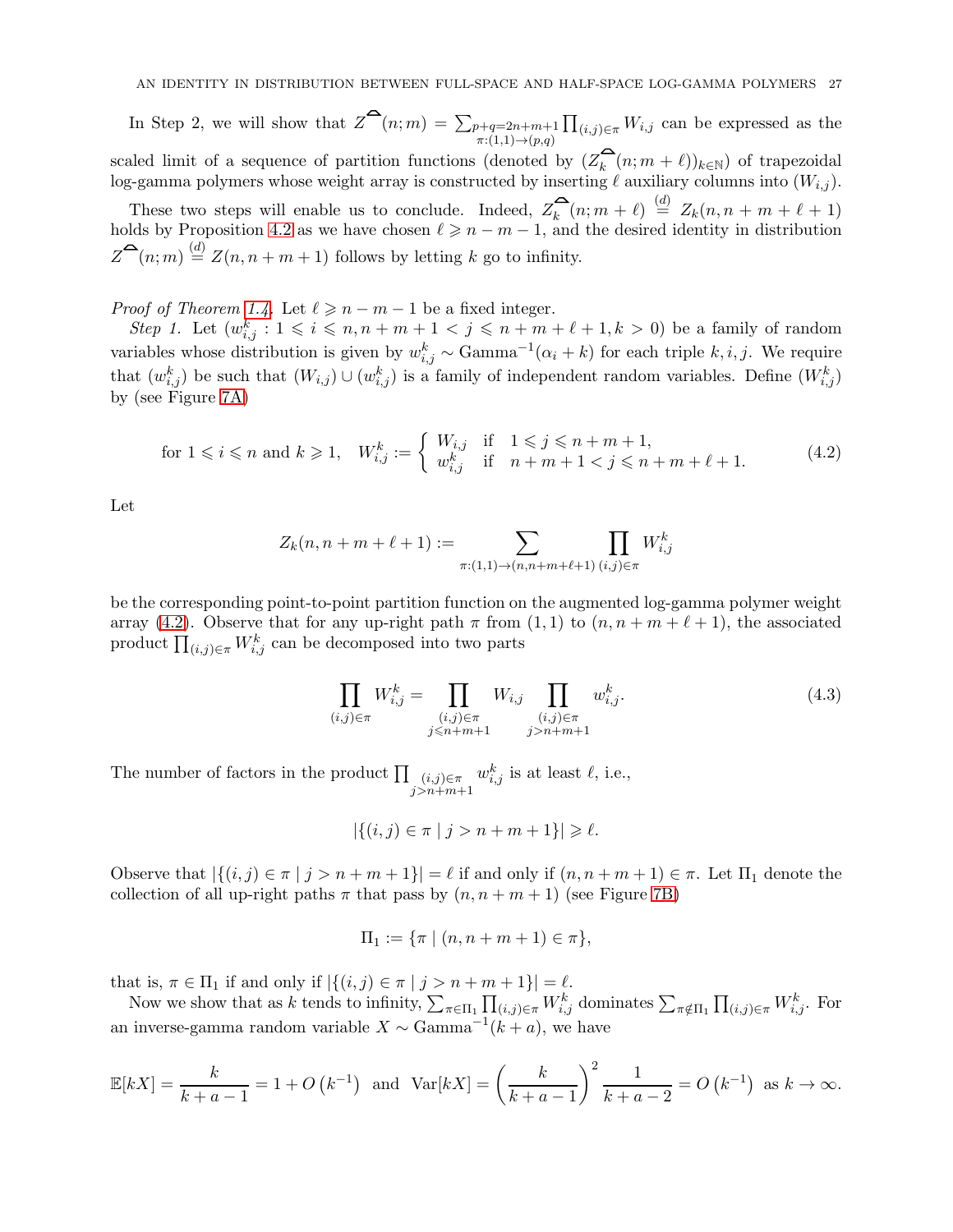<span id="page-27-0"></span>

FIGURE 7. Example of weights  $(W_{i,j}^k)$  and paths considered in Step 1, in the case  $n = 4, m = 1, \ell = 2.$  (A) The weight array  $(W_{i,j}^k)$  is obtained by adding  $\ell$  columns of weight  $(w_{i,j}^k)$  (represented by  $\circ$ ) to the right of  $(W_{i,j})$ . (B) A path in  $\Pi_1$  (the solid line) and a path not in  $\Pi_1$  (the dashed line).

Hence for all  $i, j$ ,  $\lim_{k \to \infty} kw_{i,j}^k = 1$  holds in  $L^2$ . Using [\(4.3\)](#page-26-1), we have the following convergence in  $L^2$ 

$$
\lim_{k \to \infty} k^{\ell} \prod_{(i,j) \in \pi} W_{i,j}^{k} = \prod_{\substack{(i,j) \in \pi \\ j \le n+m+1}} W_{i,j} \lim_{k \to \infty} k^{\ell-|\{(i,j) \in \pi | j>n+m+1\}} \prod_{\substack{(i,j) \in \pi \\ j>n+m+1}} k w_{i,j}^{k}
$$
\n
$$
= \begin{cases}\n\prod_{(i,j) \in \pi} W_{i,j} & \text{if } \pi \in \Pi_1, \\
\prod_{j \le n+m+1} W_{i,j} & \text{if } \pi \notin \Pi_1.\n\end{cases}
$$

It follows that

<span id="page-27-1"></span>
$$
\lim_{k \to \infty} k^{\ell} Z_k(n, n + m + \ell + 1) = \sum_{\pi \in \Pi_1} \prod_{\substack{(i,j) \in \pi \\ j \le n + m + 1}} W_{i,j} \quad \text{in } L^2.
$$
 (4.4)

Since  $\pi \in \Pi_1$  if and only if  $(n, n + m + 1) \in \pi$ , the RHS of [\(4.4\)](#page-27-1) is in fact equal to  $Z(n, n + m + 1)$ 

<span id="page-27-3"></span>
$$
\lim_{k \to \infty} k^{\ell} Z_k(n, n + m + \ell + 1) = Z(n, n + m + 1) \quad \text{in } L^2.
$$
 (4.5)

Step 2. Similarly to Step 1, let  $(w_{i,j}^k)$   $\underset{n+m < j \leq n+m+\ell}{\lim}$  $_{k>0}$ be a family of independent random variables

that is independent of  $(W_{i,j})$ , whose distribution is given by  $w_{i,j}^k \sim \text{Gamma}^{-1}(\alpha_i + k)$  for each triple of  $k, i, j$ . Define  $(W_{i,j}^k)$  by (see Figure [8A\)](#page-29-3)

<span id="page-27-2"></span>
$$
\text{for } 1 \leqslant i \leqslant n \text{ and } k \geqslant 1, \quad W_{i,j}^k := \begin{cases} W_{i,j} & \text{if } i \leqslant j \leqslant n+m, \\ w_{i,j}^k & \text{if } n+m < j \leqslant n+m+\ell, \\ W_{i,j-\ell} & \text{if } n+m+\ell < j \leqslant 2n+m+\ell-i+1. \end{cases} \tag{4.6}
$$

Let

$$
Z_k^{\widehat{\bullet}}(n; m+\ell) := \sum_{\substack{\pi: (1,1) \to (p, 2n+m+\ell-p+1) \\ 1 \leqslant p \leqslant n}} \prod_{(i,j) \in \pi} W_{i,j}^k
$$

be the corresponding point-to-line partition function on the augmented trapezoidal log-gamma polymer with weight array [\(4.6\)](#page-27-2).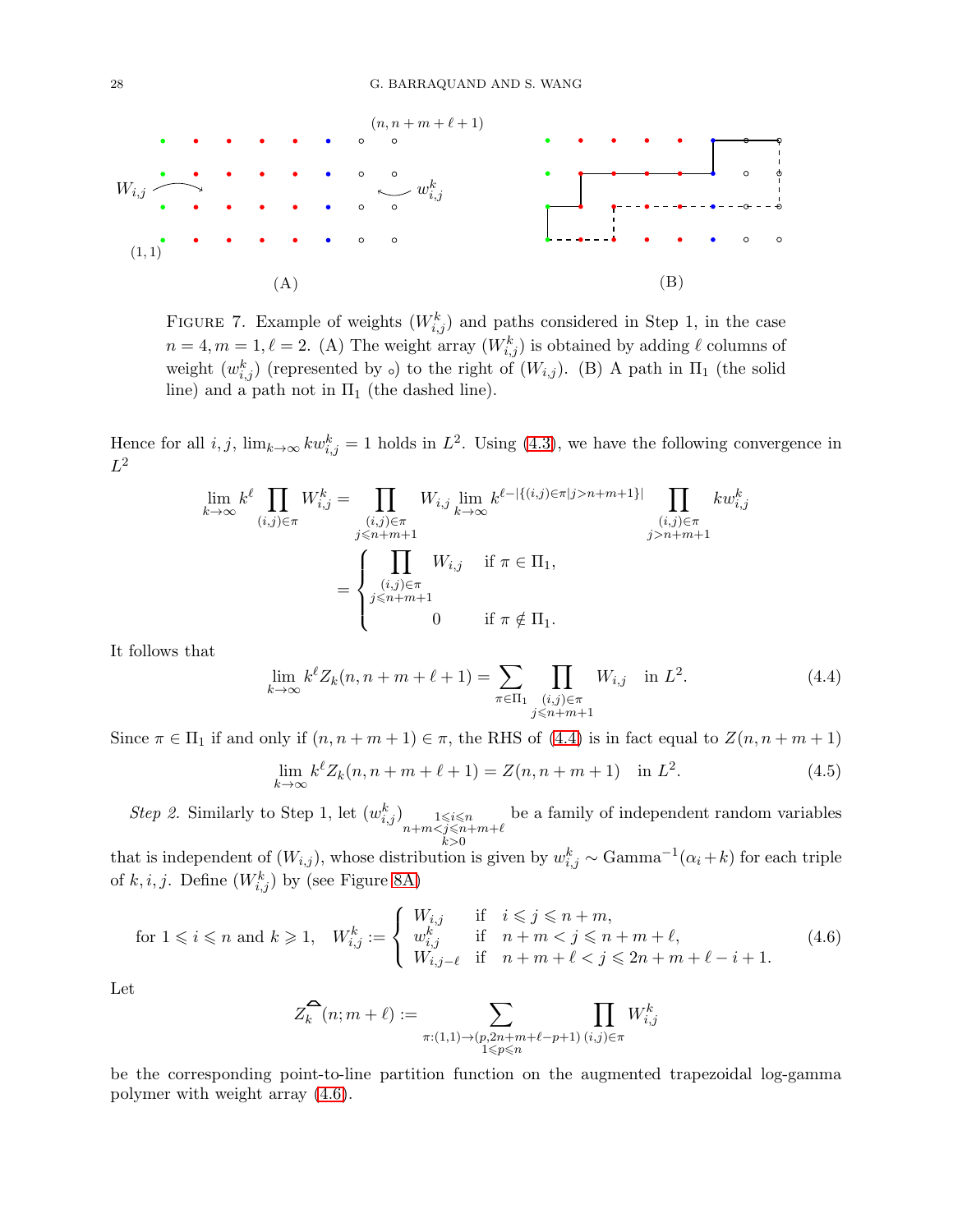For any up-right path  $\pi$  :  $(1,1) \rightarrow (p, 2n+m+\ell-p+1)$ , the associated product  $\prod_{(i,j)\in\pi} W_{i,j}^k$ can be decomposed into three parts

<span id="page-28-0"></span>
$$
\prod_{(i,j)\in\pi} W_{i,j}^k = \prod_{\substack{(i,j)\in\pi\\j\leq n+m}} W_{i,j} \prod_{\substack{(i,j)\in\pi\\n+mn+m+\ell}} W_{i,j-\ell}.
$$
\n(4.7)

We see that the number of factors in the product  $\prod$   $(i,j) \in \pi$  $n+m < j \leqslant n+m+\ell$  $w_{i,j}^k$  is at least  $\ell$ , i.e.,

$$
|\{(i,j)\in \pi\mid n+m
$$

The preceding inequality becomes an equality if and only if  $\pi$  stays horizontal on the columns  $j = n + m + 1, \ldots, j = n + m + \ell$ . To be precise, this means there exists an integer i such that  $(i, n + m) \in \pi$  and  $(i, n + m + \ell + 1) \in \pi$ . Let  $\Pi_2$  denote the collection of all such paths  $\pi$  (see Figure [8B\)](#page-29-3).

As explained in Step 1, for all  $i, j$ ,  $\lim_{k \to \infty} kw_{i,j}^k = 1$  in  $L^2$ . Thus, for  $\pi \notin \Pi_2$  we have

$$
\lim_{k \to \infty} k^{\ell} \prod_{(i,j) \in \pi} W_{i,j}^{k} = \prod_{\substack{(i,j) \in \pi \\ j \leq n+m}} W_{i,j} \left( \lim_{\substack{k \to \infty \\ k \to \infty}} k^{\ell} \prod_{\substack{(i,j) \in \pi \\ n+m < j \leq n+m+\ell}} w_{i,j}^{k} \right) \prod_{\substack{(i,j) \in \pi \\ j > n+m+\ell}} W_{i,j-\ell} = 0 \text{ in } L^{2},
$$

where we used [\(4.7\)](#page-28-0) and  $|\{(i,j) \in \pi \mid n+m < j \leq n+m+\ell\}| > \ell$ . And for  $\pi \in \Pi_2$  we have

$$
\lim_{k \to \infty} k^{\ell} \prod_{(i,j) \in \pi} W_{i,j}^{k} = \prod_{\substack{(i,j) \in \pi \\ j \le n+m}} W_{i,j} \prod_{\substack{(i,j) \in \pi \\ j > n+m+\ell}} W_{i,j-\ell} \quad \text{in } L^{2}
$$

since  $|\{(i,j)\in \pi \mid n+m < j \leqslant n+m+\ell\}| = \ell$  holds for  $\pi \in \Pi_2$ . It follows that

<span id="page-28-1"></span>
$$
\lim_{k \to \infty} k^{\ell} Z_k^{\widehat{\bullet}}(n; m + \ell) = \sum_{\substack{\pi \in \Pi \\ j \le n+m}} \prod_{\substack{(i,j) \in \pi \\ j > n+m+\ell}} W_{i,j-\ell} \quad \text{in } L^2. \tag{4.8}
$$

We claim that the RHS of [\(4.8\)](#page-28-1) is  $Z^{\bullet}(n;m)$ . To see this, let  $\Pi'_{2}$  be the set of all up-right paths from  $(1, 1)$  to  $(p, 2n + m - p + 1)$  for some  $1 \leqslant p \leqslant n$ . Then there is a bijetion between  $\Pi_2$  and  $\Pi'_2$ . Indeed, since every path  $\pi \in \Pi_2$  is horizontal on the columns carrying weights  $w_{i,j}$ , we can remove the horizontal part from  $\pi$  and obtain a path in  $\Pi'_{2}$ . Inversely, for  $\pi' \in \Pi'_{2}$  we add a horizontal part to it to obtain a path in  $\Pi_2$ . To be precise, we construct this bijection as follows. For  $\pi \in \Pi_2$ , let

<span id="page-28-2"></span>
$$
\pi' := \{(i, j) \mid j \le n + m, (i, j) \in \pi\} \cup \{(i, j - \ell) \mid j > n + m + \ell, (i, j) \in \pi\}.
$$
 (4.9)

Then  $\pi' \in \Pi'_2$ . Inversely, for  $\pi' \in \Pi'_2$ , let  $i_0$  be such that  $(i_0, n+m) \in \pi'$  and  $(i_0, n+m+1) \in \pi'$ . Let

$$
\pi := \{(i,j) \mid (i,j) \in \pi', j \leq n+m\} \cup \{(i_0,j) \mid n+m < j \leq n+m+\ell\} \cup \{(i,j+\ell) \mid (i,j) \in \pi', j > n+m\}.
$$

Then  $\pi \in \Pi_2$ . Using this bijection, for  $\pi \in \Pi_2$ , let  $\pi' \in \Pi'_2$  be constructed as in [\(4.9\)](#page-28-2), we have

$$
\prod_{\substack{(i,j)\in\pi\\j\leq n+m}} W_{i,j} \prod_{\substack{(i,j)\in\pi\\j>n+m+\ell}} W_{i,j-\ell} = \prod_{(i,j)\in\pi'} W_{i,j}.
$$

Inserting this into [\(4.8\)](#page-28-1),

<span id="page-28-3"></span>
$$
\lim_{k \to \infty} k^{\ell} Z_k^{\widehat{\bullet}}(n; m + \ell) = \sum_{\pi' \in \Pi'_2} \prod_{(i,j) \in \pi'} W_{i,j} = Z^{\widehat{\bullet}}(n; m) \quad \text{in } L^2,
$$
\n(4.10)

as claimed.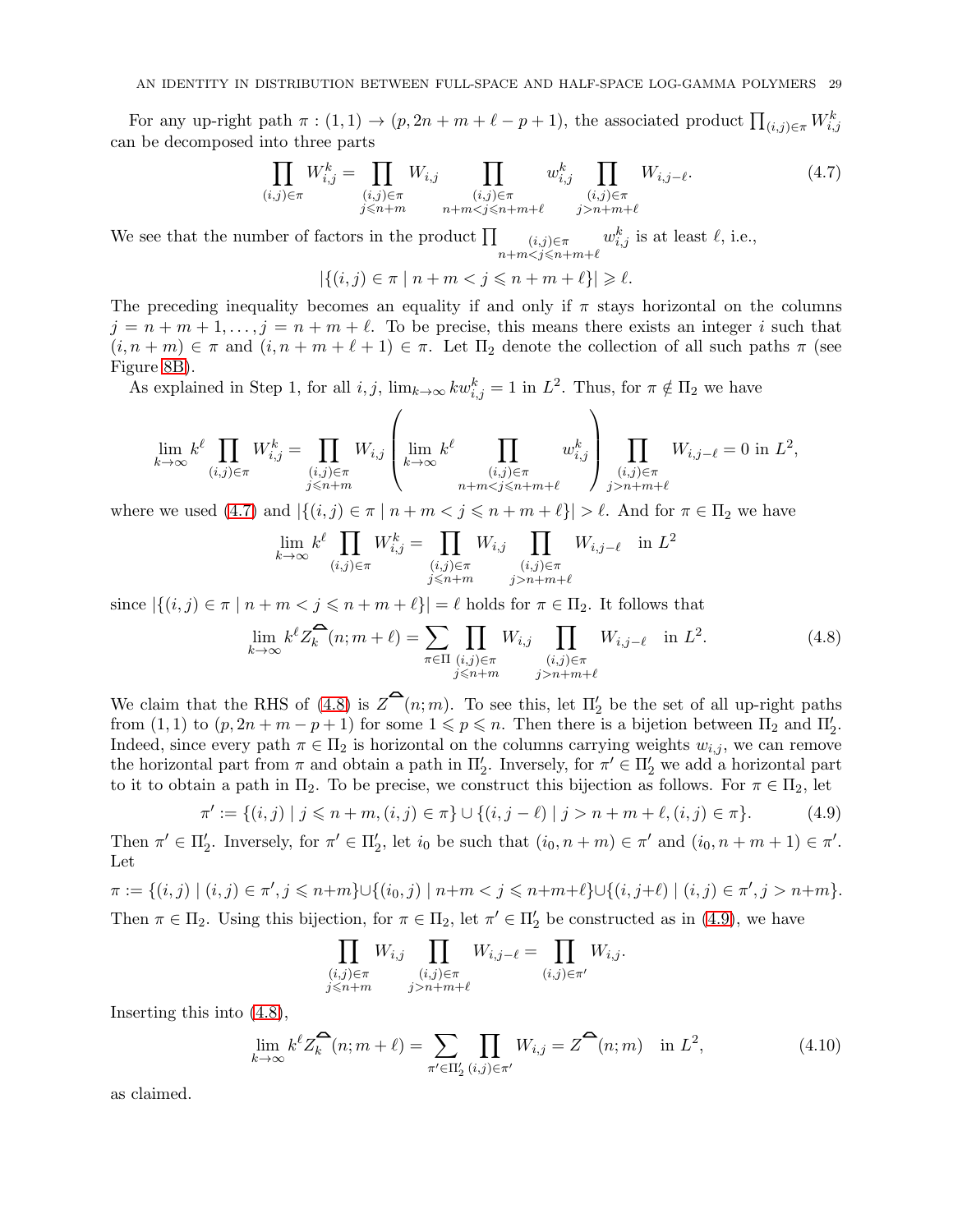<span id="page-29-4"></span><span id="page-29-3"></span>

FIGURE 8. Example for weights  $(W_{i,j}^k)$  and paths considered in Step 2, in the case  $n = 4, m = 1, \ell = 2.$  (A) The weight array  $(W_{i,j}^k)$  is obtained by inserting  $\ell$  columns (represented by  $\circ$ ) into  $(W_{i,j})$ . (B) A path in  $\Pi_2$  (the solid line) and a path not in  $\Pi_2$  (the dashed line).

To conclude, observe that by setting  $\widetilde{\beta} = \beta \sqcup (k, \ldots, k)$ , where k repeats  $\ell$  times, the weight array [\(1.3\)](#page-3-2) with parameters  $\alpha_{\circ}, \alpha, \tilde{\beta}$  is identical to [\(4.2\)](#page-26-0). And the weight array [\(1.4\)](#page-3-3) with parameters  $\alpha_{\circ}, \alpha, \tilde{\beta}$  is identical to [\(4.6\)](#page-27-2). Since the length of  $\tilde{\beta}$  is  $m + \ell$ , which is at least  $n - 1$ , by Proposition [4.2](#page-25-3) we have  $Z_k(n, n + m + \ell + 1) \stackrel{(d)}{=} Z_k^{\bigtriangleup}(n; m + \ell)$  for all k. Using [\(4.5\)](#page-27-3) and [\(4.10\)](#page-28-3), this implies  $Z(n, n+m+1) \stackrel{(d)}{=} Z^{\bullet}(n; m)$ , which completes the proof.

 $\Box$ 

### 5. Asymptotics results for trapezoidal log-gamma polymers

<span id="page-29-0"></span>In this section, we consider homogeneous trapezoidal log-gamma polymers with boundary perturbations and prove a phase transition as the boundary parameter varies.

Definition 5.1. The GUE Tracy-Widom distribution function [\[TW94\]](#page-36-1) is given by

<span id="page-29-1"></span>
$$
F_{\text{GUE}}(t) := \det\left(1 + K\right)_{L^2(\mathcal{C})},\tag{5.1}
$$

where the RHS is a Fredholm determinant and the operator  $K$  is given by its integral kernel, also denoted by  $K$ ,

$$
K(v, v') = \frac{1}{2\pi i} \int_{D} \frac{e^{w^3/3 - v^3/3} e^{iv - tw}}{(v - w)(w - v')} dw.
$$

The contour C goes from  $e^{5\pi i/4} \infty$  to  $e^{3\pi i/4} \infty$ . The contour D goes from  $e^{-\pi i/4} \infty$  to  $e^{\pi i/4} \infty$  and lies to the right of the contour  $\mathcal{C}$ , i.e., the two contours do not intersect.

For  $\mathbf{b} \in \mathbb{R}^m$ , we define the Baik-Ben Arous-Péché distribution with parameter  $\mathbf{b}$  [\[BBAP05\]](#page-34-16) via

<span id="page-29-2"></span>
$$
F_{\text{BBP},b}(t) := \det\left(\mathbb{1} + K_b\right)_{L^2(\mathcal{C})},\tag{5.2}
$$

where

$$
K_{\mathbf{b}}(v,v') = \frac{1}{2\pi i} \int_{\mathcal{D}} \frac{e^{w^3/3 - v^3/3} e^{iv - tw}}{(v - w)(w - v')} \prod_{k=1}^{m} \frac{w - b_k}{v - b_k} dw.
$$

The contours  $\mathcal C$  and  $\mathcal D$  are as above, but we require furthermore that  $\mathcal C$  lie to the right of all the  $b_i$ 's.

Recall from Definition [1.8](#page-5-3) that  $Z(n, m)$  is the point-to-point partition function for the log-gamma polymer with weight array [\(1.9\)](#page-5-1) and  $Z^{\bullet}(n; m - n - 1)$  is the point-to-line partition function for the log-gamma polymer with weight array [\(1.10\)](#page-5-2). The two partition functions have the same distribution due to Theorem [1.4.](#page-3-0) Therefore, to prove Theorem [1.10,](#page-6-1) which states the convergence in law of the free energy  $\log Z^{\bullet}(n; m-n-1)$  appropriately scaled, we may prove the corresponding convergence in law of  $\log Z(n, m)$  under the same scaling.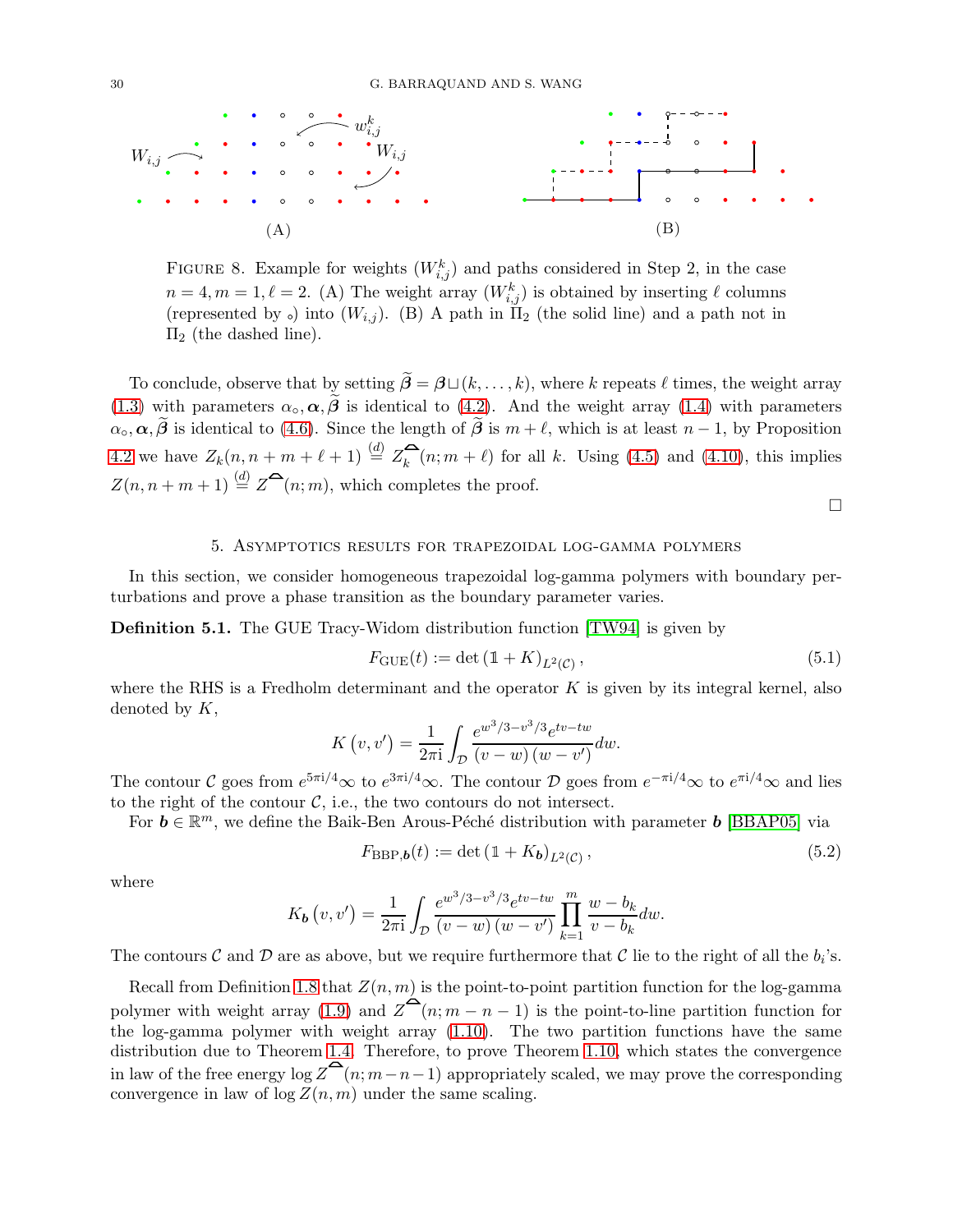<span id="page-30-5"></span>In [\[BCD21\]](#page-34-7), the authors performed an asymptotic analysis of a Fredholm determinant formula from [\[BCFV15\]](#page-34-14) for the Laplace transform of  $Z(n, m)$ , and obtained limiting distribution for the free energy  $\log Z(n, m)$ . We record the result of [\[BCD21\]](#page-34-7) as Proposition [5.2](#page-30-0) below. It immediately yields part (2) of Theorem [1.10.](#page-6-1) Using a coupling argument, we will deduce part (1) of Theorem [1.10](#page-6-1) as well. We then proceed to prove the asymptotics in the Gaussian phase of Theorem [1.10](#page-6-1) with a probabilistic argument, relying on Seppäläinen's fluctuation estimates on partition functions for stationary log-gamma polymers [\[Sep12\]](#page-35-5).

### 5.1. Proof of asymptotics in the GUE Tracy-Widom and BBP phases.

<span id="page-30-0"></span>**Proposition 5.2** ([\[BCD21,](#page-34-7) Theorem 1.2, Theorem 1.7]). Assume parameters  $\theta$ ,  $\theta$ <sub>0</sub>, n, m, p and the partition function  $Z(n, m)$  are as in Definition [1.8.](#page-5-3)

• If  $\theta_0 = \theta$ , then for all t,

<span id="page-30-4"></span>
$$
\lim_{n \to \infty} \mathbb{P}\left(\frac{\log Z(n, m) - n f_{\theta, p}}{n^{1/3} \sigma_{\theta, p}} \leqslant t\right) = F_{\text{GUE}}(t). \tag{5.3}
$$

• If for some  $y \in \mathbb{R}$ ,  $\lim_{n \to \infty} n^{1/3} (\theta_0 - \theta_c) \sigma_{\theta, p} = y$ , then for all t,

<span id="page-30-1"></span>
$$
\lim_{n \to \infty} \mathbb{P}\left(\frac{\log Z(n, m) - n f_{\theta, p}}{n^{1/3} \sigma_{\theta, p}} \leqslant t\right) = F_{\text{BBP}; -y}(t). \tag{5.4}
$$

First observe that in light of Theorem [1.4,](#page-3-0) the part (2) of Theorem [1.10](#page-6-1) is implied by [\(5.4\)](#page-30-1) of Proposition [5.2.](#page-30-0)

Now we turn to the proof of the asymptotics in the GUE Tracy-Widom phase, i.e. the part (1) of Theorem [1.10.](#page-6-1) Recall that the assumption here is  $\liminf_{n\to\infty} n^{1/3}(\theta_0 - \theta_c) = +\infty$ . We will exhibit an upper bound and a lower bound for  $Z(n, m)$  and then show that in the  $n \to \infty$  limit, these bounds match and yield the limiting behavior for  $Z(n, m)$ . Thus the same limiting behavior follows for  $Z^{\mathbf{a}}(n; n-m-1)$  by Theorem [1.4.](#page-3-0)

Upper bound. Let  $U > 0$  be a positive real number. By the hypothesis  $\limsup_{n\to\infty} n^{1/3}(\theta_0 - \theta_c) =$  $+\infty$ , for some sufficiently large  $n_0$ , it holds that  $\theta_0 - \theta_c - Un^{-1/3} > 0$  for all  $n > n_0$ . Now, for  $n > n_0$ , let  $Z(n, m)$  denote the point-to-point partition function with weights  $(W_{i,j})$  defined on the same probability space as the weights  $(W_{i,j})$ , and satisfying

$$
W_{i,1} \le W_{i,1} \sim \text{Gamma}^{-1}(\theta_c + Un^{-1/3}) \quad \text{and} \quad \widetilde{W}_{i,j} = W_{i,j} \text{ if } j \ge 2.
$$

We may indeed construct such weights  $(W_{i,j})$ . We first take random variables

$$
X_i \sim \text{Gamma}^{-1}(\theta_0 - \theta_c - Un^{-1/3}), \quad 1 \leqslant i \leqslant n,
$$

in such a way that all the  $X_i$ 's and the  $W_{i,j}$ 's are independent. Then define

$$
\widetilde{W}_{i,1} := \left(\frac{1}{W_{i,1}} - \frac{1}{X_i}\right)^{-1} \quad \text{for } 1 \leqslant i \leqslant n.
$$

Since  $W_{i,1} \sim \text{Gamma}^{-1}(\theta_0)$ , we have  $\widetilde{W}_{i,1} \sim \text{Gamma}^{-1}(\theta_c + Un^{-1/3})$  and by construction  $W_{i,1} \leq$  $\widetilde{W}_{i,1}$  for all  $1 \leq i \leq n$ . It follows that  $\widetilde{Z}(n,m)$  is an upper bound for  $Z(n,m)$ 

<span id="page-30-2"></span>
$$
Z(n,m) \leqslant \widetilde{Z}(n,m). \tag{5.5}
$$

Furthermore, [\(5.4\)](#page-30-1) yields the limiting behavior of  $\widetilde{Z}(n,m)$ 

<span id="page-30-3"></span>
$$
\lim_{n \to \infty} \mathbb{P}\left(\frac{\log \widetilde{Z}(n,m) - n f_{\theta,p}}{n^{1/3} \sigma_{\theta,p}} \leqslant t\right) = F_{\text{BBP};-U \lim_{n} \sigma_{\theta,p}}(t). \tag{5.6}
$$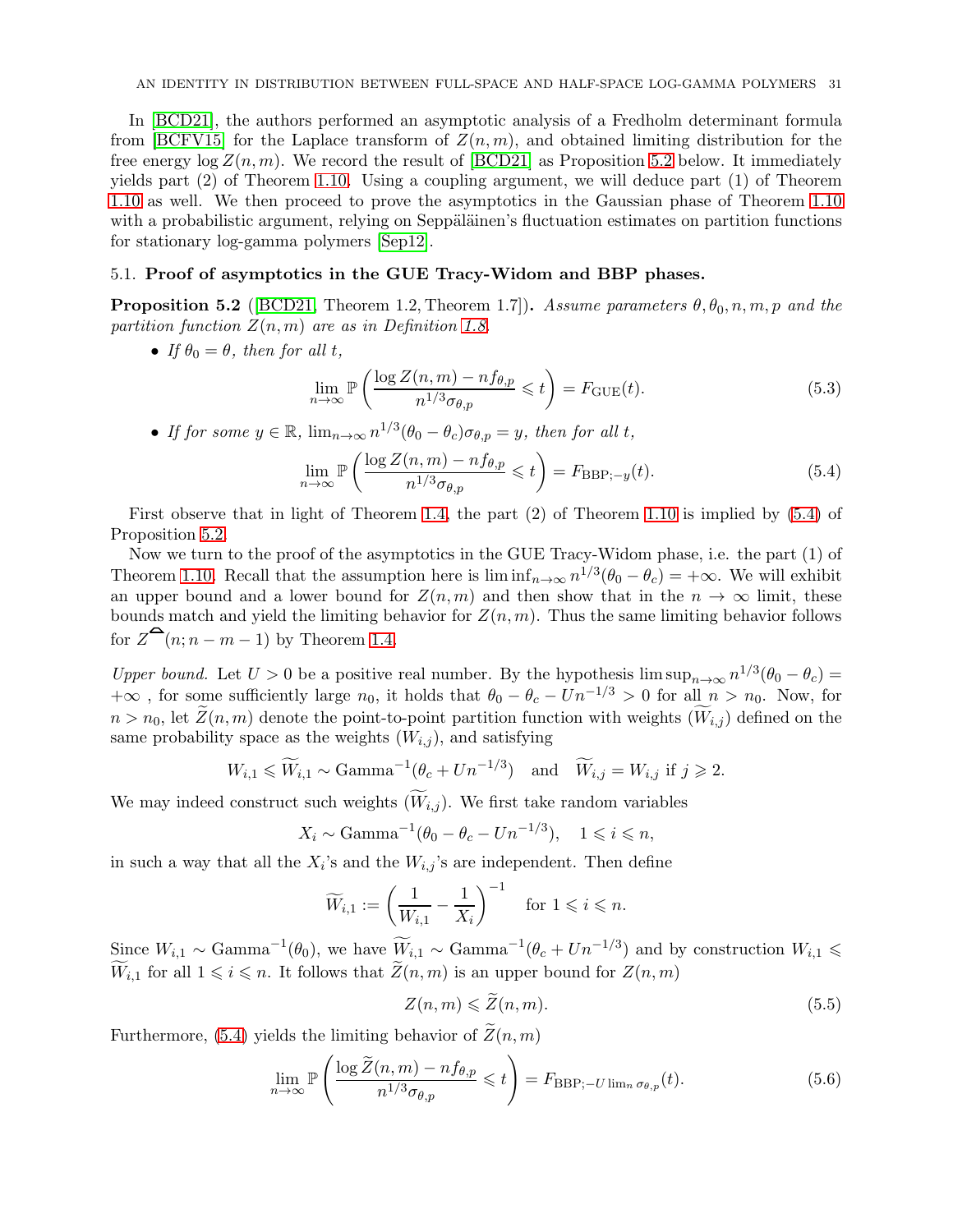<span id="page-31-6"></span>By  $(5.5)$  and  $(5.6)$ ,

$$
\liminf_{n \to \infty} \mathbb{P}\left(\frac{\log Z(n,m) - n f_{\theta,p}}{n^{1/3} \sigma_{\theta,p}} \leqslant t\right) \geqslant F_{\textnormal{BBP};-U}(t).
$$

It is known that (see [\[BR01b,](#page-34-2) (2.36)])

<span id="page-31-2"></span>
$$
\lim_{U \to \infty} F_{\text{BBP};-U}(t) = F_{\text{GUE}}(t).
$$

Since  $U$  can be arbitrary large, it follows that

$$
\liminf_{n \to \infty} \mathbb{P}\left(\frac{\log Z(n, m) - n f_{\theta, p}}{n^{1/3} \sigma_{\theta, p}} \leqslant t\right) \geqslant F_{\text{GUE}}(t). \tag{5.7}
$$

Lower bound. Let  $Z(k, \ell | n, m)$  denote the point-to-point partition function with starting point  $(k, \ell)$ and endpoint  $(n, m)$ . We have

<span id="page-31-0"></span>
$$
W_{1,1}Z(1,2|n,m) \leq Z(n,m). \tag{5.8}
$$

Observe that  $Z(1, 2|n, m)$  can be regarded as the partition function on a log-gamma polymer of size n times  $m-1$  with homogeneous inverse-gamma weights of parameter  $\theta$ . Thus [\(5.3\)](#page-30-4) can be applied to  $Z(1, 2|n, m)$ 

$$
\lim_{n \to \infty} \mathbb{P}\left(\frac{\log Z(1, 2|n, m) - n f_{\theta, p}}{n^{1/3} \sigma_{\theta, p}} \leq t\right) = \lim_{n \to \infty} \mathbb{P}\left(\frac{\log Z(1, 2|n, m) - n f_{\theta, (m-1)/n}}{n^{1/3} \sigma_{\theta, (m-1)/n}} \leq t\right) = F_{\text{GUE}}(t).
$$

Note that  $n^{-1/3} \log W_{1,1} \xrightarrow{(d)} 0$ , by Slutsky's theorem we obtain

<span id="page-31-1"></span>
$$
\lim_{n \to \infty} \mathbb{P}\left(\frac{\log W_{1,1} + \log Z(1,2|n,m) - nf_{\theta,p}}{n^{1/3}\sigma_{\theta,p}} \leqslant t\right) = F_{\text{GUE}}(t). \tag{5.9}
$$

By [\(5.8\)](#page-31-0) and [\(5.9\)](#page-31-1),

$$
\limsup_{n \to \infty} \mathbb{P}\left(\frac{\log Z(n, m) - n f_{\theta, p}}{n^{1/3} \sigma_{\theta, p}} \leq t\right) \leq F_{\text{GUE}}(t). \tag{5.10}
$$

Combine  $(5.7)$  with  $(5.10)$ , we obtain

<span id="page-31-3"></span>
$$
\lim_{n \to \infty} \mathbb{P}\left(\frac{\log Z(n, m) - n f_{\theta, p}}{n^{1/3} \sigma_{\theta, p}} \leq t\right) = F_{\text{GUE}}(t),
$$

which completes the proof for asymptotics in the GUE Tracy-Widom phase in Theorem [1.10.](#page-6-1)

5.2. Proof of asymptotics in the Gaussian phase. Similarly to the proof in the GUE Tracy-Widom phase, we will also show that  $Z(n, m)$  has an upper and a lower bound which, under the same scaling, converge in law to the same limiting distribution. Recall that  $\theta_0$  may depend on n and the assumption here is that for some  $\alpha \in \left(\frac{2}{3}\right)$  $\left[\frac{2}{3}, 1\right]$ , the limit

<span id="page-31-4"></span>
$$
\lim_{n \to \infty} m^{-\alpha} \left( n\psi'(\theta_0) - m\psi'(\theta - \theta_0) \right) \tag{5.11}
$$

exists and is positive. We make a technical remark here, which will be used in the proof of lower bound.

<span id="page-31-5"></span>**Remark 5.3.** The parameter  $\theta_0$  takes value in a compact subset of  $(0, \theta)$ . Indeed, since  $n \leq m \leq \theta$  $\delta^{-1}n$  from Definition [1.8,](#page-5-3)  $\limsup_{n\to\infty}\theta_0 < \theta$  because otherwise the limit in [\(5.11\)](#page-31-4) would not be positive. Now suppose  $\liminf_{n\to\infty} \theta_0 = 0$  for a contradiction. This would imply

$$
\limsup_{n \to \infty} m^{-\alpha} \left( n \psi'(\theta_0) - m \psi'(\theta - \theta_0) \right) = \limsup_{n \to \infty} m^{-\alpha} n \psi'(\theta_0) = \infty,
$$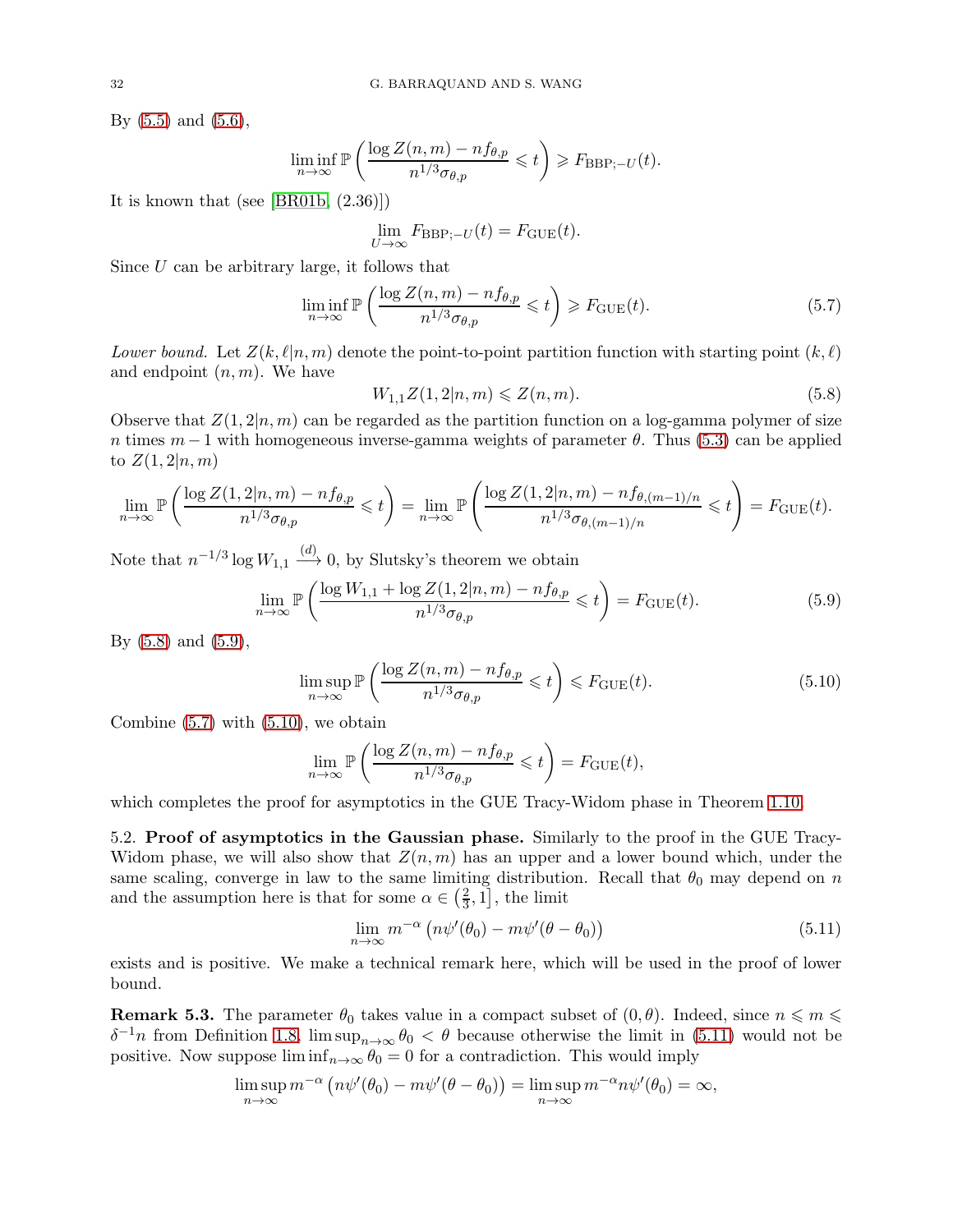<span id="page-32-4"></span>which contradicts our assumption that the limit is finite. This contradiction proves  $\liminf_{n\to\infty}\theta_0$ 0. Since  $\theta_0$  is a function of n, a variable that takes a countable number of values, we have shown  $\theta_0$ takes value in a compact subset of  $(0, \theta)$ .

It also follows from [\(5.11\)](#page-31-4) that there exists  $n_0$  such that  $\theta_0 < \theta_c$  holds for all  $n > n_0$ . In the following proof we suppose without loss of generality that  $\theta_0 < \theta_c$  for all n.

Upper bound. In  $\lceil \text{Sep12} \rceil$ , Seppäläinen studied a log-gamma polymer whose distribution along downright paths is stationary. The weight array of this log-gamma polymer is as follows

$$
W_{1,1}^{\text{stat}} = 1 \quad \text{ and } \quad W_{i,j}^{\text{stat}} \sim \left\{ \begin{array}{ll} \text{Gamma}^{-1}(\theta_0), & i > j = 1, \\ \text{Gamma}^{-1}(\theta - \theta_0), & j > i = 1, \\ \text{Gamma}^{-1}(\theta), & i, j \geqslant 2. \end{array} \right.
$$

We denote the corresponding point-to-point partition function by  $Z<sup>stat</sup>(n,m)$ . Observe that the stationary partition function provides an upper bound for  $Z(n, m)$ 

<span id="page-32-0"></span>
$$
Z^{\text{stat}}(n+1,m) \geq Z^{\text{stat}}(2,1|n+1,m) \stackrel{(d)}{=} Z(n,m). \tag{5.12}
$$

A central limit theorem for  $Z<sup>stat</sup>$  was given in [\[Sep12\]](#page-35-5).

<span id="page-32-1"></span>**Proposition 5.4** ([\[Sep12,](#page-35-5) (2.5) and Corollary 2.2]). Suppose that for some  $\alpha > \frac{2}{3}$ , the limit  $\lim_{n\to\infty} m^{-\alpha} (n\psi'(\theta_0) - m\psi'(\theta - \theta_0))$  exists and is positive. Then as  $n \to \infty$ ,

<span id="page-32-3"></span>
$$
\frac{\log Z^{\text{stat}}(n,m) - n\bar{f}_{\theta,p}}{n^{1/2}\sqrt{\psi'(\theta_0) - p\psi'(\theta - \theta_0)}} \xrightarrow{(d)} \mathcal{N}(0,1).
$$

Combining [\(5.12\)](#page-32-0) with Proposition [5.4,](#page-32-1)

$$
\liminf_{n \to \infty} \mathbb{P}\left(\frac{\log Z(n, m) - n\bar{f}_{\theta, p}}{n^{1/2}\sqrt{\psi'(\theta_0) - p\psi'(\theta - \theta_0)}} \leq t\right)
$$
\n
$$
\geq \liminf_{n \to \infty} \mathbb{P}\left(\frac{\log Z^{\text{stat}}(n+1, m) - (n+1)\bar{f}_{\theta, m/(n+1)}}{\sqrt{(n+1)\psi'(\theta_0) - m\psi'(\theta - \theta_0)}} \leq t\right) = \Phi(t). \tag{5.13}
$$

Lower bound. For each n, fix some  $s \in (0, p^{-1})$  (i.e. we allow s to depend on n). The value of s will be precised later. In the summation appearing in the point-to-point partition function  $Z(n, m+1)$ , instead of summing over all up-right paths, we may sum over only up-right paths that pass through the point  $(n - |ms| + 1, 1)$ , which yields a lower bound for  $Z(n, m + 1)$ 

<span id="page-32-2"></span>
$$
\log Z(n, m+1) \geq \log Z(n - \lfloor ms \rfloor + 1, 1) + \log Z(n - \lfloor ms \rfloor + 1, 2|n, m+1). \tag{5.14}
$$

Note that the first term in the RHS of [\(5.14\)](#page-32-2) is a sum of i.i.d. random variables

$$
\log Z(n - \lfloor ms \rfloor + 1, 1) = \sum_{i=1}^{n - \lfloor ms \rfloor + 1} \log W_{i,1},
$$

and the CLT may be applied to this sum provided  $n - |ms| \to \infty$ . The second term in the RHS of [\(5.14\)](#page-32-2) can be identified with the partition function for a homogeneous log-gamma polymer. In fact, let  $Z<sup>h</sup>(n,m)$  (where the letter h stands for homogeneous) denote the partition function on the log-gamma polymer whose weight array is given via

$$
W_{i,j}^{\mathrm{h}} \sim \text{Gamma}^{-1}(\theta) \text{ for all } 1 \leqslant i \leqslant n, 1 \leqslant j \leqslant m.
$$

Then we have

$$
Z(n - \lfloor ms \rfloor + 1, 2|n, m + 1) \stackrel{(d)}{=} Z^{\mathbf{h}}(\lfloor ms \rfloor, m).
$$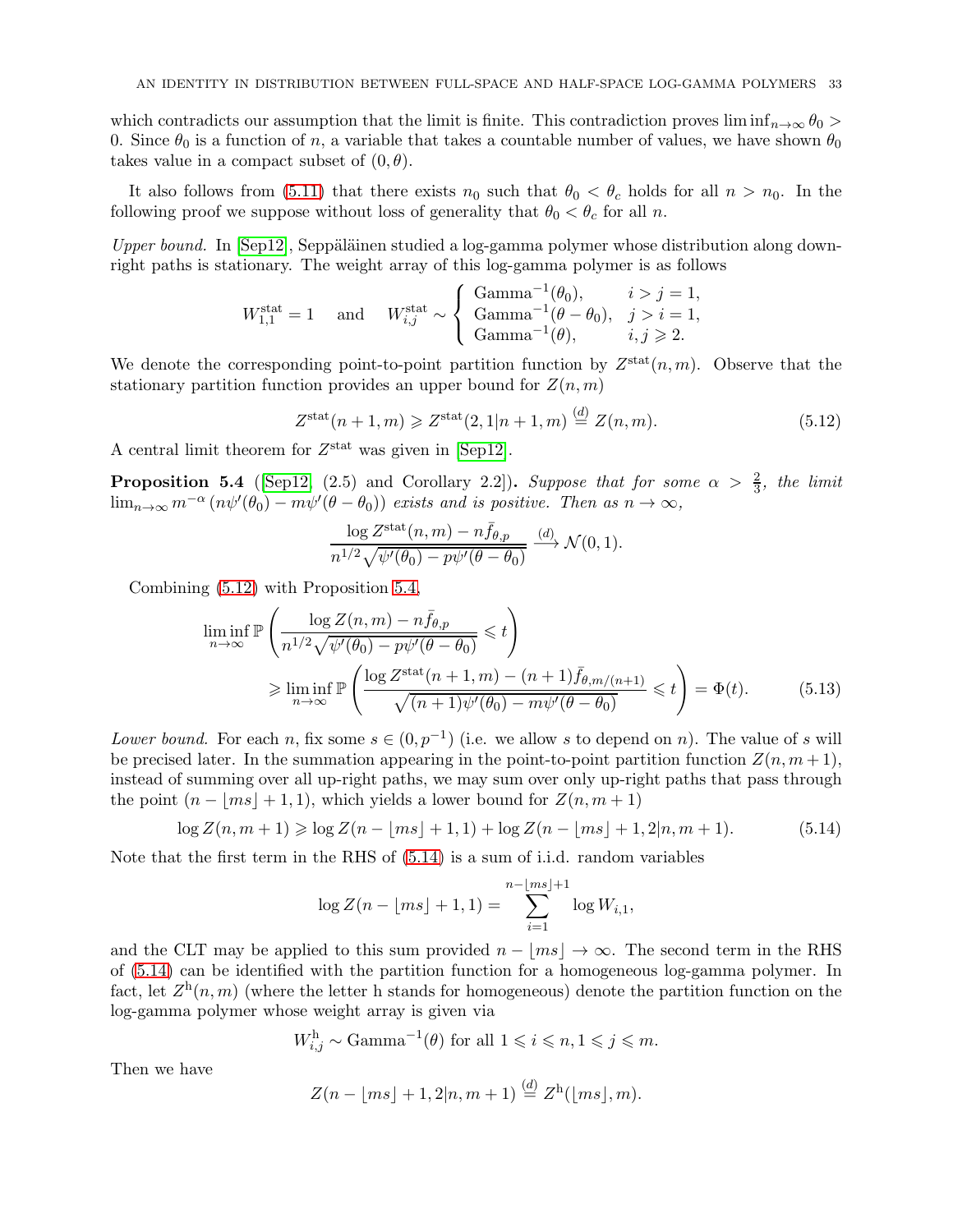<span id="page-33-3"></span>The following estimate for the free energy  $\log Z^{\text{h}}(n,m)$  of homogeneous log-gamma polymers is proved in [\[Sep12,](#page-35-5) Theorem 2.4] (see also the remark that follows [\[Sep12,](#page-35-5) Theorem 2.1]).

<span id="page-33-0"></span>**Proposition 5.5** ([\[Sep12,](#page-35-5) Theorem 2.4]). Let  $Z<sup>h</sup>(n,m)$  be the point-to-point partition function for the log-gamma polymer whose weights are independent and are all distributed as  $\text{Gamma}^{-1}(\theta)$ . Let  $X \subset (0, \theta)$  be a compact set. For all  $\theta_s \in X$ , define  $s := \frac{\psi'(\theta - \theta_s)}{\psi'(\theta_s)}$  $\frac{(\theta - \theta_s)}{\psi'(\theta_s)}$ . Then there exist constants C, M depending on  $X, \theta$  and  $\delta$  such that

$$
\mathbb{E}\left[\left|\frac{\log Z^{\text{h}}(\lfloor ms \rfloor, m) + ms\psi(\theta_s) + m\psi(\theta - \theta_s)}{m^{1/3}}\right|\right] \leq C
$$

holds for all  $m \geqslant M, \theta_s \in X$ .

Now we perform a heuristic calculation so as to choose the value of s that approximately optimizes the expectation of the RHS of [\(5.14\)](#page-32-2), which will give us the most tight lower bound with [\(5.14\)](#page-32-2). Using Proposition [5.5](#page-33-0) and the fact that  $\mathbb{E}[\log W_{i,1}] = -\psi(\theta_0)$  for  $1 \leq i \leq n - |ms| + 1$ ,

$$
\mathbb{E} [\log Z(n - \lfloor ms \rfloor + 1, 1) + \log Z(n - \lfloor ms \rfloor + 1, 2|n, m + 1)]
$$
  
= -(n - \lfloor ms \rfloor + 1)\psi(\theta\_0) - ms\psi(\theta\_s) - m\psi(\theta - \theta\_s) + O(m^{1/3})  
= -(n - ms)\psi(\theta\_0) - ms\psi(\theta\_s) - m\psi(\theta - \theta\_s) + O(m^{1/3}). (5.15)

Neglecting the  $m^{1/3}$  order term, its derivative with respect to s is given by

$$
m\left(\psi(\theta_0)-\psi(\theta_s)-\left(s\psi'(\theta_s)-\psi'(\theta-\theta_s)\right)\frac{d\theta_s}{ds}\right)=m\psi(\theta_0)-m\psi(\theta_s).
$$

As s increases from 0 to  $p^{-1}$ ,  $\theta_s$  increases from 0 to  $\theta_c$  and thus  $m\psi(\theta_0) - m\psi(\theta_s)$  decreases from  $+\infty$  to  $m\psi(\theta_0) - m\psi(\theta_c) < 0$  (because we assumed  $\theta_0 < \theta_c$ ). Now, let s be such that  $\theta_s = \theta_0$ , that is,

<span id="page-33-2"></span><span id="page-33-1"></span>
$$
s = \frac{\psi'(\theta - \theta_0)}{\psi'(\theta_0)}.
$$

Then, approximately, the derivative of  $(5.15)$  is positive on  $(0, s)$  and negative on  $(s, p^{-1})$ . This indicates that [\(5.15\)](#page-33-1) is approximately maximized by choosing s as such.

Observe that with this choice of  $s$ , the hypothesis  $(5.11)$  implies

$$
n - ms = \frac{n\psi'(\theta_0) - m\psi'(\theta - \theta_0)}{\psi'(\theta_0)} \longrightarrow +\infty,
$$

which enables us to apply the CLT to  $\sum_{i=1}^{n-\lfloor ms \rfloor+1} \log W_{i,1}$ ,

$$
\frac{\log Z(n - \lfloor ms \rfloor + 1, 1) + (n - ms)\psi(\theta_0)}{\sqrt{n(\psi'(\theta_0) - p\psi'(\theta - \theta_0))}} = \frac{\sum_{i=1}^{n - \lfloor ms \rfloor + 1} \log W_{i,1} + (n - ms)\psi(\theta_0)}{\sqrt{(n - ms)\operatorname{Var}(\log W_{1,1})}} \xrightarrow{(d)} \mathcal{N}(0, 1),
$$
\n(5.16)

where we have used the fact that  $Var(log X) = \psi'(a)$  if X is an inverse gamma variable with parameter a. Recall from Remark [5.3](#page-31-5) that  $\theta_0$  takes value in a compact set. We may therefore apply Proposition [5.5](#page-33-0) to  $Z(n - |ms| + 1, 2|n, m + 1)$ . It follows that

$$
\frac{\log Z(n - \lfloor ms \rfloor + 1, 2 \lfloor n, m + 1 \rfloor + ms\psi(\theta_0) + m\psi(\theta - \theta_0))}{\sqrt{n(\psi'(\theta_0) - p\psi'(\theta - \theta_0))}}
$$
  
=
$$
\sqrt{\frac{m^{2/3}}{n(\psi'(\theta_0) - p\psi'(\theta - \theta_0))}} \frac{\log Z(n - \lfloor ms \rfloor + 1, 2 \lfloor n, m + 1 \rfloor + ms\psi(\theta_0) + m\psi(\theta - \theta_0)}{m^{1/3}} \xrightarrow{L^1} 0.
$$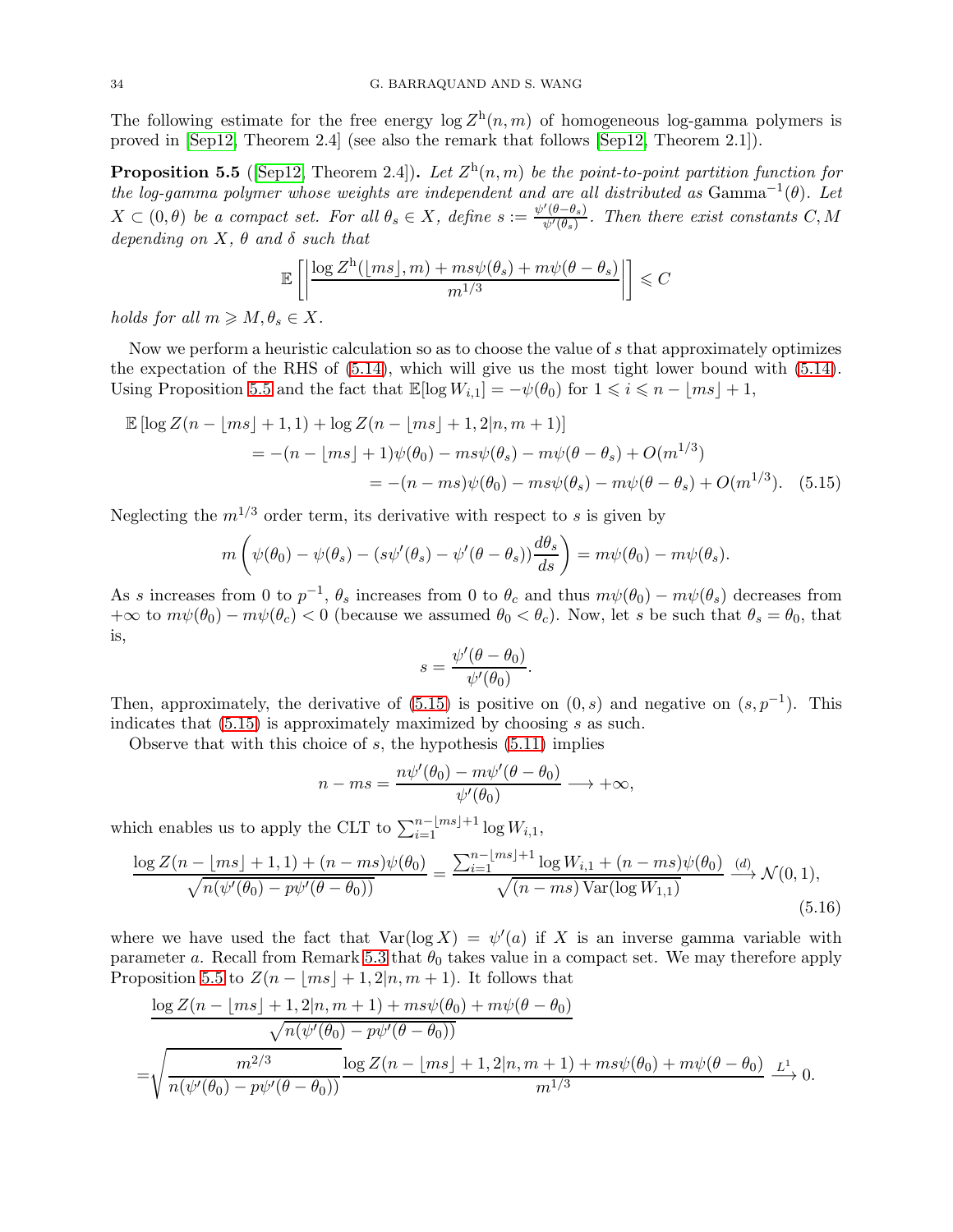Combine this with [\(5.16\)](#page-33-2) and apply Slutsky's theorem,

$$
\frac{\log Z(n - \lfloor ms \rfloor + 1, 1)Z(n - \lfloor ms \rfloor + 1, 2|n, m + 1) + n\psi(\theta_0) + m\psi(\theta - \theta_0)}{n^{1/2}\sqrt{\psi'(\theta_0) - p\psi'(\theta - \theta_0)}} \xrightarrow{(d)} \mathcal{N}(0, 1).
$$

Using  $(5.14)$  this implies that for all t,

$$
\limsup_{n\to\infty} \mathbb{P}\left(\frac{\log Z(n,m+1)+n\psi(\theta_0)+m\psi(\theta-\theta_0)}{n^{1/2}\sqrt{\psi'(\theta_0)-p\psi'(\theta-\theta_0)}}\leqslant t\right)\leqslant \Phi(t).
$$

Substituting m for  $m + 1$ , we obtain

$$
\limsup_{n \to \infty} \mathbb{P}\left(\frac{\log Z(n, m) + n\psi(\theta_0) + m\psi(\theta - \theta_0)}{n^{1/2}\sqrt{\psi'(\theta_0) - p\psi'(\theta - \theta_0)}} \leq t\right) \leq \Phi(t). \tag{5.17}
$$

To conclude, we combine [\(5.13\)](#page-32-3) with [\(5.17\)](#page-34-19), and we obtain that

$$
\lim_{n \to \infty} \mathbb{P}\left(\frac{\log Z(n,m) - n\bar{f}_{\theta,p}}{n^{1/2}\sqrt{\psi'(\theta_0) - p\psi'(\theta - \theta_0)}} \leq t\right) = \Phi(t).
$$

#### <span id="page-34-19"></span><span id="page-34-0"></span>**REFERENCES**

- <span id="page-34-15"></span>[AKQ14] T. Alberts, K. Khanin, and J. Quastel. The intermediate disorder regime for directed polymers in dimension 1+1. *Ann. Probab.*, 42(3):1212–1256, 2014. [6,](#page-5-4) [8](#page-7-7)
- <span id="page-34-11"></span>[ACQ11] G. Amir, I. Corwin, and J. Quastel. Probability distribution of the free energy of the continuum directed random polymer in 1+ 1 dimensions. *Comm. Pure Appl. Math.*, 64(4):466–537, 2011. [6](#page-5-4)
- <span id="page-34-16"></span>[BBAP05] J. Baik, G. Ben Arous, and S. Péché. Phase transition of the largest eigenvalue for non-null complex sample covariance matrices. *Ann. Probab.*, 33:1643–1697, 2005. [7,](#page-6-4) [30](#page-29-4)
- <span id="page-34-1"></span>[BR01a] J. Baik and E. Rains. Algebraic aspects of increasing subsequences. *Duke Math. J.*, 109(1):1–65, 2001. [1,](#page-0-1) [2,](#page-1-2) [6](#page-5-4)
- <span id="page-34-2"></span>[BR01b] J. Baik and E. Rains. The asymptotics of monotone subsequences of involutions. *Duke Math. J.*, 109(2):205– 281, 2001. [1,](#page-0-1) [2,](#page-1-2) [32](#page-31-6)
- <span id="page-34-3"></span>[BR01c] J. Baik and E. M. Rains. Symmetrized random permutations. *Random Matrix Models and Their Applications, Math. Sci. Res. Inst. Publ.*, 40:1–19, 2001. [2](#page-1-2)
- <span id="page-34-5"></span>[BBC20] G. Barraquand, A. Borodin, and I. Corwin. Half-space Macdonald processes. *Forum Math., Pi*, 8, E11, 2020. [2,](#page-1-2) [4,](#page-3-5) [8,](#page-7-7) [16,](#page-15-3) [17](#page-16-3)
- <span id="page-34-7"></span>[BCD21] G. Barraquand, I. Corwin, and E. Dimitrov. Fluctuations of the log-gamma polymer free energy with general parameters and slopes. *Probab. Theory Rel. Fields*, 2021. [2,](#page-1-2) [6,](#page-5-4) [7,](#page-6-4) [8,](#page-7-7) [31](#page-30-5)
- <span id="page-34-17"></span>[BLD21] G. Barraquand and P. Le Doussal. Kardar-Parisi-Zhang equation in a half space with flat initial condition and the unbinding of a directed polymer from an attractive wall. *Phys. Rev. E*, 104:024502, Aug 2021. [8](#page-7-7)
- <span id="page-34-10"></span>[Bet18] D. Betea. On the combinatorics of last passage percolation in a quarter square and  $GOE<sup>2</sup>$  fluctuations. *preprint arXiv:1809.06792*, 2018. [6](#page-5-4)
- <span id="page-34-18"></span>[Bis18] E. Bisi. *Random polymers via orthogonal Whittaker and symplectic Schur functions*. PhD thesis, University of Warwick, 2018. [9](#page-8-2)
- <span id="page-34-6"></span>[BOZ21] E. Bisi, N. O'Connell, and N. Zygouras. The geometric Burge correspondence and the partition function of polymer replicas. *Sel. Math. New Ser.*, 27(100), 2021. [2,](#page-1-2) [4](#page-3-5)
- <span id="page-34-8"></span>[BZ19a] E. Bisi and N. Zygouras. GOE and Airy2→<sup>1</sup> marginal distribution via symplectic Schur functions. In *Probability and Analysis in Interacting Physical Systems*, pages 191–213. Springer Volume for Raghu Varadhan's 75th birthday, 2019. [6](#page-5-4)
- <span id="page-34-4"></span>[BZ19b] E. Bisi and N. Zygouras. Point-to-line polymers and orthogonal Whittaker functions. *Trans. Amer. Math. Soc.*, 371(12):8339–8379, 2019. [2,](#page-1-2) [5,](#page-4-2) [6,](#page-5-4) [9,](#page-8-2) [12,](#page-11-3) [17](#page-16-3)
- <span id="page-34-9"></span>[BZ19c] E. Bisi and N. Zygouras. Transition between characters of classical groups, decomposition of Gelfand-Tsetlin patterns and last passage percolation. *arXiv preprint arXiv:1905.09756*, 2019. [6](#page-5-4)
- <span id="page-34-12"></span>[BC14] A. Borodin and I. Corwin. Macdonald processes. *Probab. Theory Relat. Fields*, 158:225–400, 2014. [6,](#page-5-4) [17](#page-16-3)
- <span id="page-34-13"></span>[BCF14] A. Borodin, I. Corwin, and P. Ferrari. Free energy fluctuations for directed polymers in random media in 1+ 1 dimension. *Comm. Pure Appl. Math.*, 67(7):1129–1214, 2014. [6](#page-5-4)
- <span id="page-34-14"></span>[BCFV15] A. Borodin, I. Corwin, P. Ferrari, and B. Vet˝o. Height fluctuations for the stationary KPZ equation. *Math. Phys., Anal. Geom.*, 18(1):1–95, 2015. [6,](#page-5-4) [31](#page-30-5)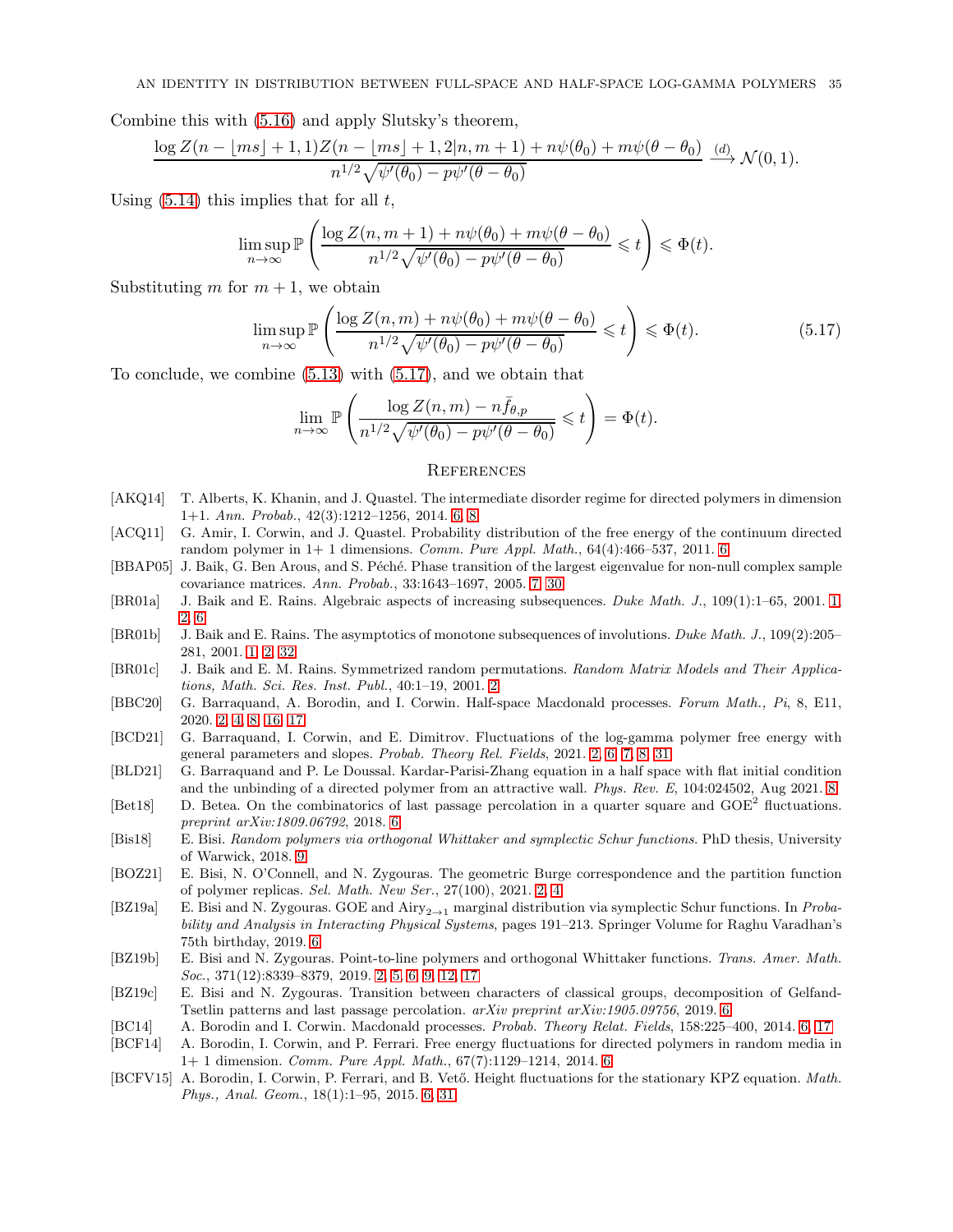- <span id="page-35-2"></span>[BCR13] A. Borodin, I. Corwin, and D. Remenik. Log-gamma polymer free energy fluctiations via a Fredholm determinant identity. *Comm. Math. Phys.*, 324:215–232, 2013. [2,](#page-1-2) [6](#page-5-4)
- <span id="page-35-7"></span>[BGW19] A. Borodin, V. Gorin, and M. Wheeler. Shift-invariance for vertex models and polymers. *arXiv preprint arXiv:1912.02957*, 2019. [4](#page-3-5)
- <span id="page-35-13"></span>[CLDR10] P. Calabrese, P. Le Doussal, and A. Rosso. Free-energy distribution of the directed polymer at high temperature. *EPL (Europhysics Letters)*, 90(2):20002, 2010. [6](#page-5-4)
- <span id="page-35-17"></span>[Cor12] I. Corwin. The Kardar–Parisi–Zhang equation and universality class. *Rand. mat.: Theor. Appl.*, 1(01):1130001, 2012. [8](#page-7-7)
- <span id="page-35-19"></span>[CN17] I. Corwin and M. Nica. Intermediate disorder directed polymers and the multi-layer extension of the stochastic heat equation. *Electr. J. Probab.*, 22:1–49, 2017. [9](#page-8-2)
- <span id="page-35-4"></span>[COSZ14] I. Corwin, N. O'Connell, T. Seppäläinen, and N. Zygouras. Tropical combinatorics and Whittaker functions. *Duke Math. J.*, 163(3):513–563, 2014. [2,](#page-1-2) [5,](#page-4-2) [9,](#page-8-2) [26](#page-25-4)
- <span id="page-35-18"></span>[CS18] I. Corwin and H. Shen. Open ASEP in the weakly asymmetric regime. *Commun. Pure Appl. Math.*, 71(10):2065–2128, 2018. [8](#page-7-7)
- <span id="page-35-6"></span>[Dau] D. Dauvergne. Hidden invariance of last passage percolation and directed polymers. To appear in *Annals of Probability.* [4](#page-3-5)
- <span id="page-35-14"></span>[Dot10] V. Dotsenko. Replica Bethe ansatz derivation of the tracy–widom distribution of the free energy fluctuations in one-dimensional directed polymers. *J. Stat. Mech.: Theor. Exp.*, 2010(07):P07010, 2010. [6](#page-5-4)
- <span id="page-35-28"></span>[GLO07] A. Gerasimov, D. Lebedev, and S. Oblezin. New integral representations of Whittaker functions for classical Lie groups. *Russian Mathematical Surveys*, 67(1), 2007. [16,](#page-15-3) [17](#page-16-3)
- <span id="page-35-29"></span>[GLO08] A. Gerasimov, D. Lebedev, and S. Oblezin. Baxter operator and Archimedean Hecke algebra. *Comm. Math. Phys.*, 284(3):867–896, 2008. [16,](#page-15-3) [17](#page-16-3)
- <span id="page-35-25"></span>[Giv97] A. Givental. Stationary phase integrals, quantum Toda lattices, flag manifolds and the mirror conjecture. *Amer. Math. Soc. Transl. Ser. 2*, 180:103–115, 1997. [13](#page-12-4)
- <span id="page-35-15"></span>[IS17] T. Imamura and T. Sasamoto. Free energy distribution of the stationary O'Connell–Yor directed random polymer model. *J. Phys. A: Math. Theor.*, 50(28):285203, 2017. [6](#page-5-4)
- <span id="page-35-0"></span>[Kar85] M. Kardar. Depinning by quenched randomness. *Phys. Rev. Lett.*, 55(21):2235, 1985. [1](#page-0-1)
- <span id="page-35-16"></span>[KPZ86] M. Kardar, G. Parisi, and Y.-C. Zhang. Dynamic scaling of growing interfaces. *Phys. Rev. Lett.*, 56:889–892, Mar 1986. [8](#page-7-7)
- <span id="page-35-27"></span>[KL01] S. Kharchev and D. Lebedev. Integral representations for the eigenfunctions of quantum open and periodic Toda chains from the QISM formalism. *J. Phys. A*, 34(11):2247–2258, 2001. [15](#page-14-4)
- <span id="page-35-23"></span>[Kir01] A. N. Kirillov. Introduction to tropical combinatorics. *Physics and Combinatorics. Proc. Nagoya 2000 2nd Internat.Workshop*, World Scientific, Singapore:82–150, 2001. [10](#page-9-1)
- <span id="page-35-10"></span>[Kra98] C. Krattenthaler. Identities for classical group characters of nearly rectangular shape. *J. Algebra*, 209(1):1– 64, 1998. [6](#page-5-4)
- <span id="page-35-3"></span>[KQ18] A. Krishnan and J. Quastel. Tracy-Widom fluctuations for perturbations of the log-gamma polymer in intermediate disorder. *Ann. Appl. Probab.*, 28(6):3736–3764, 2018. [2,](#page-1-2) [6](#page-5-4)
- <span id="page-35-8"></span>[Mac95] I. G. Macdonald. *Symmetric functions and Hall polynomials*, volume 354. Clarendon press Oxford, 1995. [6](#page-5-4)
- <span id="page-35-22"></span>[NZ17] V.-L. Nguyen and N. Zygouras. Variants of geometric RSK, geometric PNG and the multipoint distribution of the log-Gamma polymer. *International Mathematics Research Notices*, 15:4732–4795, 2017. [9,](#page-8-2) [10,](#page-9-1) [11](#page-10-2)
- <span id="page-35-24"></span>[NY04] M. Noumi and Y. Yamada. Tropical Robinson-Schensted-Knuth correspondence and birational Weyl group actions. *Adv. Stud. Pure Math.*, 40:371–442, 2004. [10](#page-9-1)
- <span id="page-35-21"></span>[O'C12] N. O'Connell. Directed polymers and the quantum Toda lattice. *Ann. Probab.*, 40(2):437–458, 2012. [9](#page-8-2)
- <span id="page-35-1"></span>[OSZ14] N. O'Connell, T. Seppäläinen, and N. Zygouras. Geometric RSK correspondence, Whittaker functions and symmetrized random polymers. *Invent. math.*, 197:361–416, 2014. [2,](#page-1-2) [4,](#page-3-5) [5,](#page-4-2) [9,](#page-8-2) [10,](#page-9-1) [12,](#page-11-3) [14,](#page-13-1) [16,](#page-15-3) [17](#page-16-3)
- <span id="page-35-9"></span>[Oka98] S. Okada. Applications of minor summation formulas to rectangular-shaped representations of classical groups. *J. Algebra*, 205(2):337–367, 1998. [6](#page-5-4)
- <span id="page-35-20"></span>[Par19] S. Parekh. Positive random walks and an identity for half-space SPDEs. *arXiv preprint arXiv:1901.09449*, 2019. [9](#page-8-2)
- <span id="page-35-11"></span>[RW21] E. M. Rains and S. O. Warnaar. *Bounded Littlewood identities*, volume 1317. Memoirs of the American Mathematical Society, 2021. [6](#page-5-4)
- <span id="page-35-12"></span>[SS10] T. Sasamoto and H. Spohn. Exact height distributions for the KPZ equation with narrow wedge initial condition. *Nucl. Phys. B*, 834(3):523–542, 2010. [6](#page-5-4)
- <span id="page-35-26"></span>[STS94] M. Semenov-Tian-Shansky. Quantization of open Toda lattices. *In V.I. Arnol'd and S.P. Novikov, editors, Dynamical Systems VII: Integrable Systems Nonholonomic Dynamical Systems, volume 16 of Encyclopaedia of Mathematical Sciences*, pages 226–259, 1994. [15](#page-14-4)
- <span id="page-35-5"></span>[Sep12] T. Seppäläinen. Scaling for a one-dimensional directed polymer with boundary conditions. *Ann. Probab.*, 40:19–73, 2012. [2,](#page-1-2) [7,](#page-6-4) [31,](#page-30-5) [33,](#page-32-4) [34](#page-33-3)